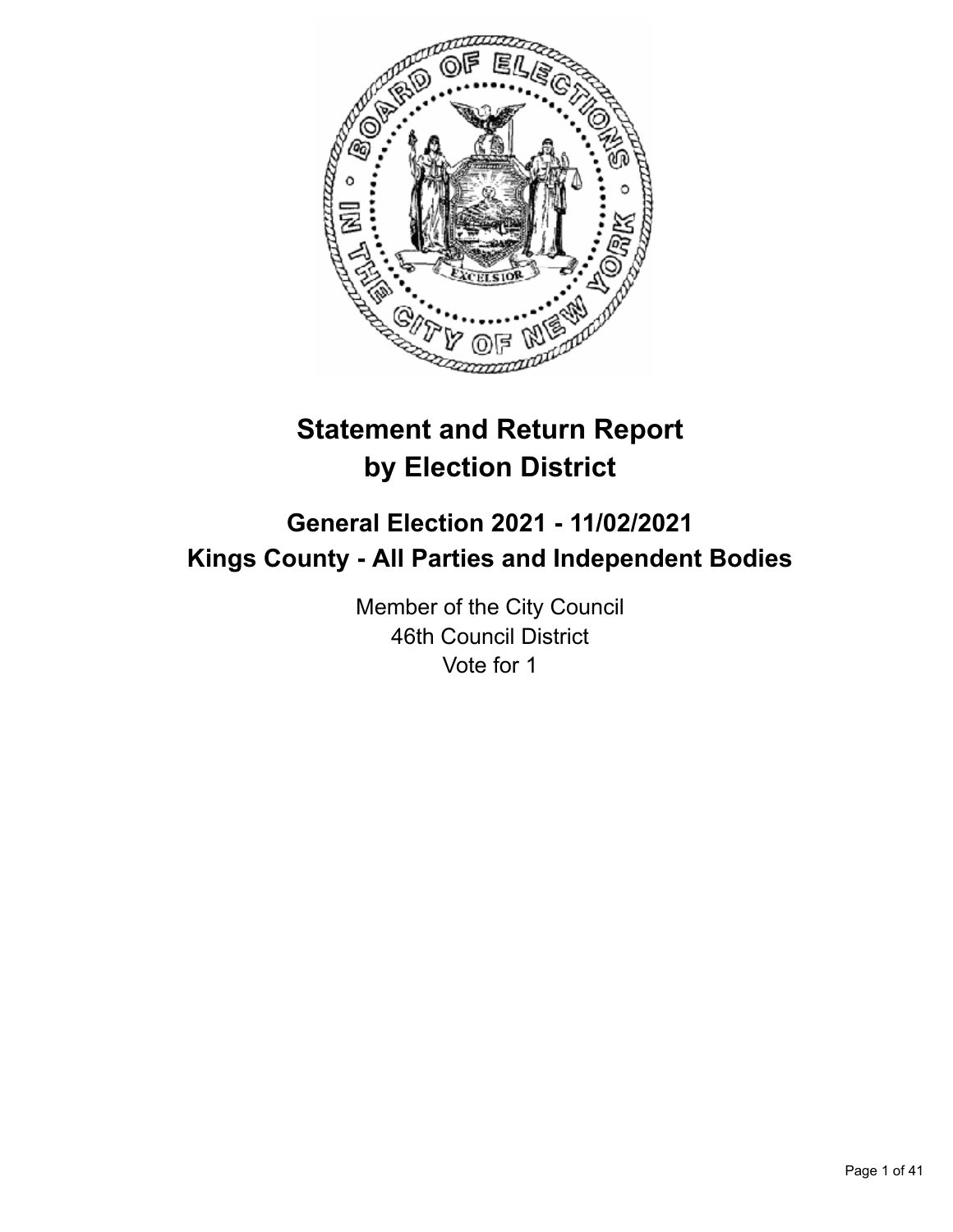

| <b>PUBLIC COUNTER</b>                                    | 51 |
|----------------------------------------------------------|----|
| <b>MANUALLY COUNTED EMERGENCY</b>                        | 0  |
| ABSENTEE / MILITARY                                      | 4  |
| AFFIDAVIT                                                | 0  |
| <b>Total Ballots</b>                                     | 55 |
| Less - Inapplicable Federal/Special Presidential Ballots | 0  |
| <b>Total Applicable Ballots</b>                          | 55 |
| MERCEDES NARCISSE (DEMOCRATIC)                           | 20 |
| DONALD J. CRANSTON (REPUBLICAN)                          | 26 |
| DONALD J. CRANSTON (CONSERVATIVE)                        | 4  |
| <b>Total Votes</b>                                       | 50 |
| Unrecorded                                               | 5  |

## **017/41**

| <b>PUBLIC COUNTER</b>                                    | 317      |
|----------------------------------------------------------|----------|
| <b>MANUALLY COUNTED EMERGENCY</b>                        | 0        |
| ABSENTEE / MILITARY                                      | 3        |
| <b>AFFIDAVIT</b>                                         | 2        |
| <b>Total Ballots</b>                                     | 322      |
| Less - Inapplicable Federal/Special Presidential Ballots | $\Omega$ |
| <b>Total Applicable Ballots</b>                          | 322      |
| MERCEDES NARCISSE (DEMOCRATIC)                           | 70       |
| DONALD J. CRANSTON (REPUBLICAN)                          | 206      |
| DONALD J. CRANSTON (CONSERVATIVE)                        | 26       |
| <b>Total Votes</b>                                       | 302      |
| Unrecorded                                               | 20       |

| <b>PUBLIC COUNTER</b>                                    | 242      |
|----------------------------------------------------------|----------|
| MANUALLY COUNTED EMERGENCY                               | 0        |
| ABSENTEE / MILITARY                                      | 14       |
| AFFIDAVIT                                                | $\Omega$ |
| <b>Total Ballots</b>                                     | 256      |
| Less - Inapplicable Federal/Special Presidential Ballots | 0        |
| <b>Total Applicable Ballots</b>                          | 256      |
| MERCEDES NARCISSE (DEMOCRATIC)                           | 53       |
| DONALD J. CRANSTON (REPUBLICAN)                          | 170      |
| DONALD J. CRANSTON (CONSERVATIVE)                        | 22       |
| MIRIAM KLEINER (WRITE-IN)                                |          |
| <b>Total Votes</b>                                       | 246      |
| Unrecorded                                               | 10       |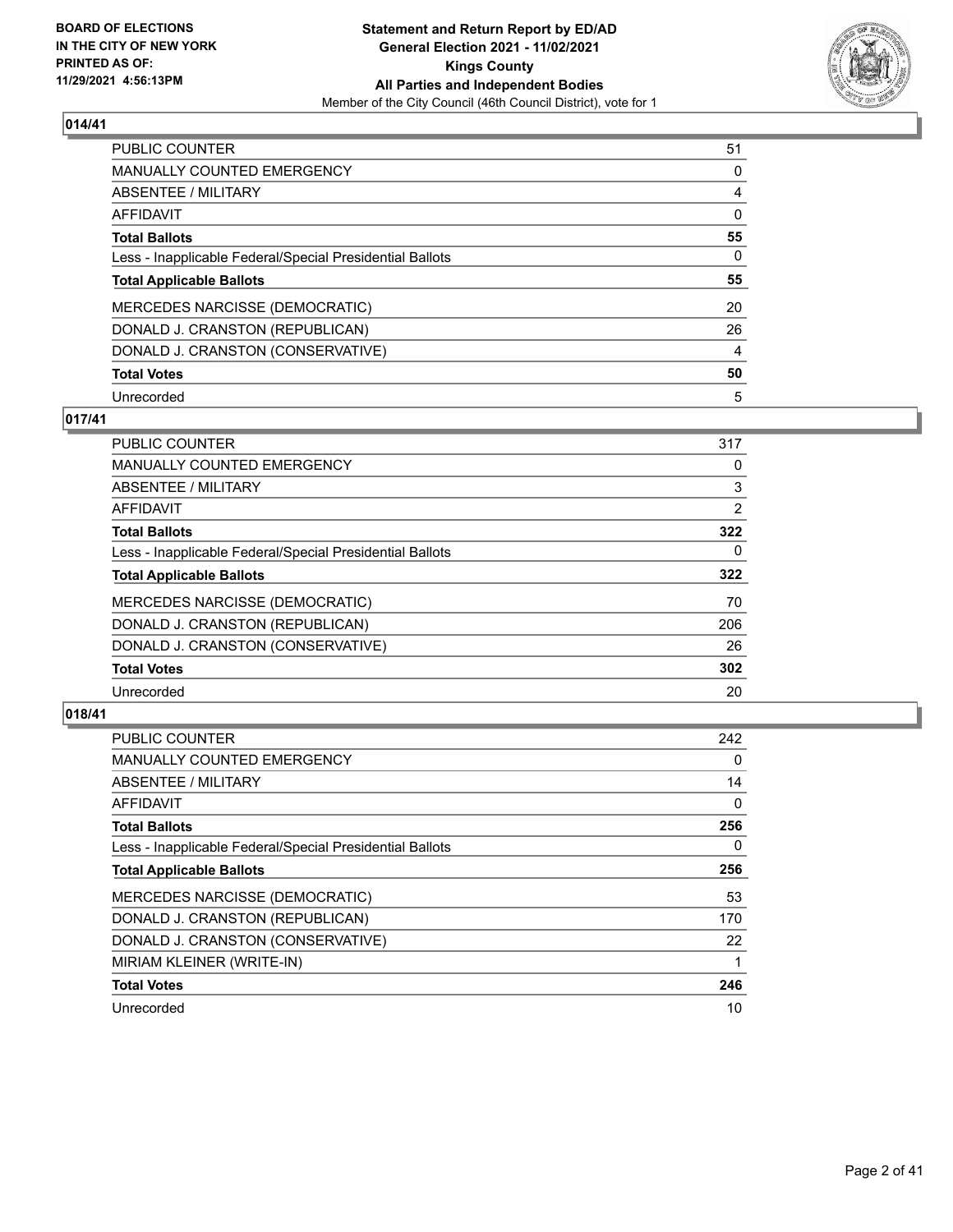

| PUBLIC COUNTER                                           | 59             |
|----------------------------------------------------------|----------------|
| MANUALLY COUNTED EMERGENCY                               | 0              |
| ABSENTEE / MILITARY                                      | 3              |
| AFFIDAVIT                                                |                |
| <b>Total Ballots</b>                                     | 63             |
| Less - Inapplicable Federal/Special Presidential Ballots | $\Omega$       |
| <b>Total Applicable Ballots</b>                          | 63             |
| MERCEDES NARCISSE (DEMOCRATIC)                           | 21             |
| DONALD J. CRANSTON (REPUBLICAN)                          | 36             |
| DONALD J. CRANSTON (CONSERVATIVE)                        | 4              |
| <b>Total Votes</b>                                       | 61             |
| Unrecorded                                               | $\overline{2}$ |

#### **036/41**

| PUBLIC COUNTER                                           | 320      |
|----------------------------------------------------------|----------|
| <b>MANUALLY COUNTED EMERGENCY</b>                        | $\Omega$ |
| ABSENTEE / MILITARY                                      | 12       |
| AFFIDAVIT                                                | 0        |
| <b>Total Ballots</b>                                     | 332      |
| Less - Inapplicable Federal/Special Presidential Ballots | 0        |
| <b>Total Applicable Ballots</b>                          | 332      |
| MERCEDES NARCISSE (DEMOCRATIC)                           | 61       |
| DONALD J. CRANSTON (REPUBLICAN)                          | 229      |
| DONALD J. CRANSTON (CONSERVATIVE)                        | 20       |
| INNA VERNIKOV (WRITE-IN)                                 |          |
| <b>Total Votes</b>                                       | 311      |
| Unrecorded                                               | 21       |

| PUBLIC COUNTER                                           | 247 |
|----------------------------------------------------------|-----|
| <b>MANUALLY COUNTED EMERGENCY</b>                        | 0   |
| ABSENTEE / MILITARY                                      | 15  |
| AFFIDAVIT                                                | 0   |
| <b>Total Ballots</b>                                     | 262 |
| Less - Inapplicable Federal/Special Presidential Ballots | 0   |
| <b>Total Applicable Ballots</b>                          | 262 |
| <b>MERCEDES NARCISSE (DEMOCRATIC)</b>                    | 234 |
| DONALD J. CRANSTON (REPUBLICAN)                          | 13  |
| DONALD J. CRANSTON (CONSERVATIVE)                        | 3   |
| <b>Total Votes</b>                                       | 250 |
| Unrecorded                                               | 12  |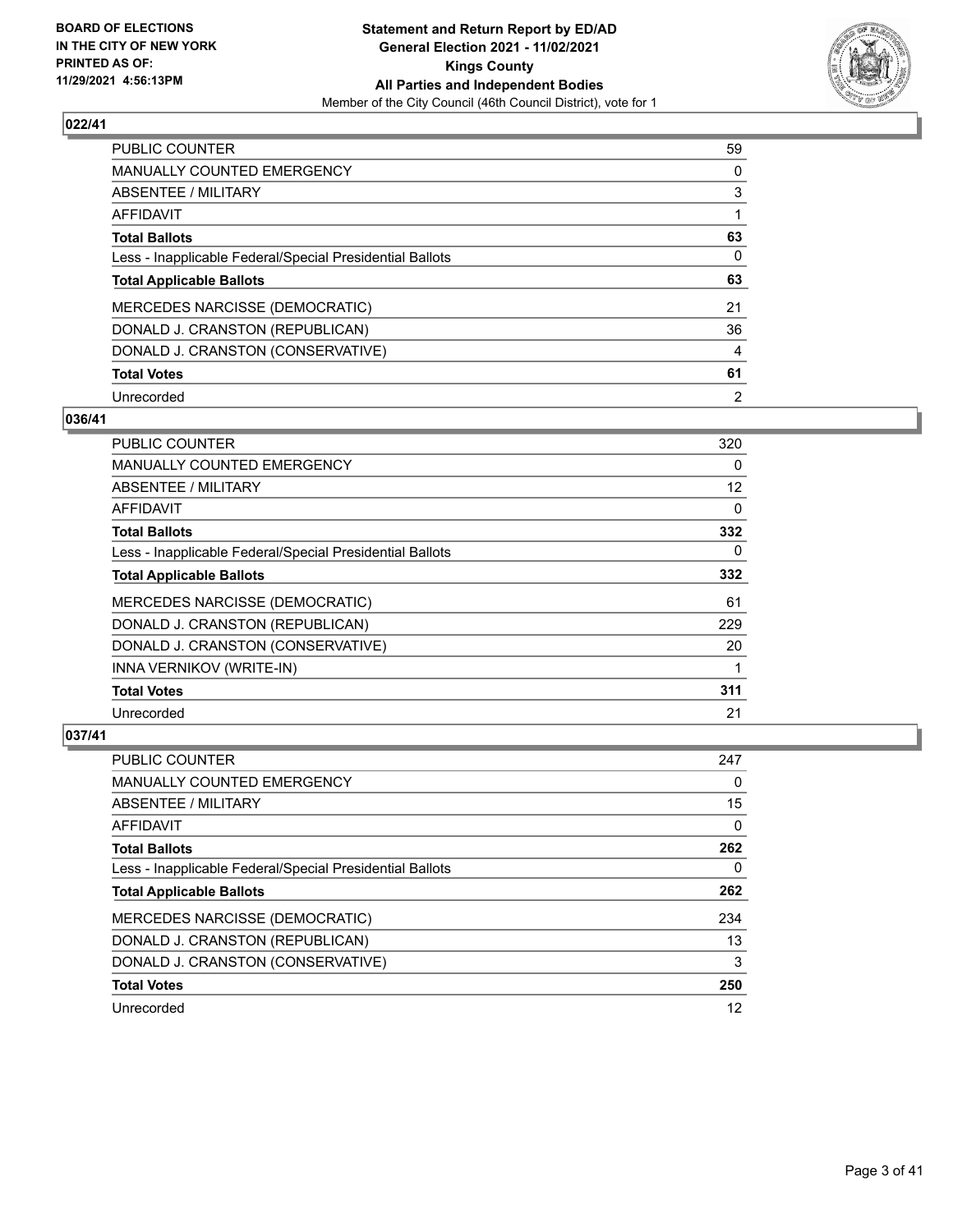

| <b>PUBLIC COUNTER</b>                                    | 315      |
|----------------------------------------------------------|----------|
| <b>MANUALLY COUNTED EMERGENCY</b>                        | $\Omega$ |
| ABSENTEE / MILITARY                                      | 13       |
| AFFIDAVIT                                                |          |
| <b>Total Ballots</b>                                     | 329      |
| Less - Inapplicable Federal/Special Presidential Ballots | 0        |
| <b>Total Applicable Ballots</b>                          | 329      |
| MERCEDES NARCISSE (DEMOCRATIC)                           | 303      |
| DONALD J. CRANSTON (REPUBLICAN)                          | 13       |
| DONALD J. CRANSTON (CONSERVATIVE)                        | 3        |
| <b>Total Votes</b>                                       | 319      |
| Unrecorded                                               | 10       |

#### **046/41**

| <b>PUBLIC COUNTER</b>                                    | 364      |
|----------------------------------------------------------|----------|
| MANUALLY COUNTED EMERGENCY                               | $\Omega$ |
| ABSENTEE / MILITARY                                      | 31       |
| <b>AFFIDAVIT</b>                                         | $\Omega$ |
| <b>Total Ballots</b>                                     | 395      |
| Less - Inapplicable Federal/Special Presidential Ballots | $\Omega$ |
| <b>Total Applicable Ballots</b>                          | 395      |
| <b>MERCEDES NARCISSE (DEMOCRATIC)</b>                    | 115      |
| DONALD J. CRANSTON (REPUBLICAN)                          | 222      |
| DONALD J. CRANSTON (CONSERVATIVE)                        | 28       |
| MARIYA MARKEL (WRITE-IN)                                 |          |
| <b>Total Votes</b>                                       | 366      |
| Unrecorded                                               | 29       |

| PUBLIC COUNTER                                           | 245               |
|----------------------------------------------------------|-------------------|
| <b>MANUALLY COUNTED EMERGENCY</b>                        | 0                 |
| <b>ABSENTEE / MILITARY</b>                               | $12 \overline{ }$ |
| AFFIDAVIT                                                |                   |
| <b>Total Ballots</b>                                     | 258               |
| Less - Inapplicable Federal/Special Presidential Ballots | 0                 |
| <b>Total Applicable Ballots</b>                          | 258               |
| <b>MERCEDES NARCISSE (DEMOCRATIC)</b>                    | 237               |
| DONALD J. CRANSTON (REPUBLICAN)                          | 9                 |
| DONALD J. CRANSTON (CONSERVATIVE)                        | 0                 |
| <b>Total Votes</b>                                       | 246               |
| Unrecorded                                               | 12                |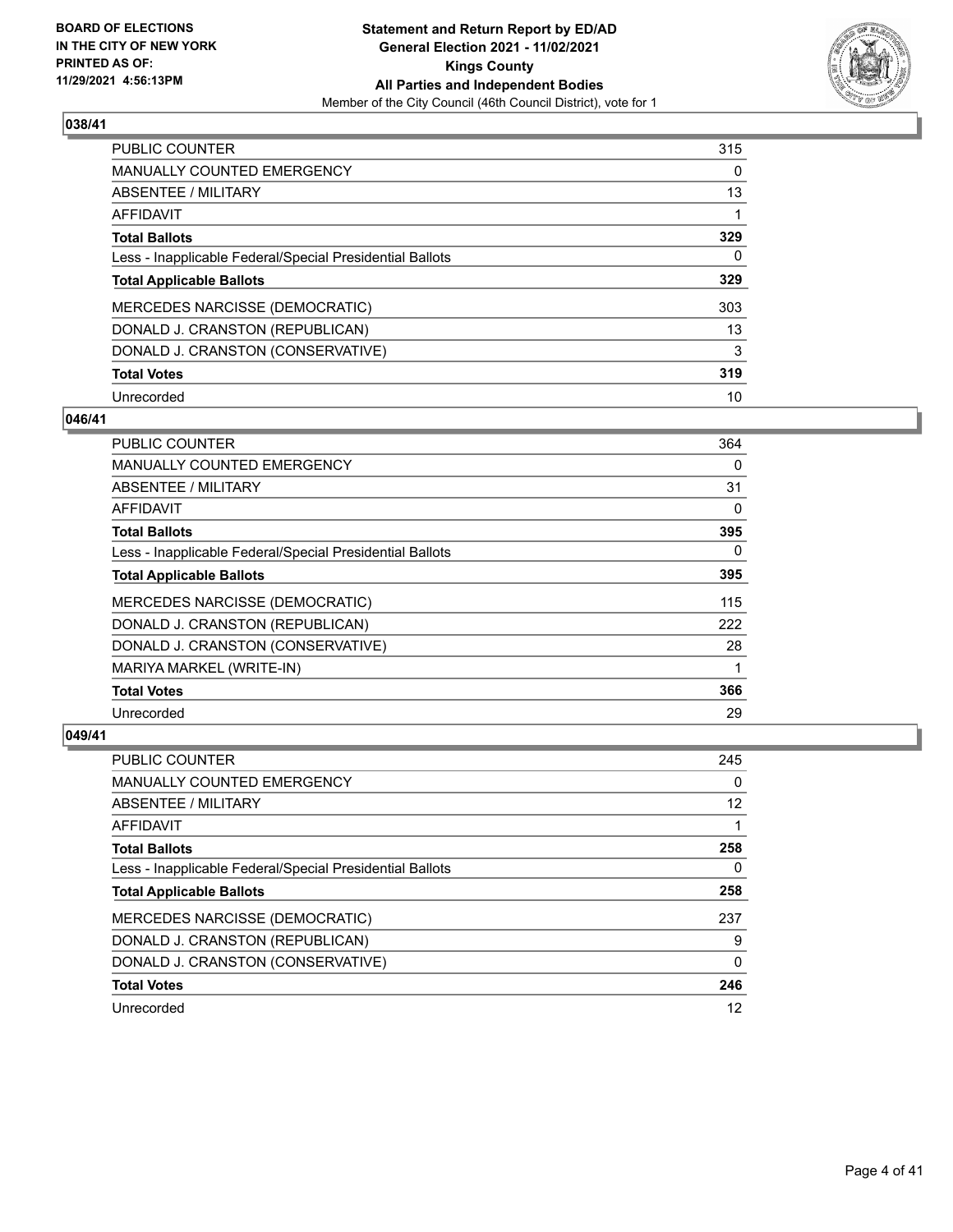

| <b>PUBLIC COUNTER</b>                                    | 188      |
|----------------------------------------------------------|----------|
| <b>MANUALLY COUNTED EMERGENCY</b>                        | $\Omega$ |
| ABSENTEE / MILITARY                                      | 8        |
| AFFIDAVIT                                                | $\Omega$ |
| <b>Total Ballots</b>                                     | 196      |
| Less - Inapplicable Federal/Special Presidential Ballots | 0        |
| <b>Total Applicable Ballots</b>                          | 196      |
| MERCEDES NARCISSE (DEMOCRATIC)                           | 52       |
| DONALD J. CRANSTON (REPUBLICAN)                          | 121      |
| DONALD J. CRANSTON (CONSERVATIVE)                        | 16       |
| <b>Total Votes</b>                                       | 189      |
| Unrecorded                                               |          |

#### **060/41**

| <b>PUBLIC COUNTER</b>                                    | 187      |
|----------------------------------------------------------|----------|
| <b>MANUALLY COUNTED EMERGENCY</b>                        | $\Omega$ |
| ABSENTEE / MILITARY                                      | 19       |
| AFFIDAVIT                                                | $\Omega$ |
| <b>Total Ballots</b>                                     | 206      |
| Less - Inapplicable Federal/Special Presidential Ballots | $\Omega$ |
| <b>Total Applicable Ballots</b>                          | 206      |
| <b>MERCEDES NARCISSE (DEMOCRATIC)</b>                    | 93       |
| DONALD J. CRANSTON (REPUBLICAN)                          | 84       |
| DONALD J. CRANSTON (CONSERVATIVE)                        | 9        |
| <b>Total Votes</b>                                       | 186      |
| Unrecorded                                               | 20       |

| <b>PUBLIC COUNTER</b>                                    | 141 |
|----------------------------------------------------------|-----|
| MANUALLY COUNTED EMERGENCY                               | 0   |
| ABSENTEE / MILITARY                                      | 8   |
| AFFIDAVIT                                                | 0   |
| <b>Total Ballots</b>                                     | 149 |
| Less - Inapplicable Federal/Special Presidential Ballots | 0   |
| <b>Total Applicable Ballots</b>                          | 149 |
| MERCEDES NARCISSE (DEMOCRATIC)                           | 41  |
| DONALD J. CRANSTON (REPUBLICAN)                          | 91  |
| DONALD J. CRANSTON (CONSERVATIVE)                        | 5   |
| INNA VARRIKO (WRITE-IN)                                  |     |
| <b>Total Votes</b>                                       | 138 |
| Unrecorded                                               | 11  |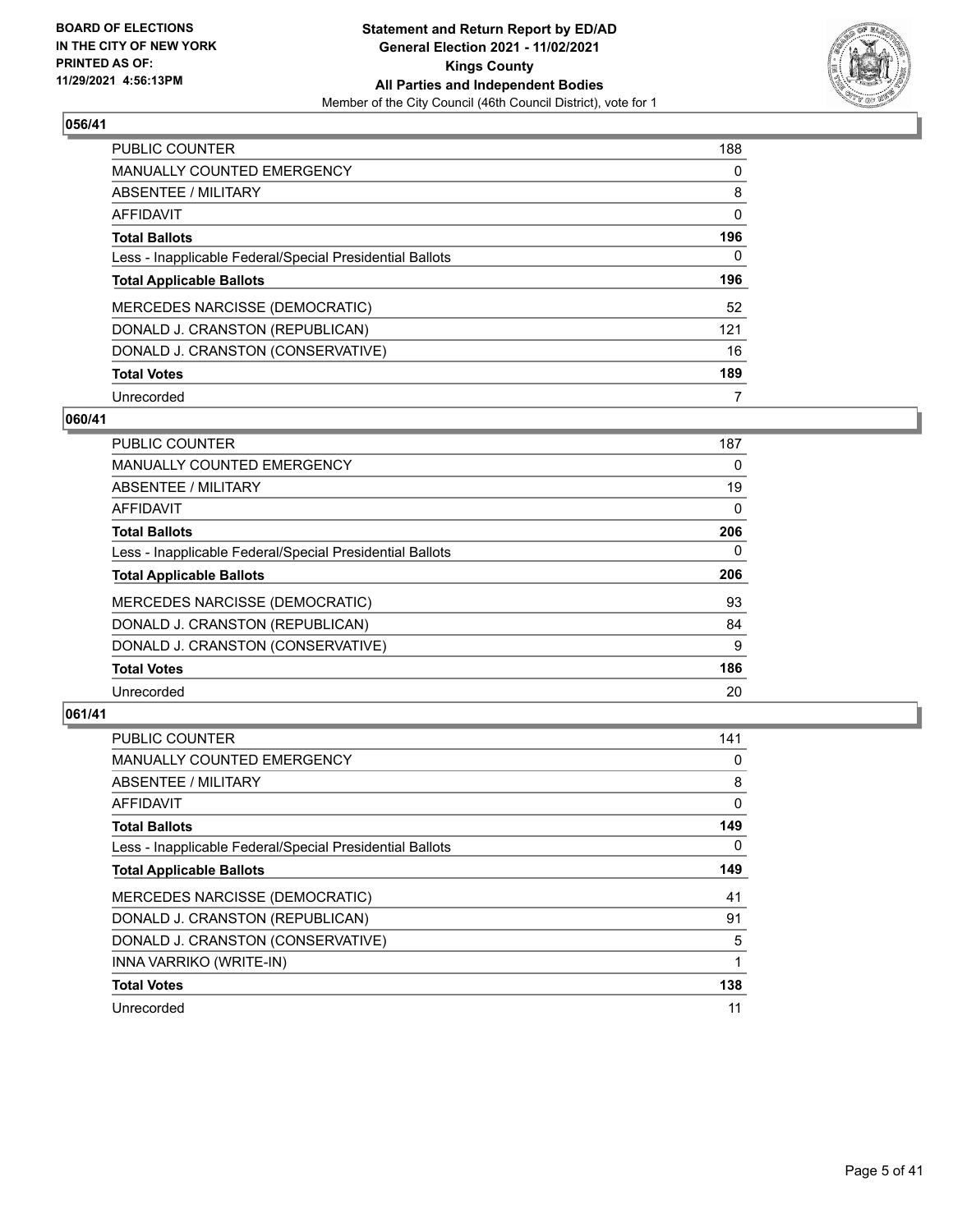

| <b>PUBLIC COUNTER</b>                                    | 205         |
|----------------------------------------------------------|-------------|
| MANUALLY COUNTED EMERGENCY                               | 0           |
| ABSENTEE / MILITARY                                      | 18          |
| AFFIDAVIT                                                | $\mathbf 1$ |
| <b>Total Ballots</b>                                     | 224         |
| Less - Inapplicable Federal/Special Presidential Ballots | 0           |
| <b>Total Applicable Ballots</b>                          | 224         |
| MERCEDES NARCISSE (DEMOCRATIC)                           | 75          |
| DONALD J. CRANSTON (REPUBLICAN)                          | 112         |
| DONALD J. CRANSTON (CONSERVATIVE)                        | 10          |
| STEVEN SAPERSTEIN (WRITE-IN)                             |             |
| <b>Total Votes</b>                                       | 198         |
| Unrecorded                                               | 26          |

## **063/41**

| <b>PUBLIC COUNTER</b>                                    | 298 |
|----------------------------------------------------------|-----|
| <b>MANUALLY COUNTED EMERGENCY</b>                        | 0   |
| ABSENTEE / MILITARY                                      | 25  |
| AFFIDAVIT                                                |     |
| <b>Total Ballots</b>                                     | 324 |
| Less - Inapplicable Federal/Special Presidential Ballots | 0   |
| <b>Total Applicable Ballots</b>                          | 324 |
| <b>MERCEDES NARCISSE (DEMOCRATIC)</b>                    | 141 |
| DONALD J. CRANSTON (REPUBLICAN)                          | 141 |
| DONALD J. CRANSTON (CONSERVATIVE)                        | 26  |
| <b>Total Votes</b>                                       | 308 |
| Unrecorded                                               | 16  |

| PUBLIC COUNTER                                           | 274 |
|----------------------------------------------------------|-----|
| <b>MANUALLY COUNTED EMERGENCY</b>                        | 0   |
| ABSENTEE / MILITARY                                      | 36  |
| AFFIDAVIT                                                | 0   |
| <b>Total Ballots</b>                                     | 310 |
| Less - Inapplicable Federal/Special Presidential Ballots | 0   |
| <b>Total Applicable Ballots</b>                          | 310 |
| <b>MERCEDES NARCISSE (DEMOCRATIC)</b>                    | 129 |
| DONALD J. CRANSTON (REPUBLICAN)                          | 146 |
| DONALD J. CRANSTON (CONSERVATIVE)                        | 16  |
| <b>Total Votes</b>                                       | 291 |
| Unrecorded                                               | 19  |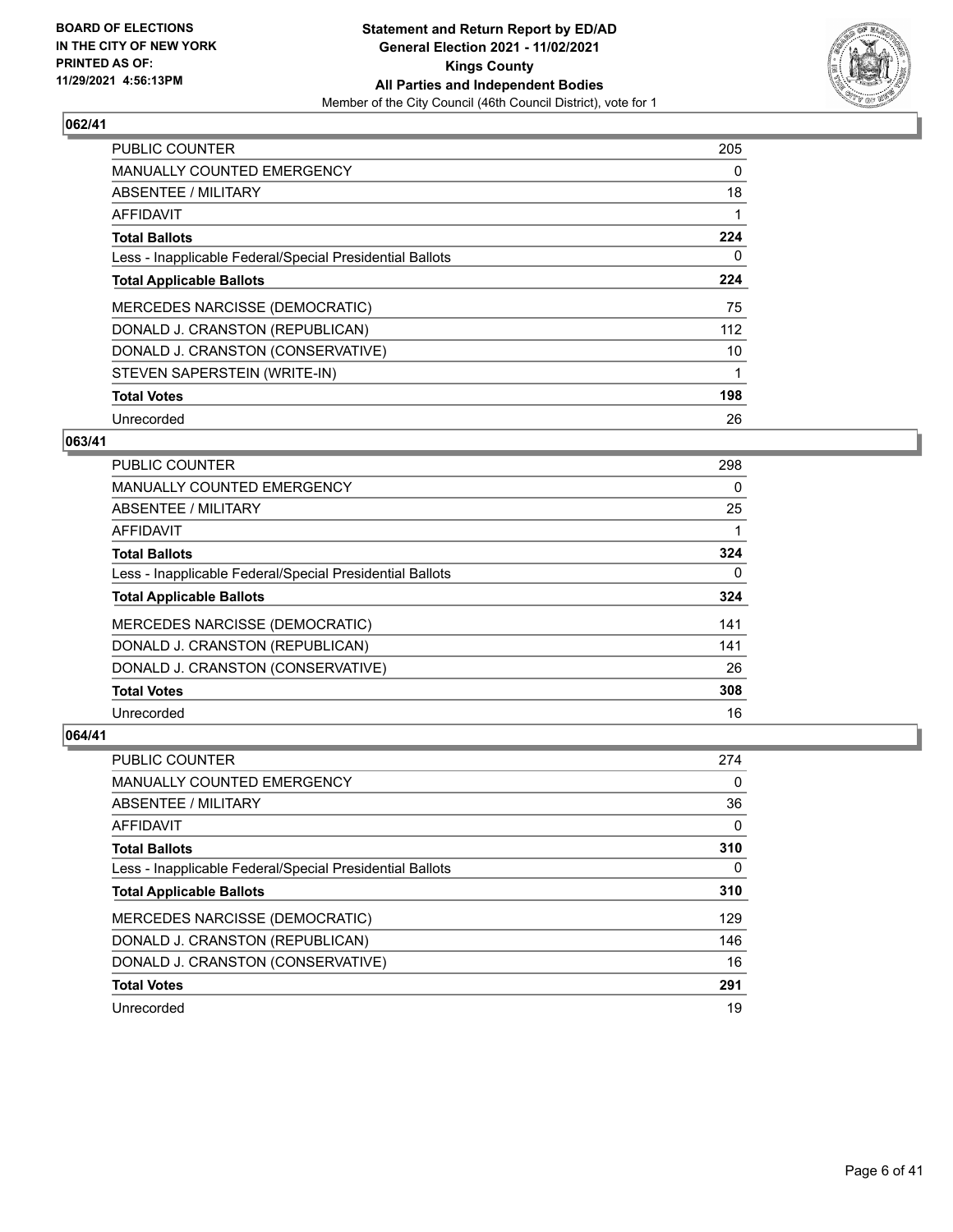

| <b>PUBLIC COUNTER</b>                                    | 121 |
|----------------------------------------------------------|-----|
| MANUALLY COUNTED EMERGENCY                               | 0   |
| ABSENTEE / MILITARY                                      |     |
| AFFIDAVIT                                                |     |
| <b>Total Ballots</b>                                     | 123 |
| Less - Inapplicable Federal/Special Presidential Ballots | 0   |
| <b>Total Applicable Ballots</b>                          | 123 |
| MERCEDES NARCISSE (DEMOCRATIC)                           | 89  |
| DONALD J. CRANSTON (REPUBLICAN)                          | 16  |
| DONALD J. CRANSTON (CONSERVATIVE)                        | 3   |
| <b>Total Votes</b>                                       | 108 |
| Unrecorded                                               | 15  |

## **067/41**

| <b>PUBLIC COUNTER</b>                                    | 118 |
|----------------------------------------------------------|-----|
| MANUALLY COUNTED EMERGENCY                               | 0   |
| ABSENTEE / MILITARY                                      |     |
| <b>AFFIDAVIT</b>                                         |     |
| <b>Total Ballots</b>                                     | 120 |
| Less - Inapplicable Federal/Special Presidential Ballots | 0   |
| <b>Total Applicable Ballots</b>                          | 120 |
| MERCEDES NARCISSE (DEMOCRATIC)                           | 88  |
| DONALD J. CRANSTON (REPUBLICAN)                          | 19  |
| DONALD J. CRANSTON (CONSERVATIVE)                        | 3   |
| <b>Total Votes</b>                                       | 110 |
| Unrecorded                                               | 10  |

| <b>PUBLIC COUNTER</b>                                    | 109 |
|----------------------------------------------------------|-----|
| <b>MANUALLY COUNTED EMERGENCY</b>                        | 0   |
| ABSENTEE / MILITARY                                      | 5   |
| AFFIDAVIT                                                | 1   |
| <b>Total Ballots</b>                                     | 115 |
| Less - Inapplicable Federal/Special Presidential Ballots | 0   |
| <b>Total Applicable Ballots</b>                          | 115 |
| <b>MERCEDES NARCISSE (DEMOCRATIC)</b>                    | 82  |
| DONALD J. CRANSTON (REPUBLICAN)                          | 17  |
| DONALD J. CRANSTON (CONSERVATIVE)                        | 0   |
| DARLENE MEALY (WRITE-IN)                                 | 1   |
| UNATTRIBUTABLE WRITE-IN (WRITE-IN)                       | 1   |
| <b>Total Votes</b>                                       | 101 |
| Unrecorded                                               | 14  |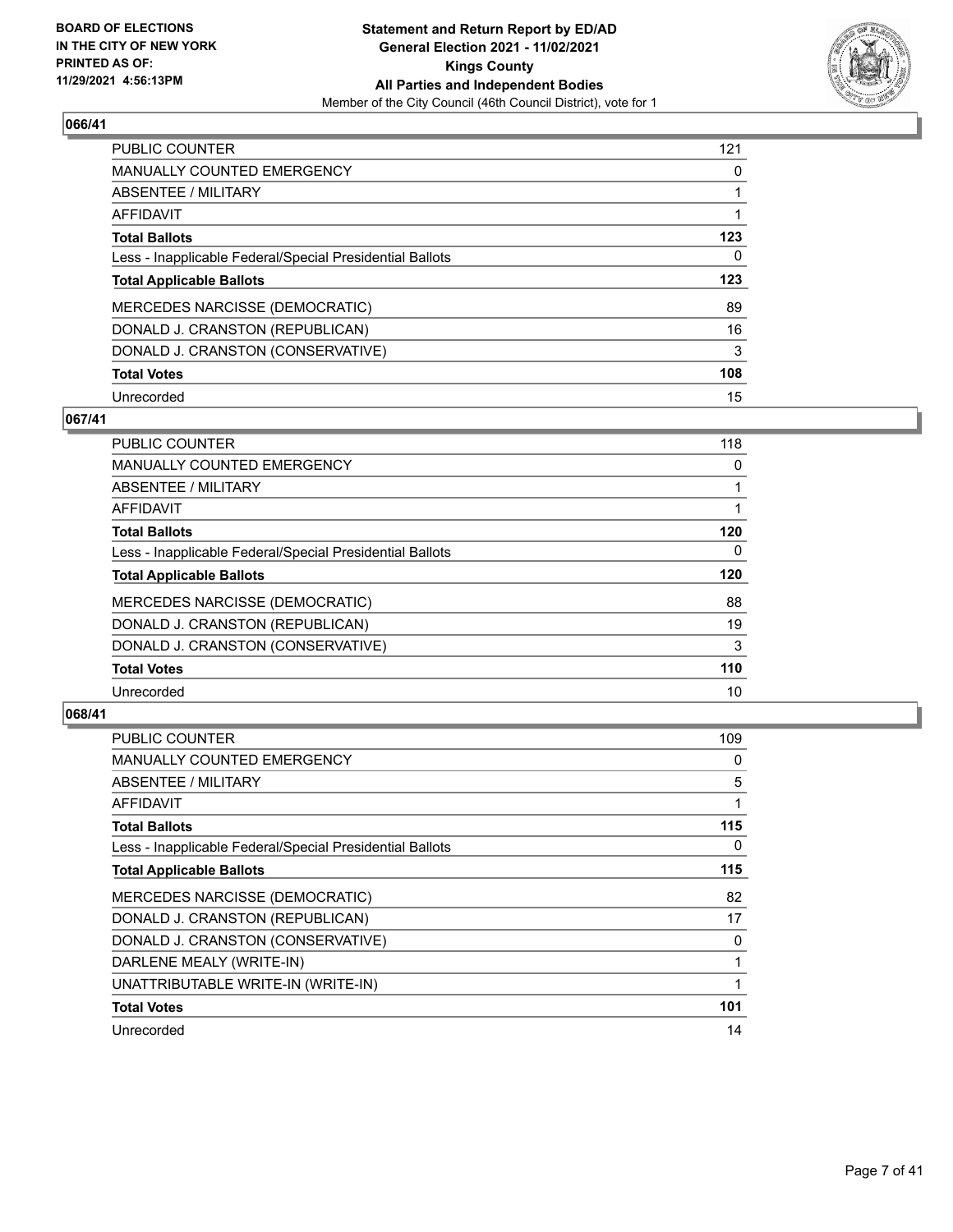

| <b>PUBLIC COUNTER</b>                                    | 115      |
|----------------------------------------------------------|----------|
| MANUALLY COUNTED EMERGENCY                               | $\Omega$ |
| ABSENTEE / MILITARY                                      | 5        |
| AFFIDAVIT                                                |          |
| <b>Total Ballots</b>                                     | 121      |
| Less - Inapplicable Federal/Special Presidential Ballots | 0        |
| <b>Total Applicable Ballots</b>                          | 121      |
| MERCEDES NARCISSE (DEMOCRATIC)                           | 84       |
| DONALD J. CRANSTON (REPUBLICAN)                          | 18       |
| DONALD J. CRANSTON (CONSERVATIVE)                        | 0        |
| <b>Total Votes</b>                                       | 102      |
| Unrecorded                                               | 19       |

## **084/41**

| <b>PUBLIC COUNTER</b>                                    | 323      |
|----------------------------------------------------------|----------|
| <b>MANUALLY COUNTED EMERGENCY</b>                        | $\Omega$ |
| ABSENTEE / MILITARY                                      | 25       |
| <b>AFFIDAVIT</b>                                         | 2        |
| <b>Total Ballots</b>                                     | 350      |
| Less - Inapplicable Federal/Special Presidential Ballots | $\Omega$ |
| <b>Total Applicable Ballots</b>                          | 350      |
| MERCEDES NARCISSE (DEMOCRATIC)                           | 79       |
| DONALD J. CRANSTON (REPUBLICAN)                          | 219      |
| DONALD J. CRANSTON (CONSERVATIVE)                        | 26       |
| <b>Total Votes</b>                                       | 324      |
| Unrecorded                                               | 26       |

| PUBLIC COUNTER                                           | 0 |
|----------------------------------------------------------|---|
| <b>MANUALLY COUNTED EMERGENCY</b>                        | 0 |
| <b>ABSENTEE / MILITARY</b>                               |   |
| AFFIDAVIT                                                | 0 |
| <b>Total Ballots</b>                                     |   |
| Less - Inapplicable Federal/Special Presidential Ballots | 0 |
| <b>Total Applicable Ballots</b>                          |   |
| MERCEDES NARCISSE (DEMOCRATIC)                           |   |
| DONALD J. CRANSTON (REPUBLICAN)                          | 0 |
| DONALD J. CRANSTON (CONSERVATIVE)                        | 0 |
| <b>Total Votes</b>                                       |   |
|                                                          |   |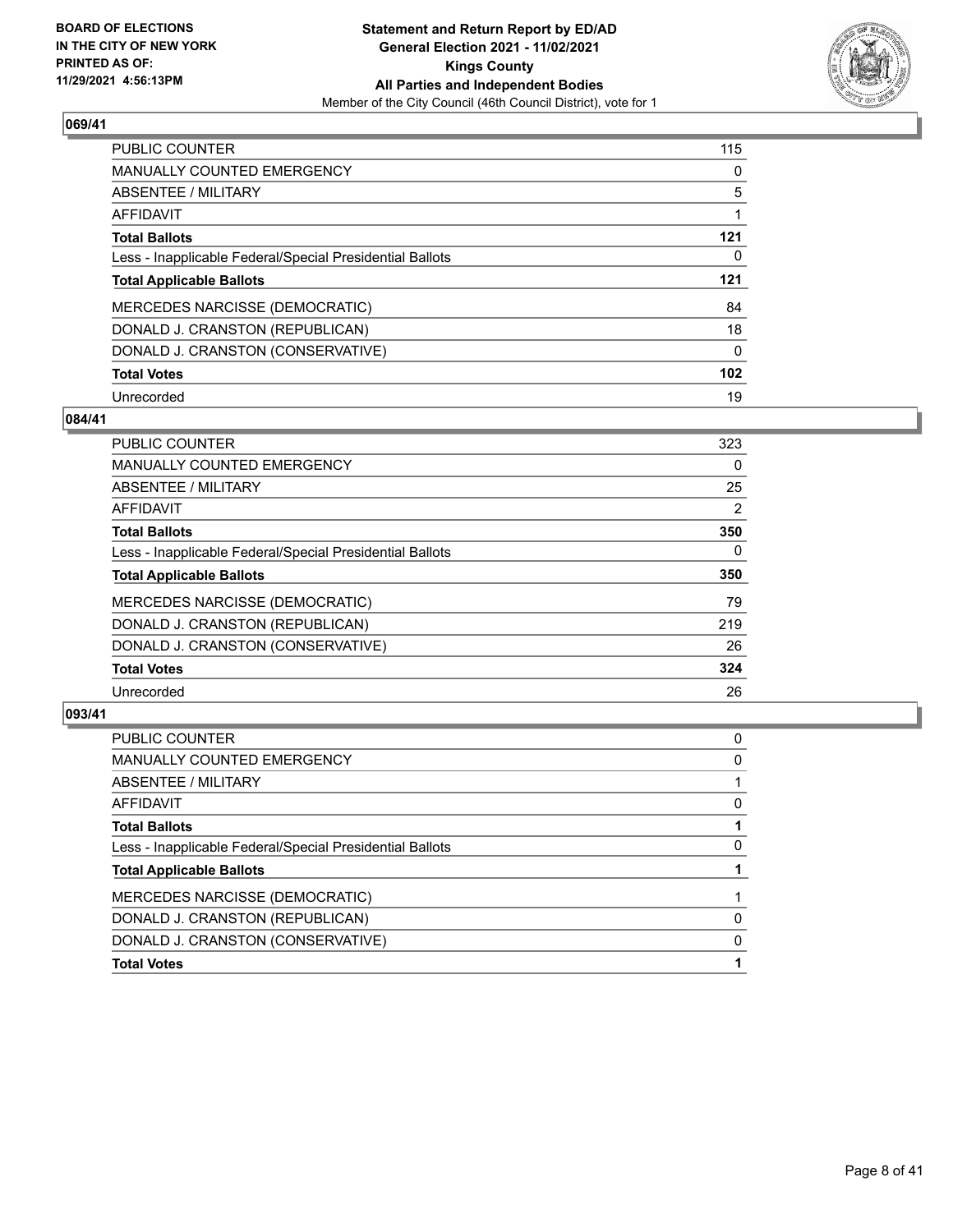

| <b>PUBLIC COUNTER</b>                                    | 166      |
|----------------------------------------------------------|----------|
| <b>MANUALLY COUNTED EMERGENCY</b>                        | $\Omega$ |
| ABSENTEE / MILITARY                                      | 12       |
| <b>AFFIDAVIT</b>                                         |          |
| <b>Total Ballots</b>                                     | 179      |
| Less - Inapplicable Federal/Special Presidential Ballots | 0        |
| <b>Total Applicable Ballots</b>                          | 179      |
| MERCEDES NARCISSE (DEMOCRATIC)                           | 169      |
| DONALD J. CRANSTON (REPUBLICAN)                          | 5        |
| DONALD J. CRANSTON (CONSERVATIVE)                        |          |
| <b>Total Votes</b>                                       | 175      |
| Unrecorded                                               | 4        |

#### **057/58**

| <b>PUBLIC COUNTER</b>                                    | 195      |
|----------------------------------------------------------|----------|
| <b>MANUALLY COUNTED EMERGENCY</b>                        | 0        |
| ABSENTEE / MILITARY                                      | 6        |
| <b>AFFIDAVIT</b>                                         | $\Omega$ |
| <b>Total Ballots</b>                                     | 201      |
| Less - Inapplicable Federal/Special Presidential Ballots | 0        |
| <b>Total Applicable Ballots</b>                          | 201      |
| <b>MERCEDES NARCISSE (DEMOCRATIC)</b>                    | 178      |
| DONALD J. CRANSTON (REPUBLICAN)                          | 8        |
| DONALD J. CRANSTON (CONSERVATIVE)                        | 4        |
| <b>Total Votes</b>                                       | 190      |
| Unrecorded                                               | 11       |

| <b>PUBLIC COUNTER</b>                                    | 163 |
|----------------------------------------------------------|-----|
| <b>MANUALLY COUNTED EMERGENCY</b>                        | 0   |
| ABSENTEE / MILITARY                                      | 8   |
| AFFIDAVIT                                                |     |
| <b>Total Ballots</b>                                     | 172 |
| Less - Inapplicable Federal/Special Presidential Ballots | 0   |
| <b>Total Applicable Ballots</b>                          | 172 |
| MERCEDES NARCISSE (DEMOCRATIC)                           | 143 |
| DONALD J. CRANSTON (REPUBLICAN)                          | 16  |
| DONALD J. CRANSTON (CONSERVATIVE)                        | 3   |
| <b>Total Votes</b>                                       | 162 |
| Unrecorded                                               | 10  |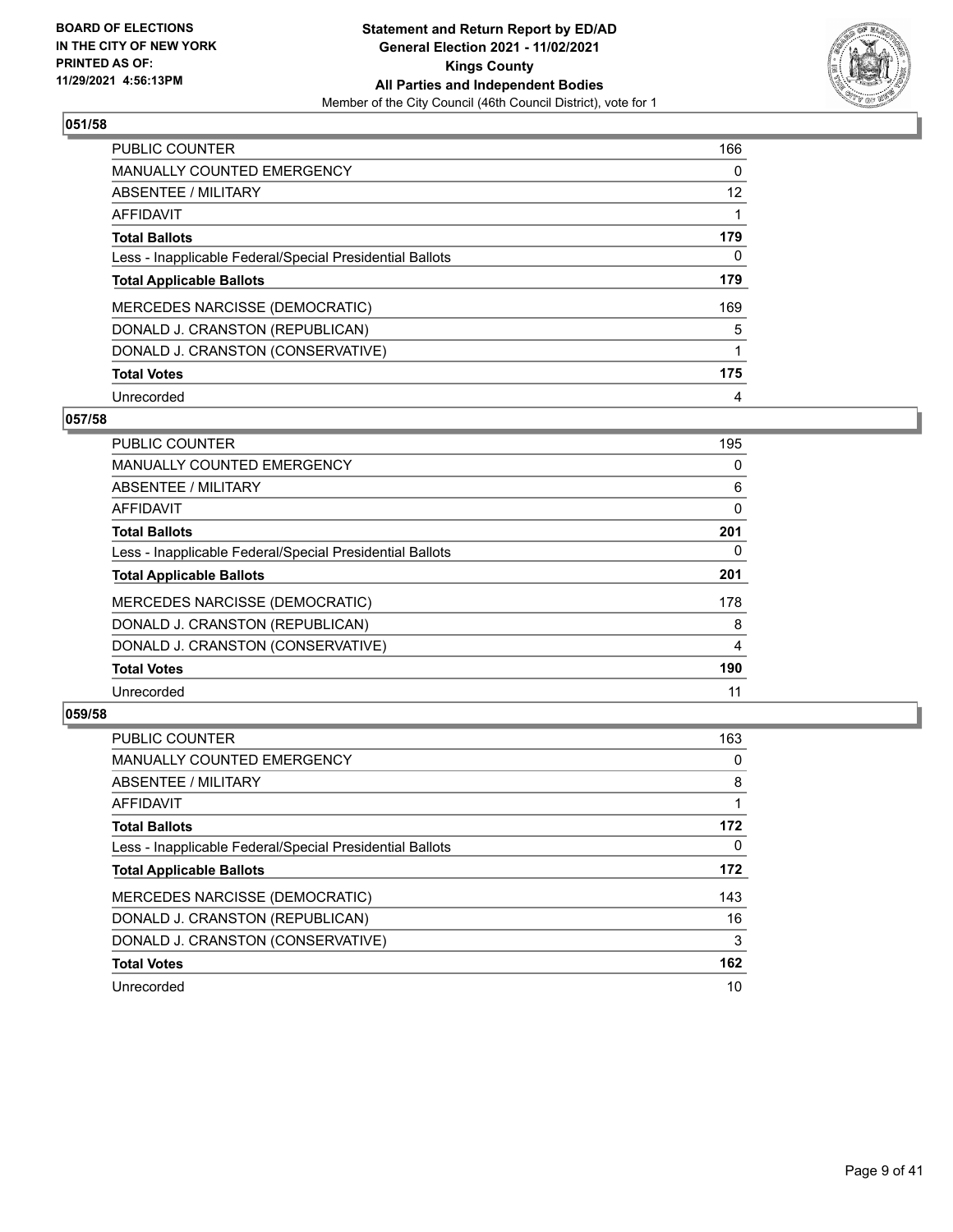

| <b>PUBLIC COUNTER</b>                                    | 250      |
|----------------------------------------------------------|----------|
| <b>MANUALLY COUNTED EMERGENCY</b>                        | $\Omega$ |
| ABSENTEE / MILITARY                                      | 9        |
| AFFIDAVIT                                                | 0        |
| <b>Total Ballots</b>                                     | 259      |
| Less - Inapplicable Federal/Special Presidential Ballots | 0        |
| <b>Total Applicable Ballots</b>                          | 259      |
| MERCEDES NARCISSE (DEMOCRATIC)                           | 224      |
| DONALD J. CRANSTON (REPUBLICAN)                          | 21       |
| DONALD J. CRANSTON (CONSERVATIVE)                        | 6        |
| <b>Total Votes</b>                                       | 251      |
| Unrecorded                                               | 8        |

#### **065/58**

| <b>PUBLIC COUNTER</b>                                    | 188 |
|----------------------------------------------------------|-----|
| <b>MANUALLY COUNTED EMERGENCY</b>                        | 0   |
| ABSENTEE / MILITARY                                      | 12  |
| AFFIDAVIT                                                |     |
| <b>Total Ballots</b>                                     | 201 |
| Less - Inapplicable Federal/Special Presidential Ballots | 0   |
| <b>Total Applicable Ballots</b>                          | 201 |
| MERCEDES NARCISSE (DEMOCRATIC)                           | 179 |
| DONALD J. CRANSTON (REPUBLICAN)                          | 8   |
| DONALD J. CRANSTON (CONSERVATIVE)                        | 5   |
| <b>Total Votes</b>                                       | 192 |
| Unrecorded                                               | 9   |

| <b>PUBLIC COUNTER</b>                                    | 184            |
|----------------------------------------------------------|----------------|
| <b>MANUALLY COUNTED EMERGENCY</b>                        | 0              |
| ABSENTEE / MILITARY                                      | 5              |
| AFFIDAVIT                                                | $\overline{2}$ |
| <b>Total Ballots</b>                                     | 191            |
| Less - Inapplicable Federal/Special Presidential Ballots | 0              |
| <b>Total Applicable Ballots</b>                          | 191            |
| MERCEDES NARCISSE (DEMOCRATIC)                           | 166            |
| DONALD J. CRANSTON (REPUBLICAN)                          | 17             |
| DONALD J. CRANSTON (CONSERVATIVE)                        | $\mathfrak{p}$ |
| <b>Total Votes</b>                                       | 185            |
| Unrecorded                                               | 6              |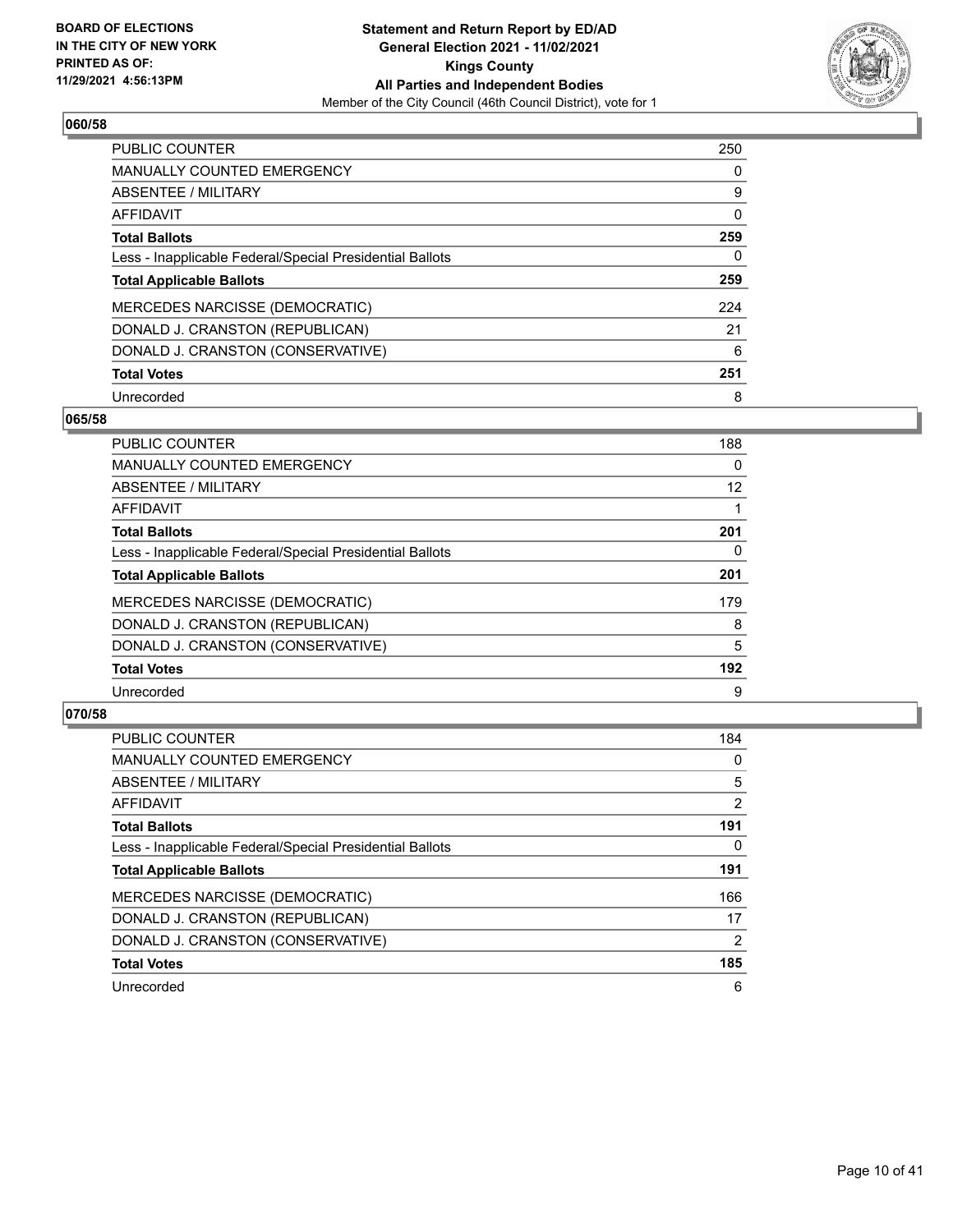

| <b>PUBLIC COUNTER</b>                                    | 214      |
|----------------------------------------------------------|----------|
| <b>MANUALLY COUNTED EMERGENCY</b>                        | $\Omega$ |
| ABSENTEE / MILITARY                                      | 9        |
| <b>AFFIDAVIT</b>                                         | 0        |
| <b>Total Ballots</b>                                     | 223      |
| Less - Inapplicable Federal/Special Presidential Ballots | 0        |
| <b>Total Applicable Ballots</b>                          | 223      |
| MERCEDES NARCISSE (DEMOCRATIC)                           | 194      |
| DONALD J. CRANSTON (REPUBLICAN)                          | 14       |
| DONALD J. CRANSTON (CONSERVATIVE)                        | 3        |
| <b>Total Votes</b>                                       | 211      |
| Unrecorded                                               | 12       |

#### **074/58**

| <b>PUBLIC COUNTER</b>                                    | 198      |
|----------------------------------------------------------|----------|
| <b>MANUALLY COUNTED EMERGENCY</b>                        | 0        |
| ABSENTEE / MILITARY                                      | 11       |
| <b>AFFIDAVIT</b>                                         | 0        |
| <b>Total Ballots</b>                                     | 209      |
| Less - Inapplicable Federal/Special Presidential Ballots | $\Omega$ |
| <b>Total Applicable Ballots</b>                          | 209      |
| MERCEDES NARCISSE (DEMOCRATIC)                           | 187      |
| DONALD J. CRANSTON (REPUBLICAN)                          | 15       |
| DONALD J. CRANSTON (CONSERVATIVE)                        | 3        |
| <b>Total Votes</b>                                       | 205      |
| Unrecorded                                               | 4        |

| <b>PUBLIC COUNTER</b>                                    | 196      |
|----------------------------------------------------------|----------|
| <b>MANUALLY COUNTED EMERGENCY</b>                        | 0        |
| ABSENTEE / MILITARY                                      | 15       |
| <b>AFFIDAVIT</b>                                         | $\Omega$ |
| <b>Total Ballots</b>                                     | 211      |
| Less - Inapplicable Federal/Special Presidential Ballots | 0        |
| <b>Total Applicable Ballots</b>                          | 211      |
| MERCEDES NARCISSE (DEMOCRATIC)                           | 197      |
| DONALD J. CRANSTON (REPUBLICAN)                          | 5        |
| DONALD J. CRANSTON (CONSERVATIVE)                        | 4        |
| <b>Total Votes</b>                                       | 206      |
| Unrecorded                                               | 5        |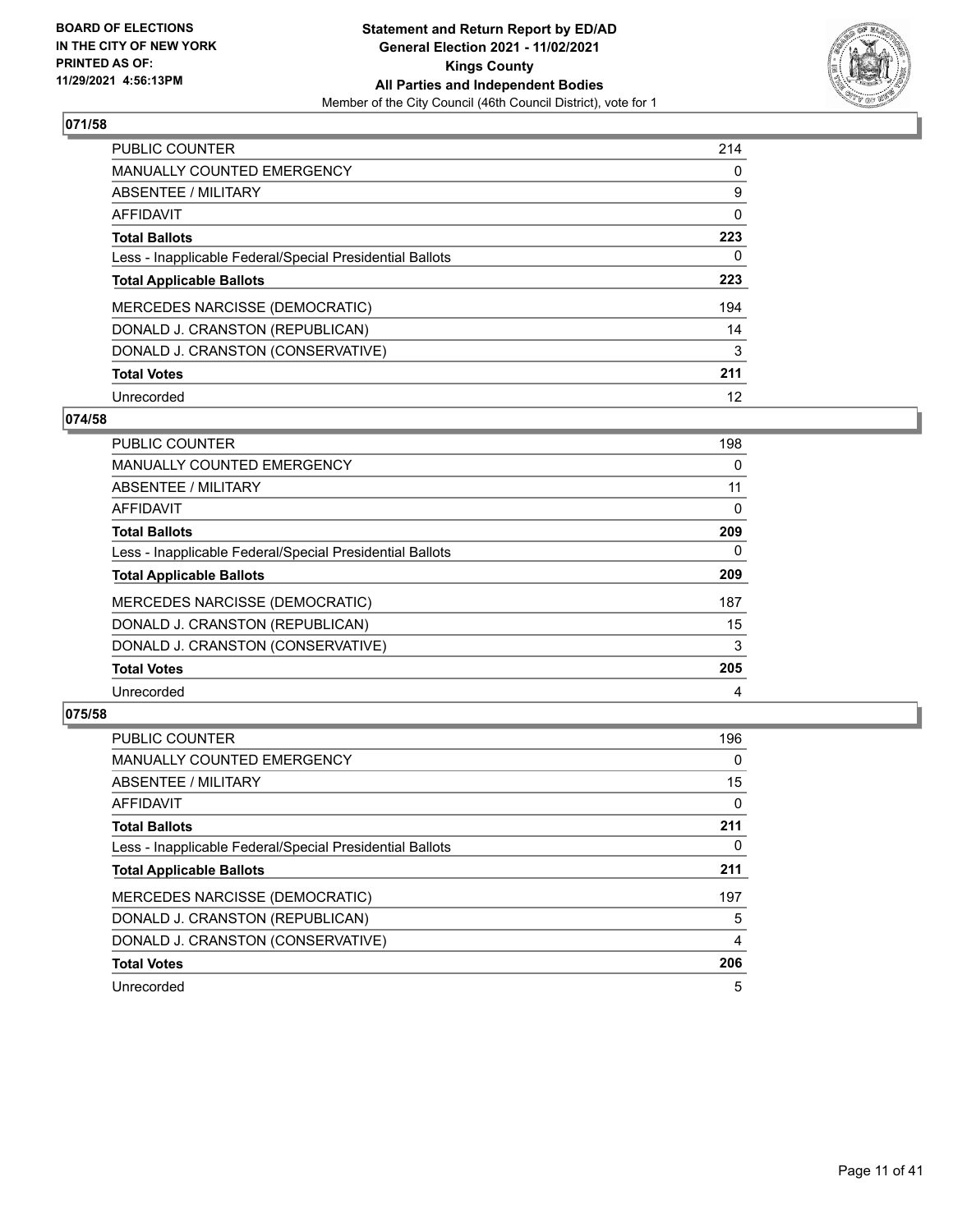

| <b>PUBLIC COUNTER</b>                                    | 247 |
|----------------------------------------------------------|-----|
| <b>MANUALLY COUNTED EMERGENCY</b>                        | 0   |
| ABSENTEE / MILITARY                                      | 6   |
| <b>AFFIDAVIT</b>                                         | 0   |
| <b>Total Ballots</b>                                     | 253 |
| Less - Inapplicable Federal/Special Presidential Ballots | 0   |
| <b>Total Applicable Ballots</b>                          | 253 |
| MERCEDES NARCISSE (DEMOCRATIC)                           | 221 |
| DONALD J. CRANSTON (REPUBLICAN)                          | 15  |
| DONALD J. CRANSTON (CONSERVATIVE)                        | 1   |
| <b>Total Votes</b>                                       | 237 |
| Unrecorded                                               | 16  |

## **077/58**

| <b>PUBLIC COUNTER</b>                                    | 269 |
|----------------------------------------------------------|-----|
| <b>MANUALLY COUNTED EMERGENCY</b>                        | 0   |
| ABSENTEE / MILITARY                                      | 9   |
| AFFIDAVIT                                                |     |
| <b>Total Ballots</b>                                     | 279 |
| Less - Inapplicable Federal/Special Presidential Ballots | 0   |
| <b>Total Applicable Ballots</b>                          | 279 |
| <b>MERCEDES NARCISSE (DEMOCRATIC)</b>                    | 249 |
| DONALD J. CRANSTON (REPUBLICAN)                          | 11  |
| DONALD J. CRANSTON (CONSERVATIVE)                        |     |
| <b>Total Votes</b>                                       | 261 |
| Unrecorded                                               | 18  |

| <b>PUBLIC COUNTER</b>                                    | 230 |
|----------------------------------------------------------|-----|
| <b>MANUALLY COUNTED EMERGENCY</b>                        | 0   |
| ABSENTEE / MILITARY                                      | 10  |
| AFFIDAVIT                                                | 0   |
| <b>Total Ballots</b>                                     | 240 |
| Less - Inapplicable Federal/Special Presidential Ballots | 0   |
| <b>Total Applicable Ballots</b>                          | 240 |
| MERCEDES NARCISSE (DEMOCRATIC)                           | 212 |
| DONALD J. CRANSTON (REPUBLICAN)                          | 12  |
| DONALD J. CRANSTON (CONSERVATIVE)                        | 4   |
| UNATTRIBUTABLE WRITE-IN (WRITE-IN)                       |     |
| <b>Total Votes</b>                                       | 229 |
| Unrecorded                                               | 11  |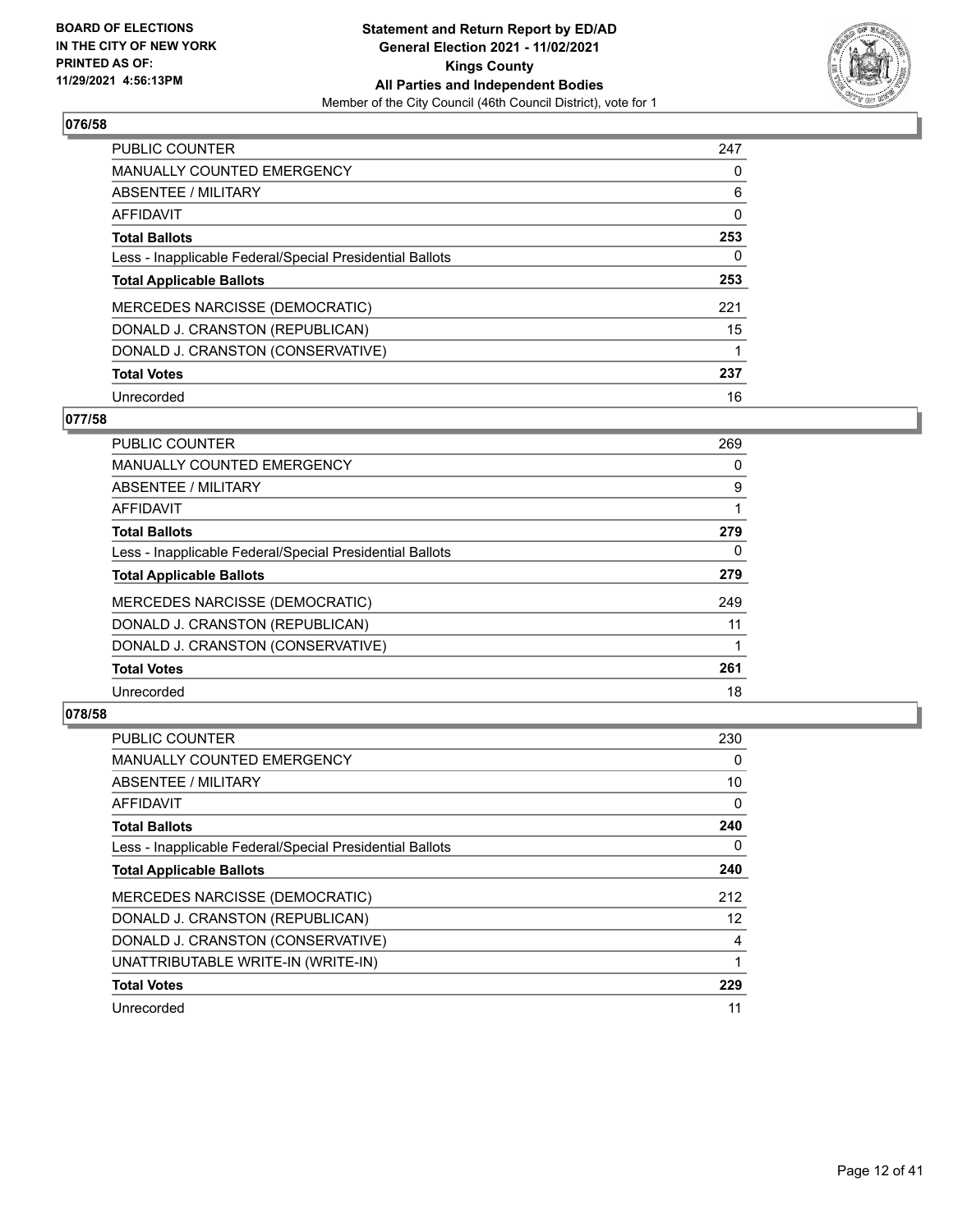

| <b>PUBLIC COUNTER</b>                                    | 248            |
|----------------------------------------------------------|----------------|
| <b>MANUALLY COUNTED EMERGENCY</b>                        | 0              |
| <b>ABSENTEE / MILITARY</b>                               | 9              |
| <b>AFFIDAVIT</b>                                         | 3              |
| <b>Total Ballots</b>                                     | 260            |
| Less - Inapplicable Federal/Special Presidential Ballots | 0              |
| <b>Total Applicable Ballots</b>                          | 260            |
| MERCEDES NARCISSE (DEMOCRATIC)                           | 239            |
| DONALD J. CRANSTON (REPUBLICAN)                          | 13             |
| DONALD J. CRANSTON (CONSERVATIVE)                        | $\overline{2}$ |
| <b>Total Votes</b>                                       | 254            |
| Unrecorded                                               | 6              |

| <b>PUBLIC COUNTER</b>                                    | 167 |
|----------------------------------------------------------|-----|
| <b>MANUALLY COUNTED EMERGENCY</b>                        | 0   |
| ABSENTEE / MILITARY                                      | 5   |
| AFFIDAVIT                                                | 0   |
| <b>Total Ballots</b>                                     | 172 |
| Less - Inapplicable Federal/Special Presidential Ballots | 0   |
| <b>Total Applicable Ballots</b>                          | 172 |
| <b>MERCEDES NARCISSE (DEMOCRATIC)</b>                    | 154 |
|                                                          |     |
| DONALD J. CRANSTON (REPUBLICAN)                          | 15  |
| DONALD J. CRANSTON (CONSERVATIVE)                        | 2   |
| <b>Total Votes</b>                                       | 171 |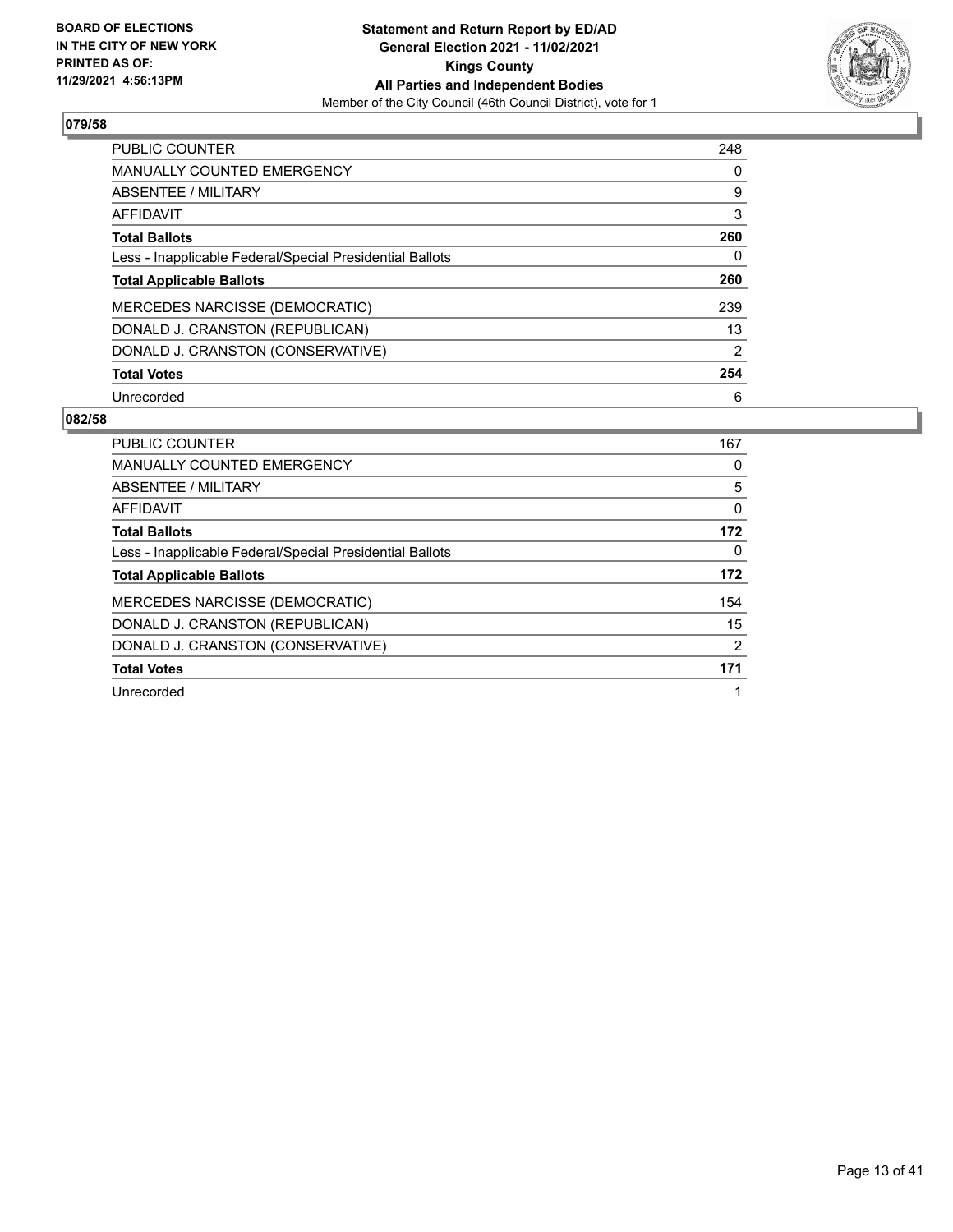

| <b>PUBLIC COUNTER</b>                                    | 137      |
|----------------------------------------------------------|----------|
| <b>MANUALLY COUNTED EMERGENCY</b>                        | $\Omega$ |
| ABSENTEE / MILITARY                                      | 8        |
| <b>AFFIDAVIT</b>                                         | 0        |
| <b>Total Ballots</b>                                     | 145      |
| Less - Inapplicable Federal/Special Presidential Ballots | 0        |
| <b>Total Applicable Ballots</b>                          | 145      |
| MERCEDES NARCISSE (DEMOCRATIC)                           | 131      |
| DONALD J. CRANSTON (REPUBLICAN)                          | 2        |
| DONALD J. CRANSTON (CONSERVATIVE)                        | 3        |
| <b>Total Votes</b>                                       | 136      |
| Unrecorded                                               | 9        |

#### **005/59**

| <b>PUBLIC COUNTER</b>                                    | 242 |
|----------------------------------------------------------|-----|
| <b>MANUALLY COUNTED EMERGENCY</b>                        | 0   |
| ABSENTEE / MILITARY                                      | 4   |
| <b>AFFIDAVIT</b>                                         |     |
| <b>Total Ballots</b>                                     | 247 |
| Less - Inapplicable Federal/Special Presidential Ballots | 0   |
| <b>Total Applicable Ballots</b>                          | 247 |
| <b>MERCEDES NARCISSE (DEMOCRATIC)</b>                    | 221 |
| DONALD J. CRANSTON (REPUBLICAN)                          | 15  |
| DONALD J. CRANSTON (CONSERVATIVE)                        |     |
| <b>Total Votes</b>                                       | 237 |
| Unrecorded                                               | 10  |

| <b>PUBLIC COUNTER</b>                                    | 303 |
|----------------------------------------------------------|-----|
| MANUALLY COUNTED EMERGENCY                               | 0   |
| ABSENTEE / MILITARY                                      | 6   |
| AFFIDAVIT                                                | 0   |
| <b>Total Ballots</b>                                     | 309 |
| Less - Inapplicable Federal/Special Presidential Ballots | 0   |
| <b>Total Applicable Ballots</b>                          | 309 |
| MERCEDES NARCISSE (DEMOCRATIC)                           | 293 |
| DONALD J. CRANSTON (REPUBLICAN)                          | 8   |
| DONALD J. CRANSTON (CONSERVATIVE)                        | 3   |
| <b>GORDY BRAZELA (WRITE-IN)</b>                          |     |
| <b>Total Votes</b>                                       | 305 |
| Unrecorded                                               | 4   |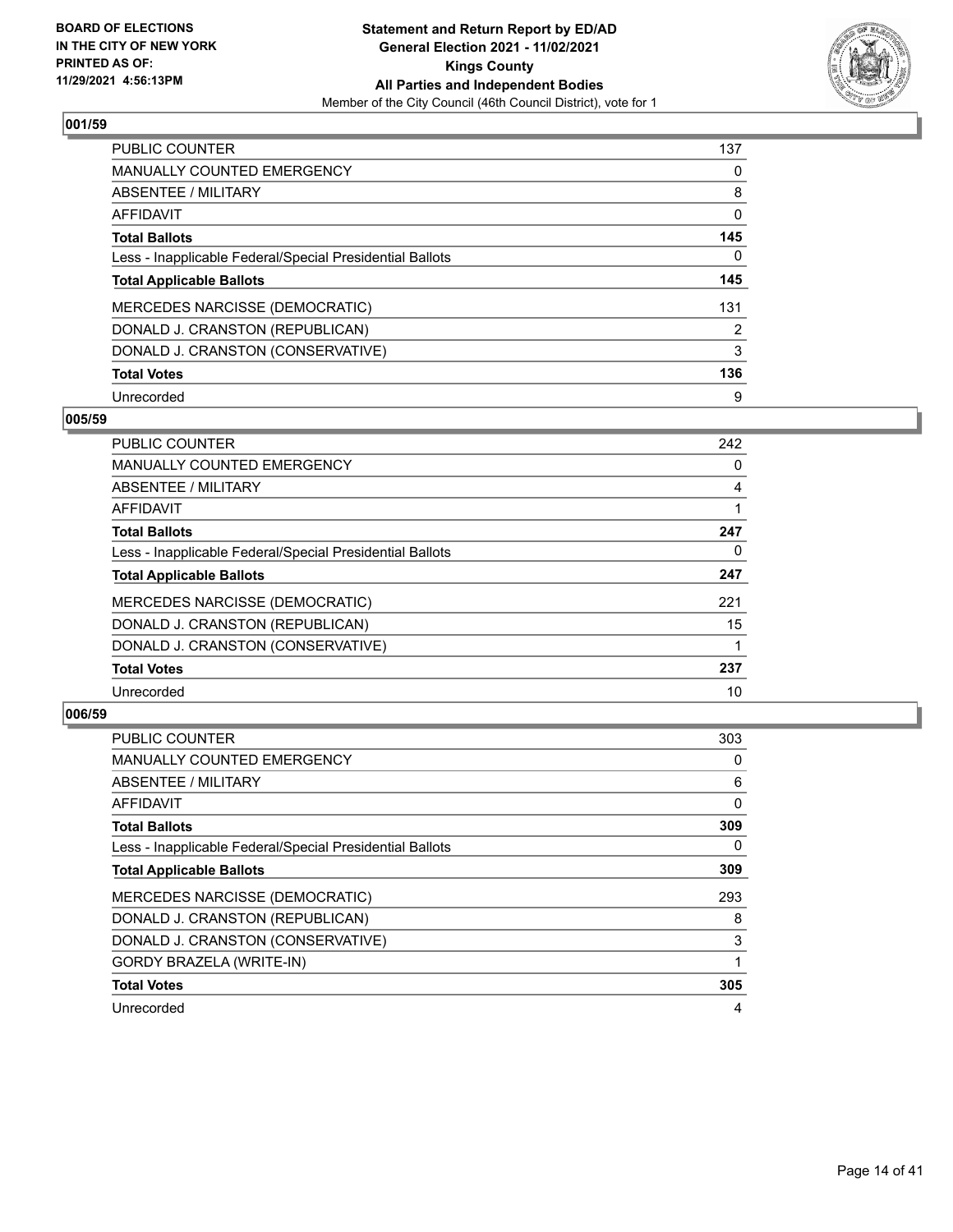

| <b>PUBLIC COUNTER</b>                                    | 174 |
|----------------------------------------------------------|-----|
| <b>MANUALLY COUNTED EMERGENCY</b>                        | 0   |
| ABSENTEE / MILITARY                                      | 12  |
| AFFIDAVIT                                                | 0   |
| <b>Total Ballots</b>                                     | 186 |
| Less - Inapplicable Federal/Special Presidential Ballots | 0   |
| <b>Total Applicable Ballots</b>                          | 186 |
| <b>MERCEDES NARCISSE (DEMOCRATIC)</b>                    | 171 |
| DONALD J. CRANSTON (REPUBLICAN)                          |     |
| DONALD J. CRANSTON (CONSERVATIVE)                        | 2   |
| JOAN WILLIAMS (WRITE-IN)                                 |     |
| <b>Total Votes</b>                                       | 181 |
| Unrecorded                                               | 5   |

## **008/59**

| <b>PUBLIC COUNTER</b>                                    | 211 |
|----------------------------------------------------------|-----|
| <b>MANUALLY COUNTED EMERGENCY</b>                        | 0   |
| ABSENTEE / MILITARY                                      | 11  |
| AFFIDAVIT                                                | 0   |
| <b>Total Ballots</b>                                     | 222 |
| Less - Inapplicable Federal/Special Presidential Ballots | 0   |
| <b>Total Applicable Ballots</b>                          | 222 |
| <b>MERCEDES NARCISSE (DEMOCRATIC)</b>                    | 203 |
| DONALD J. CRANSTON (REPUBLICAN)                          | 13  |
| DONALD J. CRANSTON (CONSERVATIVE)                        |     |
| <b>Total Votes</b>                                       | 217 |
| Unrecorded                                               | 5   |

| <b>PUBLIC COUNTER</b>                                    | 177            |
|----------------------------------------------------------|----------------|
| <b>MANUALLY COUNTED EMERGENCY</b>                        | 0              |
| ABSENTEE / MILITARY                                      | 9              |
| AFFIDAVIT                                                | $\overline{2}$ |
| <b>Total Ballots</b>                                     | 188            |
| Less - Inapplicable Federal/Special Presidential Ballots | 0              |
| <b>Total Applicable Ballots</b>                          | 188            |
| MERCEDES NARCISSE (DEMOCRATIC)                           | 162            |
| DONALD J. CRANSTON (REPUBLICAN)                          | 19             |
| DONALD J. CRANSTON (CONSERVATIVE)                        | 4              |
| <b>Total Votes</b>                                       | 185            |
| Unrecorded                                               | 3              |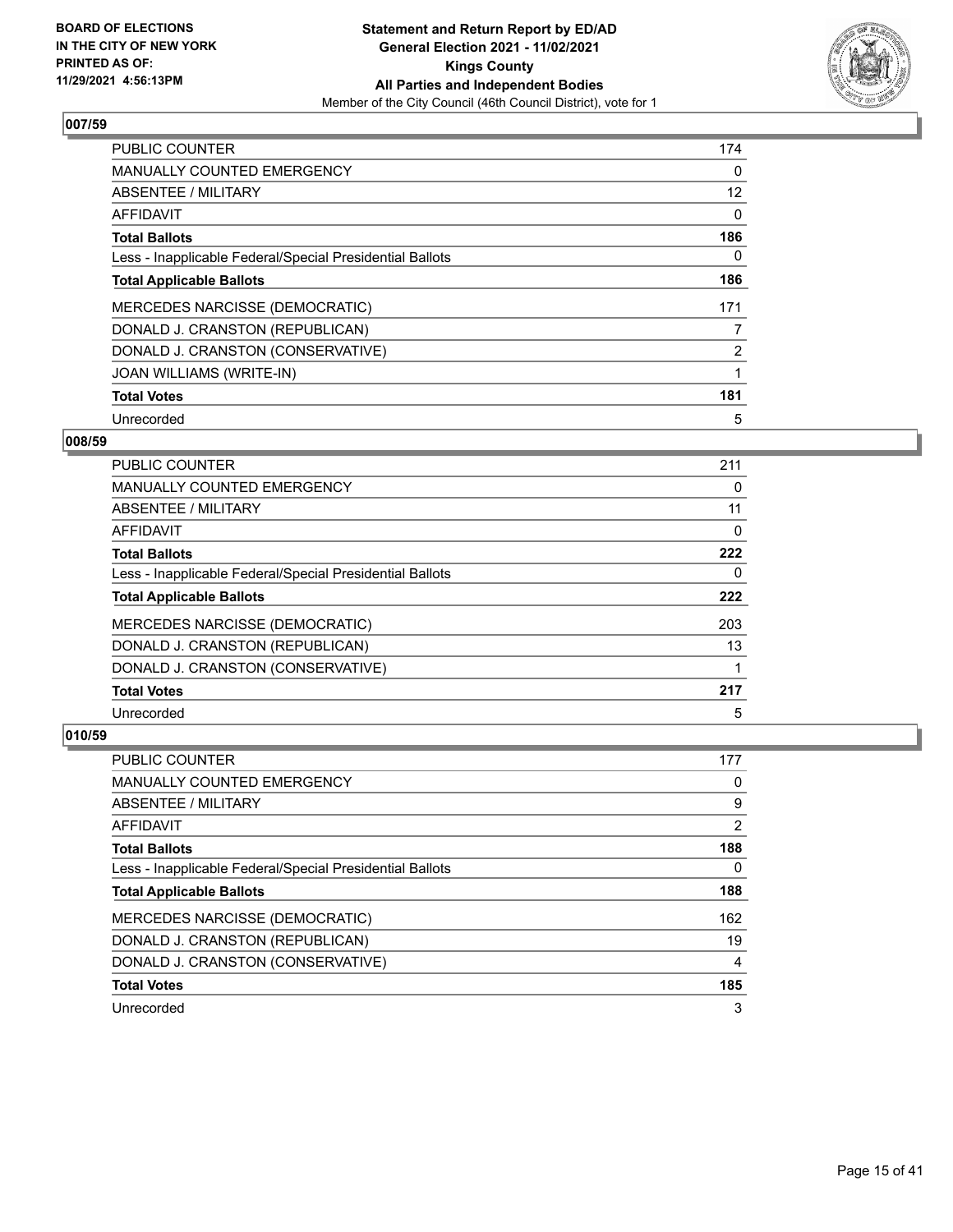

| <b>PUBLIC COUNTER</b>                                    | 173 |
|----------------------------------------------------------|-----|
| <b>MANUALLY COUNTED EMERGENCY</b>                        | 0   |
| ABSENTEE / MILITARY                                      | 7   |
| AFFIDAVIT                                                | 0   |
| <b>Total Ballots</b>                                     | 180 |
| Less - Inapplicable Federal/Special Presidential Ballots | 0   |
| <b>Total Applicable Ballots</b>                          | 180 |
| <b>MERCEDES NARCISSE (DEMOCRATIC)</b>                    | 158 |
| DONALD J. CRANSTON (REPUBLICAN)                          | 15  |
| DONALD J. CRANSTON (CONSERVATIVE)                        | 3   |
| <b>CURTIS SLIWA (WRITE-IN)</b>                           |     |
| <b>Total Votes</b>                                       | 177 |
| Unrecorded                                               | 3   |

## **012/59**

| <b>PUBLIC COUNTER</b>                                    | 200      |
|----------------------------------------------------------|----------|
| <b>MANUALLY COUNTED EMERGENCY</b>                        | 0        |
| ABSENTEE / MILITARY                                      | 6        |
| AFFIDAVIT                                                | $\Omega$ |
| <b>Total Ballots</b>                                     | 206      |
| Less - Inapplicable Federal/Special Presidential Ballots | 0        |
| <b>Total Applicable Ballots</b>                          | 206      |
| <b>MERCEDES NARCISSE (DEMOCRATIC)</b>                    | 185      |
| DONALD J. CRANSTON (REPUBLICAN)                          | 16       |
| DONALD J. CRANSTON (CONSERVATIVE)                        |          |
| <b>Total Votes</b>                                       | 202      |
| Unrecorded                                               | 4        |

| PUBLIC COUNTER                                           | 233 |
|----------------------------------------------------------|-----|
| <b>MANUALLY COUNTED EMERGENCY</b>                        | 0   |
| ABSENTEE / MILITARY                                      | 6   |
| AFFIDAVIT                                                | 5   |
| <b>Total Ballots</b>                                     | 244 |
| Less - Inapplicable Federal/Special Presidential Ballots | 0   |
| <b>Total Applicable Ballots</b>                          | 244 |
| <b>MERCEDES NARCISSE (DEMOCRATIC)</b>                    | 217 |
| DONALD J. CRANSTON (REPUBLICAN)                          | 14  |
| DONALD J. CRANSTON (CONSERVATIVE)                        | 5   |
| <b>Total Votes</b>                                       | 236 |
| Unrecorded                                               | 8   |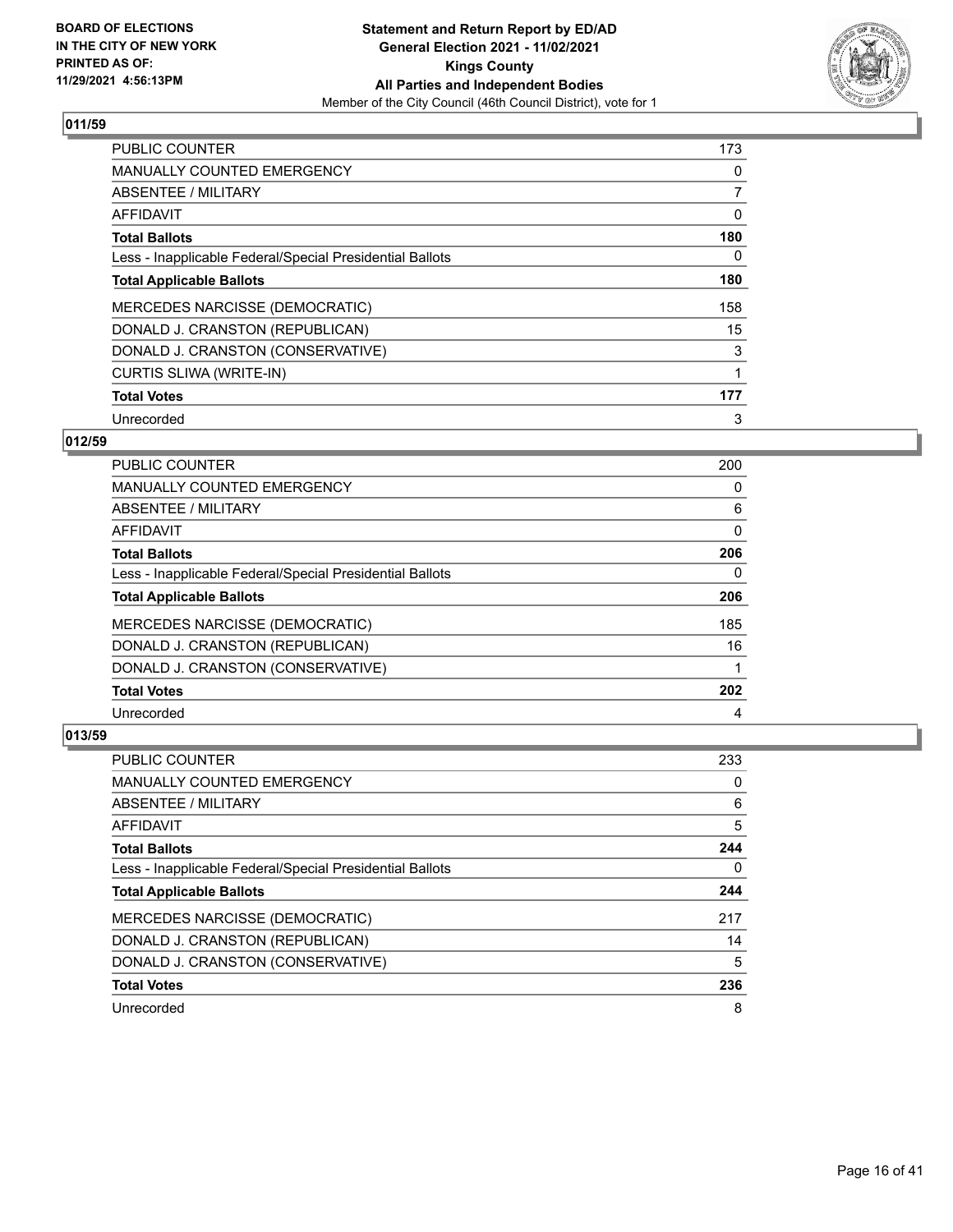

| <b>PUBLIC COUNTER</b>                                    | 249      |
|----------------------------------------------------------|----------|
| <b>MANUALLY COUNTED EMERGENCY</b>                        | $\Omega$ |
| ABSENTEE / MILITARY                                      | 5        |
| AFFIDAVIT                                                | 0        |
| <b>Total Ballots</b>                                     | 254      |
| Less - Inapplicable Federal/Special Presidential Ballots | 0        |
| <b>Total Applicable Ballots</b>                          | 254      |
| MERCEDES NARCISSE (DEMOCRATIC)                           | 227      |
| DONALD J. CRANSTON (REPUBLICAN)                          | 18       |
| DONALD J. CRANSTON (CONSERVATIVE)                        | $\Omega$ |
| <b>Total Votes</b>                                       | 245      |
| Unrecorded                                               | 9        |

## **015/59**

| PUBLIC COUNTER                                           | 221 |
|----------------------------------------------------------|-----|
| <b>MANUALLY COUNTED EMERGENCY</b>                        | 0   |
| ABSENTEE / MILITARY                                      | 5   |
| <b>AFFIDAVIT</b>                                         | 0   |
| <b>Total Ballots</b>                                     | 226 |
| Less - Inapplicable Federal/Special Presidential Ballots | 0   |
| <b>Total Applicable Ballots</b>                          | 226 |
| MERCEDES NARCISSE (DEMOCRATIC)                           | 204 |
| DONALD J. CRANSTON (REPUBLICAN)                          | 9   |
| DONALD J. CRANSTON (CONSERVATIVE)                        | 5   |
| <b>Total Votes</b>                                       | 218 |
| Unrecorded                                               | 8   |

| <b>PUBLIC COUNTER</b>                                    | 257      |
|----------------------------------------------------------|----------|
| <b>MANUALLY COUNTED EMERGENCY</b>                        | $\Omega$ |
| ABSENTEE / MILITARY                                      | 17       |
| AFFIDAVIT                                                | 0        |
| <b>Total Ballots</b>                                     | 274      |
| Less - Inapplicable Federal/Special Presidential Ballots | 0        |
| <b>Total Applicable Ballots</b>                          | 274      |
| MERCEDES NARCISSE (DEMOCRATIC)                           | 253      |
| DONALD J. CRANSTON (REPUBLICAN)                          | 12       |
| DONALD J. CRANSTON (CONSERVATIVE)                        | 4        |
| <b>Total Votes</b>                                       | 269      |
| Unrecorded                                               | 5        |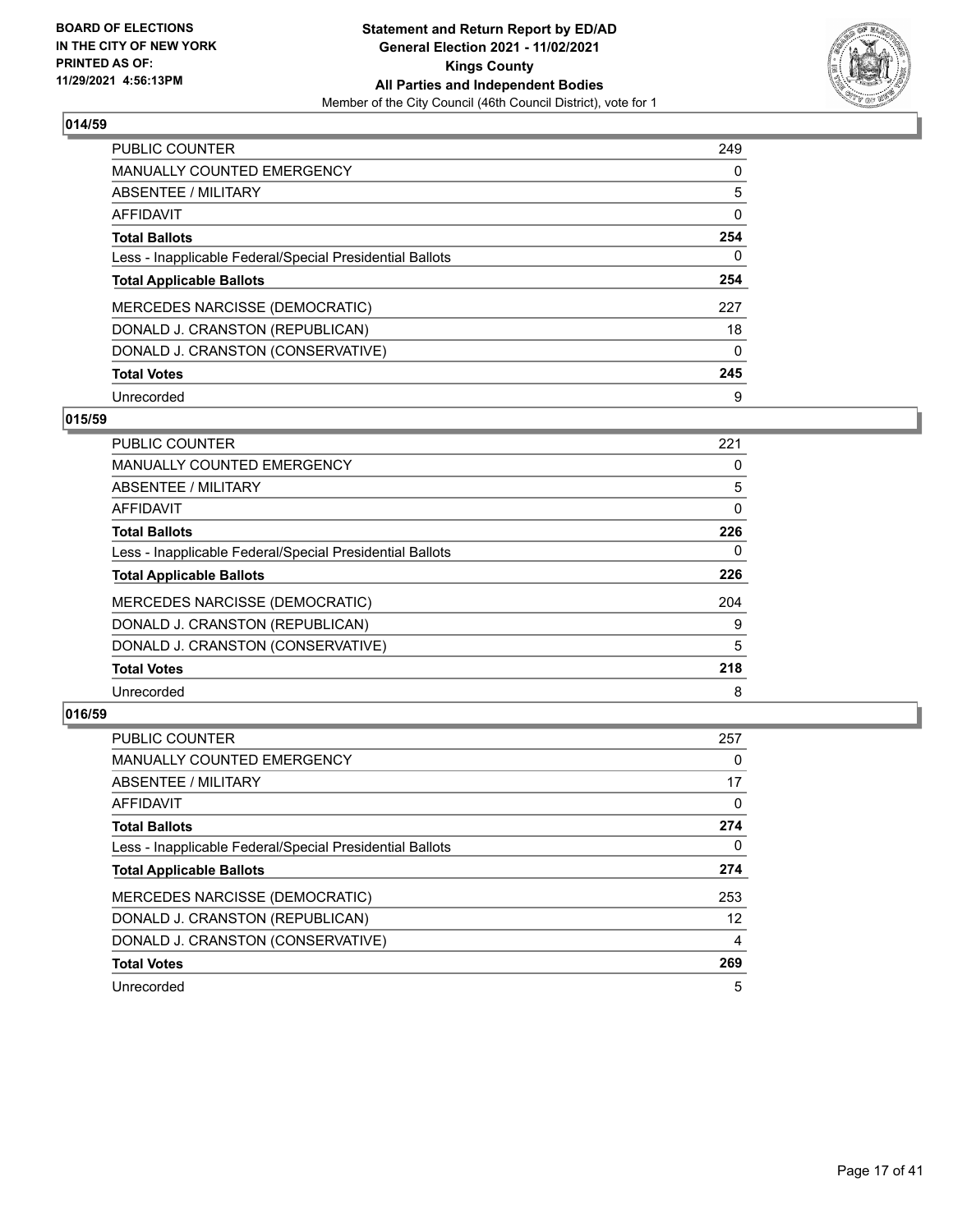

| <b>PUBLIC COUNTER</b>                                    | 258      |
|----------------------------------------------------------|----------|
| <b>MANUALLY COUNTED EMERGENCY</b>                        | $\Omega$ |
| ABSENTEE / MILITARY                                      | 16       |
| AFFIDAVIT                                                | 2        |
| <b>Total Ballots</b>                                     | 276      |
| Less - Inapplicable Federal/Special Presidential Ballots | 0        |
| <b>Total Applicable Ballots</b>                          | 276      |
| MERCEDES NARCISSE (DEMOCRATIC)                           | 240      |
| DONALD J. CRANSTON (REPUBLICAN)                          | 18       |
| DONALD J. CRANSTON (CONSERVATIVE)                        | 2        |
| <b>Total Votes</b>                                       | 260      |
| Unrecorded                                               | 16       |

#### **018/59**

| <b>PUBLIC COUNTER</b>                                    | 254 |
|----------------------------------------------------------|-----|
| <b>MANUALLY COUNTED EMERGENCY</b>                        | 0   |
| ABSENTEE / MILITARY                                      | 6   |
| <b>AFFIDAVIT</b>                                         |     |
| <b>Total Ballots</b>                                     | 261 |
| Less - Inapplicable Federal/Special Presidential Ballots | 0   |
| <b>Total Applicable Ballots</b>                          | 261 |
| MERCEDES NARCISSE (DEMOCRATIC)                           | 228 |
| DONALD J. CRANSTON (REPUBLICAN)                          | 11  |
| DONALD J. CRANSTON (CONSERVATIVE)                        | 5   |
| <b>Total Votes</b>                                       | 244 |
| Unrecorded                                               | 17  |

| <b>PUBLIC COUNTER</b>                                    | 186      |
|----------------------------------------------------------|----------|
| <b>MANUALLY COUNTED EMERGENCY</b>                        | $\Omega$ |
| ABSENTEE / MILITARY                                      | 6        |
| AFFIDAVIT                                                |          |
| <b>Total Ballots</b>                                     | 193      |
| Less - Inapplicable Federal/Special Presidential Ballots | 0        |
| <b>Total Applicable Ballots</b>                          | 193      |
| MERCEDES NARCISSE (DEMOCRATIC)                           | 168      |
| DONALD J. CRANSTON (REPUBLICAN)                          | 9        |
| DONALD J. CRANSTON (CONSERVATIVE)                        | 3        |
| <b>Total Votes</b>                                       | 180      |
| Unrecorded                                               | 13       |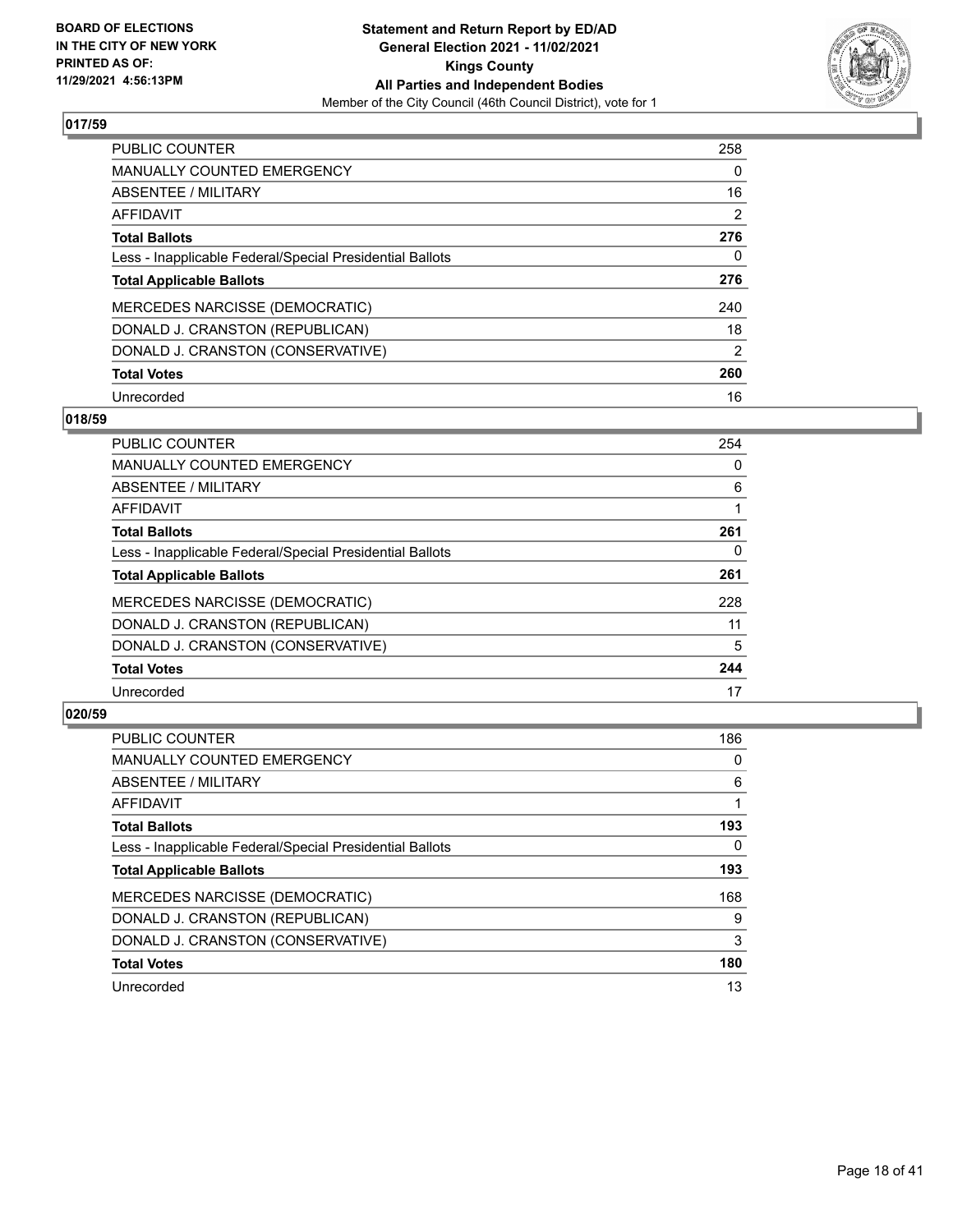

| <b>PUBLIC COUNTER</b>                                    | 235 |
|----------------------------------------------------------|-----|
| <b>MANUALLY COUNTED EMERGENCY</b>                        | 0   |
| ABSENTEE / MILITARY                                      | 9   |
| AFFIDAVIT                                                |     |
| <b>Total Ballots</b>                                     | 245 |
| Less - Inapplicable Federal/Special Presidential Ballots | 0   |
| <b>Total Applicable Ballots</b>                          | 245 |
| <b>MERCEDES NARCISSE (DEMOCRATIC)</b>                    | 207 |
| DONALD J. CRANSTON (REPUBLICAN)                          | 23  |
| DONALD J. CRANSTON (CONSERVATIVE)                        | 4   |
| LEVIATAS HARRIS (WRITE-IN)                               |     |
| SHIRLEY PAUL (WRITE-IN)                                  |     |
| <b>Total Votes</b>                                       | 236 |
| Unrecorded                                               | 9   |

## **022/59**

| <b>PUBLIC COUNTER</b>                                    | 274      |
|----------------------------------------------------------|----------|
| MANUALLY COUNTED EMERGENCY                               | 0        |
| ABSENTEE / MILITARY                                      | 11       |
| AFFIDAVIT                                                | 3        |
| <b>Total Ballots</b>                                     | 288      |
| Less - Inapplicable Federal/Special Presidential Ballots | $\Omega$ |
| <b>Total Applicable Ballots</b>                          | 288      |
| <b>MERCEDES NARCISSE (DEMOCRATIC)</b>                    | 241      |
| DONALD J. CRANSTON (REPUBLICAN)                          | 27       |
| DONALD J. CRANSTON (CONSERVATIVE)                        | 8        |
| <b>Total Votes</b>                                       | 276      |
| Unrecorded                                               | 12       |

| <b>PUBLIC COUNTER</b>                                    | 226 |
|----------------------------------------------------------|-----|
| <b>MANUALLY COUNTED EMERGENCY</b>                        | 0   |
| ABSENTEE / MILITARY                                      | 10  |
| AFFIDAVIT                                                |     |
| <b>Total Ballots</b>                                     | 237 |
| Less - Inapplicable Federal/Special Presidential Ballots | 0   |
| <b>Total Applicable Ballots</b>                          | 237 |
| <b>MERCEDES NARCISSE (DEMOCRATIC)</b>                    | 188 |
| DONALD J. CRANSTON (REPUBLICAN)                          | 34  |
| DONALD J. CRANSTON (CONSERVATIVE)                        | 7   |
| <b>Total Votes</b>                                       | 229 |
| Unrecorded                                               | 8   |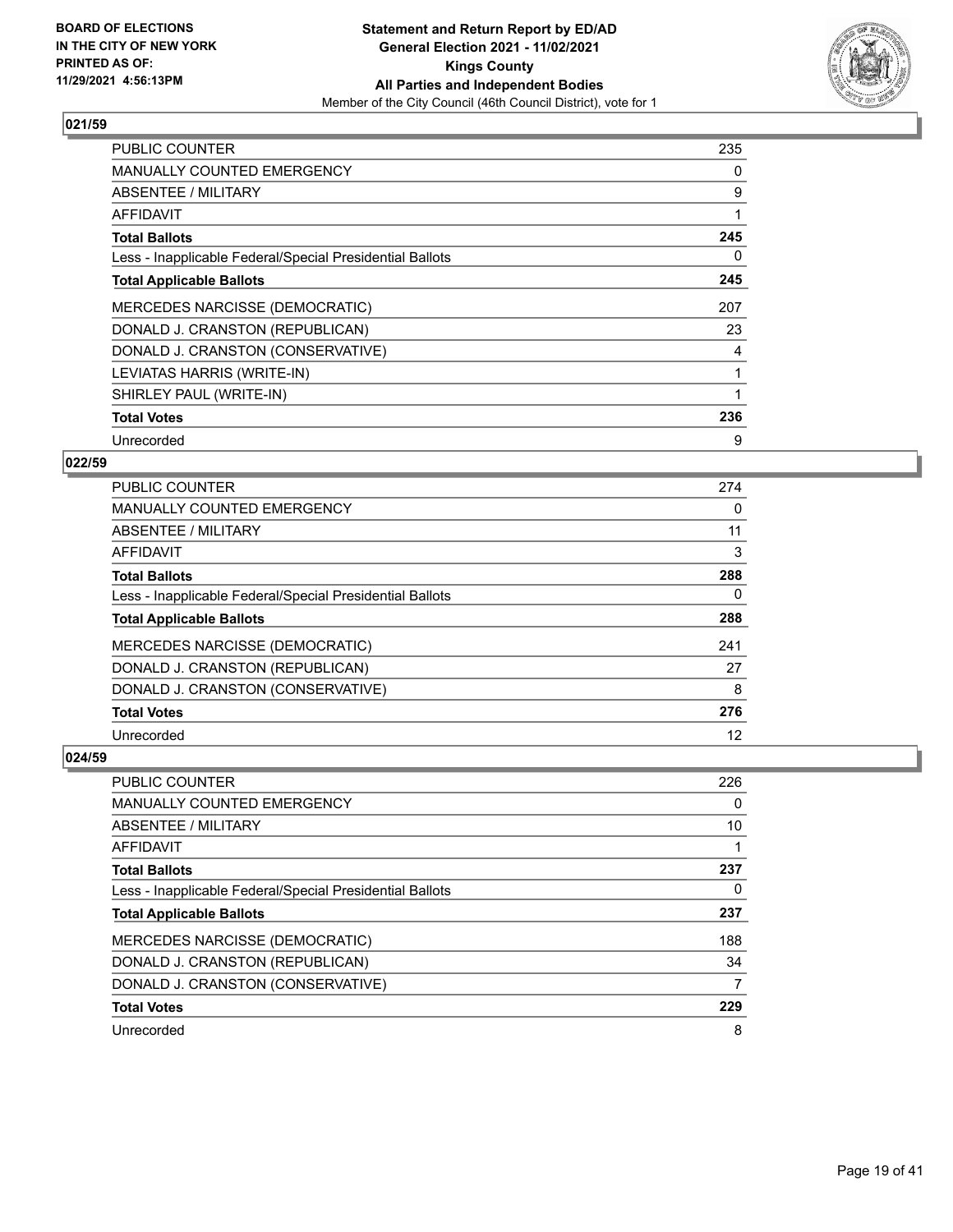

| <b>PUBLIC COUNTER</b>                                    | 215 |
|----------------------------------------------------------|-----|
| <b>MANUALLY COUNTED EMERGENCY</b>                        | 0   |
| ABSENTEE / MILITARY                                      | 5   |
| AFFIDAVIT                                                | 0   |
| <b>Total Ballots</b>                                     | 220 |
| Less - Inapplicable Federal/Special Presidential Ballots | 0   |
| <b>Total Applicable Ballots</b>                          | 220 |
| <b>MERCEDES NARCISSE (DEMOCRATIC)</b>                    | 213 |
| DONALD J. CRANSTON (REPUBLICAN)                          | 3   |
| DONALD J. CRANSTON (CONSERVATIVE)                        |     |
| <b>Total Votes</b>                                       | 217 |
| Unrecorded                                               | 3   |

#### **026/59**

| <b>PUBLIC COUNTER</b>                                    | 306      |
|----------------------------------------------------------|----------|
| <b>MANUALLY COUNTED EMERGENCY</b>                        | 0        |
| ABSENTEE / MILITARY                                      | 9        |
| <b>AFFIDAVIT</b>                                         |          |
| <b>Total Ballots</b>                                     | 316      |
| Less - Inapplicable Federal/Special Presidential Ballots | $\Omega$ |
| <b>Total Applicable Ballots</b>                          | 316      |
| MERCEDES NARCISSE (DEMOCRATIC)                           | 243      |
| DONALD J. CRANSTON (REPUBLICAN)                          | 47       |
| DONALD J. CRANSTON (CONSERVATIVE)                        | 6        |
| <b>Total Votes</b>                                       | 296      |
| Unrecorded                                               | 20       |

| <b>PUBLIC COUNTER</b>                                    | 283 |
|----------------------------------------------------------|-----|
| <b>MANUALLY COUNTED EMERGENCY</b>                        | 0   |
| ABSENTEE / MILITARY                                      | 8   |
| AFFIDAVIT                                                |     |
| <b>Total Ballots</b>                                     | 292 |
| Less - Inapplicable Federal/Special Presidential Ballots | 0   |
| <b>Total Applicable Ballots</b>                          | 292 |
| MERCEDES NARCISSE (DEMOCRATIC)                           | 231 |
| DONALD J. CRANSTON (REPUBLICAN)                          | 35  |
| DONALD J. CRANSTON (CONSERVATIVE)                        | 12  |
| <b>Total Votes</b>                                       | 278 |
| Unrecorded                                               | 14  |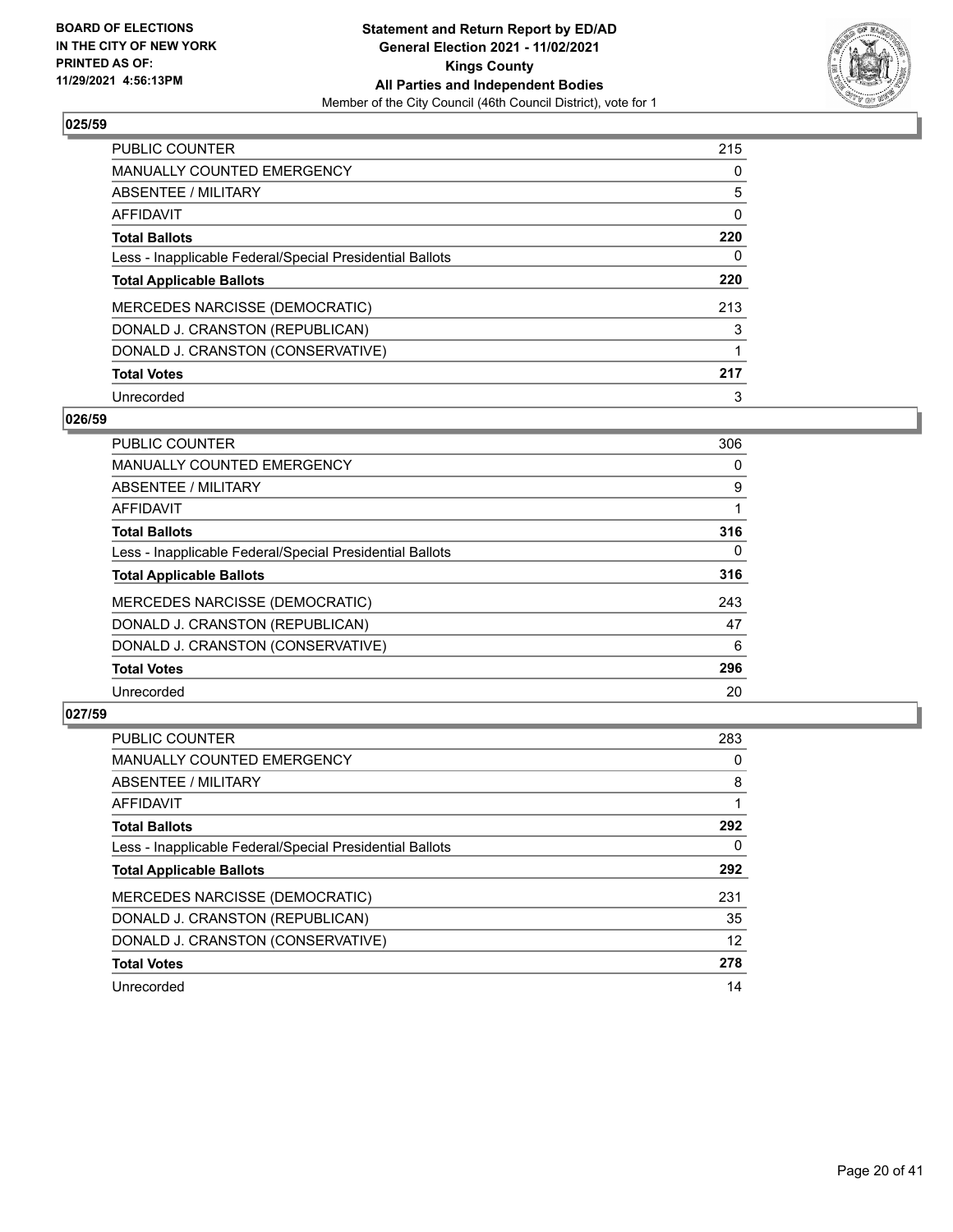

| <b>PUBLIC COUNTER</b>                                    | 266      |
|----------------------------------------------------------|----------|
| <b>MANUALLY COUNTED EMERGENCY</b>                        | 0        |
| ABSENTEE / MILITARY                                      | 16       |
| AFFIDAVIT                                                | $\Omega$ |
| <b>Total Ballots</b>                                     | 282      |
| Less - Inapplicable Federal/Special Presidential Ballots | 0        |
| <b>Total Applicable Ballots</b>                          | 282      |
| MERCEDES NARCISSE (DEMOCRATIC)                           | 207      |
| DONALD J. CRANSTON (REPUBLICAN)                          | 50       |
| DONALD J. CRANSTON (CONSERVATIVE)                        | 8        |
| <b>Total Votes</b>                                       | 265      |
| Unrecorded                                               | 17       |

#### **029/59**

| PUBLIC COUNTER                                           | 235      |
|----------------------------------------------------------|----------|
| <b>MANUALLY COUNTED EMERGENCY</b>                        | $\Omega$ |
| ABSENTEE / MILITARY                                      | 11       |
| AFFIDAVIT                                                | $\Omega$ |
| <b>Total Ballots</b>                                     | 246      |
| Less - Inapplicable Federal/Special Presidential Ballots | $\Omega$ |
| <b>Total Applicable Ballots</b>                          | 246      |
| <b>MERCEDES NARCISSE (DEMOCRATIC)</b>                    | 151      |
| DONALD J. CRANSTON (REPUBLICAN)                          | 64       |
| DONALD J. CRANSTON (CONSERVATIVE)                        | 8        |
| <b>Total Votes</b>                                       | 223      |
| Unrecorded                                               | 23       |

| <b>PUBLIC COUNTER</b>                                    | 183 |
|----------------------------------------------------------|-----|
| <b>MANUALLY COUNTED EMERGENCY</b>                        | 0   |
| ABSENTEE / MILITARY                                      | 14  |
| AFFIDAVIT                                                | 0   |
| <b>Total Ballots</b>                                     | 197 |
| Less - Inapplicable Federal/Special Presidential Ballots | 0   |
| <b>Total Applicable Ballots</b>                          | 197 |
| MERCEDES NARCISSE (DEMOCRATIC)                           | 133 |
| DONALD J. CRANSTON (REPUBLICAN)                          | 44  |
| DONALD J. CRANSTON (CONSERVATIVE)                        | 8   |
| DEBRAH M SMITH (WRITE-IN)                                |     |
| <b>Total Votes</b>                                       | 186 |
| Unrecorded                                               | 11  |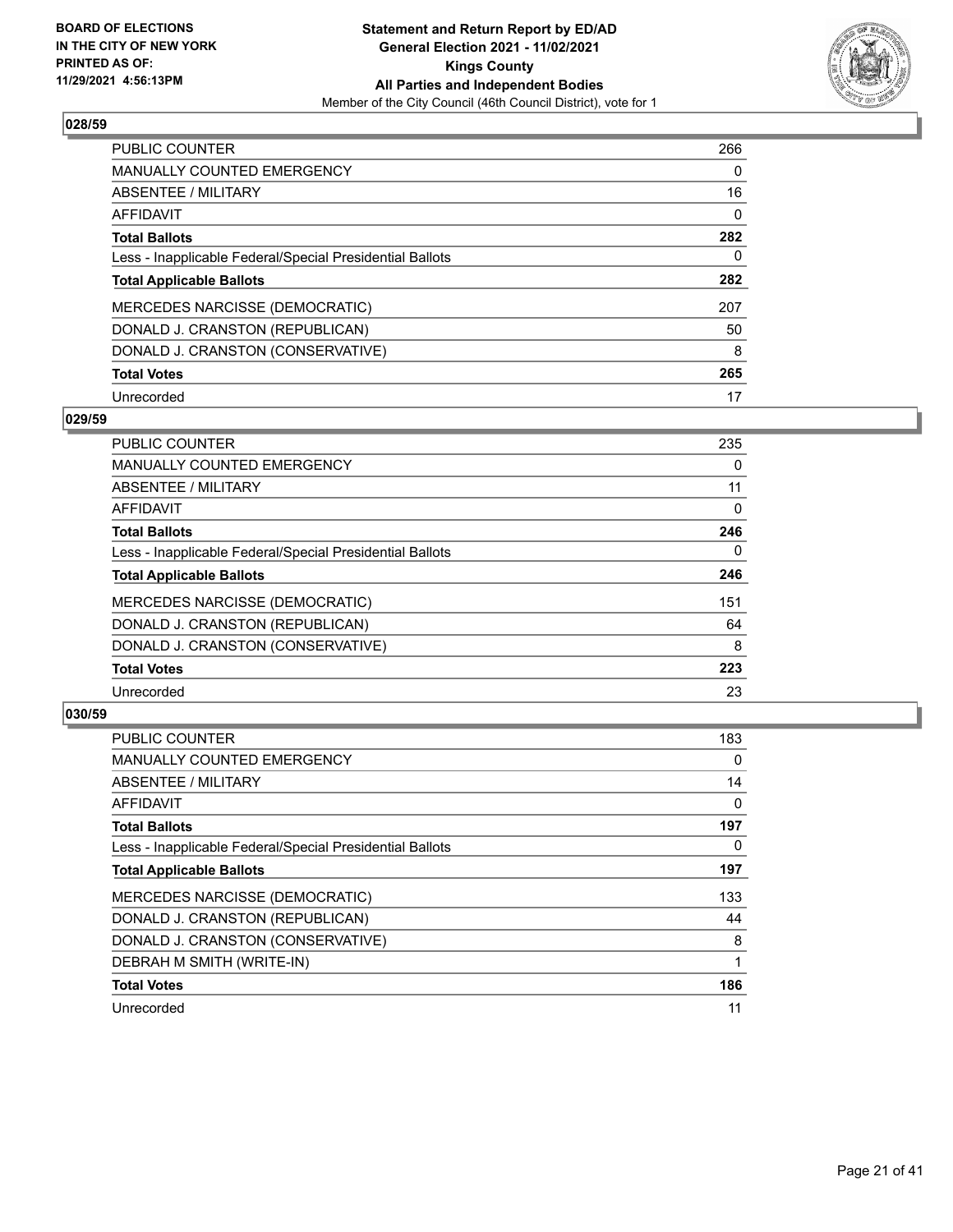

| <b>PUBLIC COUNTER</b>                                    | 256      |
|----------------------------------------------------------|----------|
| <b>MANUALLY COUNTED EMERGENCY</b>                        | $\Omega$ |
| ABSENTEE / MILITARY                                      | 9        |
| AFFIDAVIT                                                |          |
| <b>Total Ballots</b>                                     | 266      |
| Less - Inapplicable Federal/Special Presidential Ballots | 0        |
| <b>Total Applicable Ballots</b>                          | 266      |
| MERCEDES NARCISSE (DEMOCRATIC)                           | 178      |
| DONALD J. CRANSTON (REPUBLICAN)                          | 54       |
| DONALD J. CRANSTON (CONSERVATIVE)                        | 21       |
| <b>Total Votes</b>                                       | 253      |
| Unrecorded                                               | 13       |

#### **032/59**

| PUBLIC COUNTER                                           | 172      |
|----------------------------------------------------------|----------|
| <b>MANUALLY COUNTED EMERGENCY</b>                        | 0        |
| ABSENTEE / MILITARY                                      | 25       |
| <b>AFFIDAVIT</b>                                         | 2        |
| <b>Total Ballots</b>                                     | 199      |
| Less - Inapplicable Federal/Special Presidential Ballots | $\Omega$ |
| <b>Total Applicable Ballots</b>                          | 199      |
| <b>MERCEDES NARCISSE (DEMOCRATIC)</b>                    | 131      |
| DONALD J. CRANSTON (REPUBLICAN)                          | 53       |
| DONALD J. CRANSTON (CONSERVATIVE)                        | 8        |
| <b>Total Votes</b>                                       | 192      |
| Unrecorded                                               |          |

| <b>PUBLIC COUNTER</b>                                    | 348 |
|----------------------------------------------------------|-----|
| MANUALLY COUNTED EMERGENCY                               | 0   |
| ABSENTEE / MILITARY                                      | 12  |
| <b>AFFIDAVIT</b>                                         | 1   |
| <b>Total Ballots</b>                                     | 361 |
| Less - Inapplicable Federal/Special Presidential Ballots | 0   |
| <b>Total Applicable Ballots</b>                          | 361 |
| MERCEDES NARCISSE (DEMOCRATIC)                           | 83  |
| DONALD J. CRANSTON (REPUBLICAN)                          | 224 |
| DONALD J. CRANSTON (CONSERVATIVE)                        | 34  |
| BRAD J REID (WRITE-IN)                                   | 1   |
| JANET RUSS (WRITE-IN)                                    | 1   |
| JUAN CABREJA (WRITE-IN)                                  | 1   |
| <b>Total Votes</b>                                       | 344 |
| Unrecorded                                               | 17  |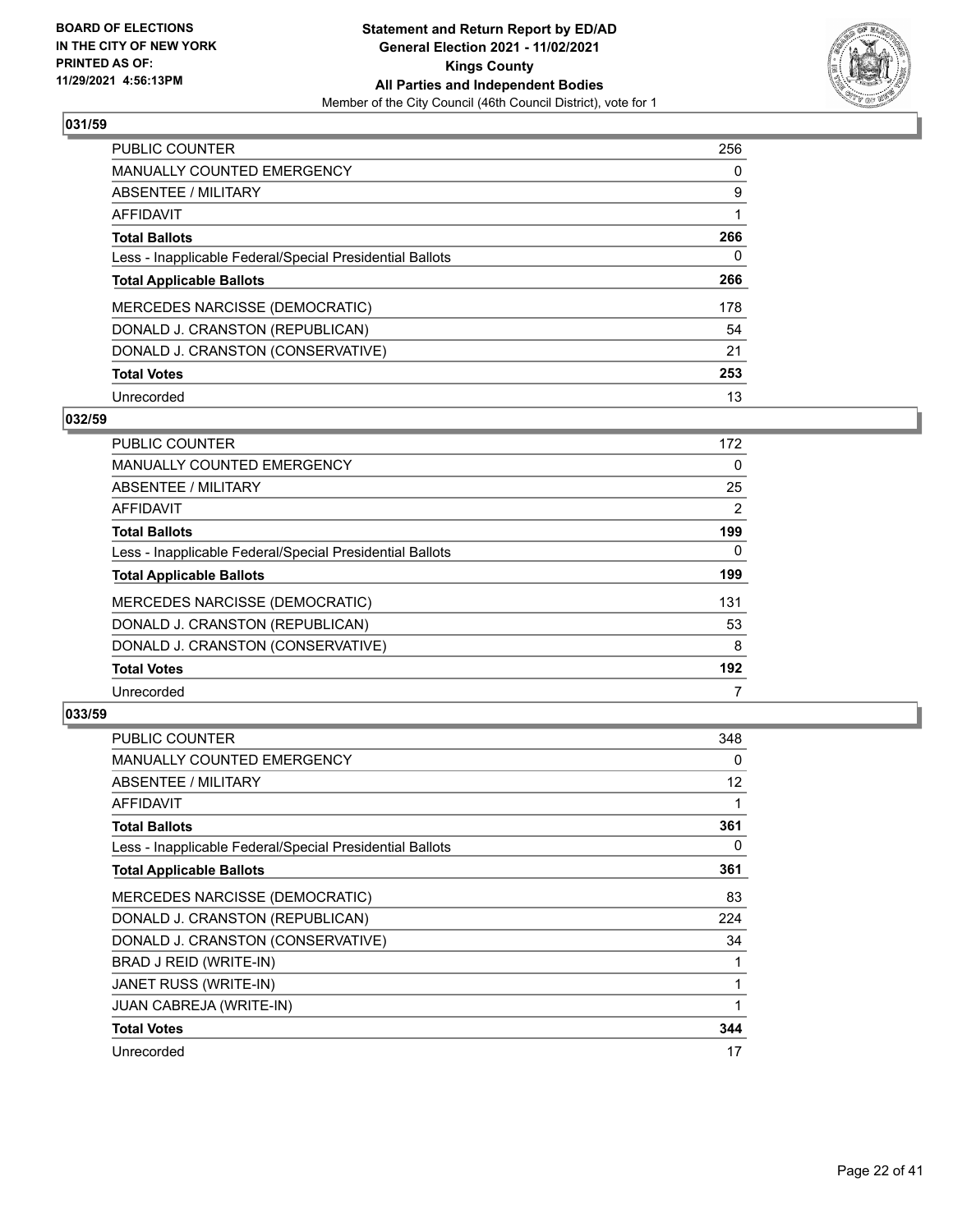

| <b>PUBLIC COUNTER</b>                                    | 272      |
|----------------------------------------------------------|----------|
| <b>MANUALLY COUNTED EMERGENCY</b>                        | $\Omega$ |
| ABSENTEE / MILITARY                                      | 16       |
| AFFIDAVIT                                                | $\Omega$ |
| <b>Total Ballots</b>                                     | 288      |
| Less - Inapplicable Federal/Special Presidential Ballots | 0        |
| <b>Total Applicable Ballots</b>                          | 288      |
| MERCEDES NARCISSE (DEMOCRATIC)                           | 52       |
| DONALD J. CRANSTON (REPUBLICAN)                          | 200      |
| DONALD J. CRANSTON (CONSERVATIVE)                        | 30       |
|                                                          |          |
| <b>Total Votes</b>                                       | 282      |

#### **035/59**

| <b>PUBLIC COUNTER</b>                                    | 401      |
|----------------------------------------------------------|----------|
| <b>MANUALLY COUNTED EMERGENCY</b>                        | $\Omega$ |
| ABSENTEE / MILITARY                                      | 16       |
| <b>AFFIDAVIT</b>                                         | 5        |
| <b>Total Ballots</b>                                     | 422      |
| Less - Inapplicable Federal/Special Presidential Ballots | $\Omega$ |
| <b>Total Applicable Ballots</b>                          | 422      |
| <b>MERCEDES NARCISSE (DEMOCRATIC)</b>                    | 112      |
| DONALD J. CRANSTON (REPUBLICAN)                          | 247      |
| DONALD J. CRANSTON (CONSERVATIVE)                        | 40       |
| <b>Total Votes</b>                                       | 399      |
| Unrecorded                                               | 23       |

| <b>PUBLIC COUNTER</b>                                    | 416 |
|----------------------------------------------------------|-----|
| MANUALLY COUNTED EMERGENCY                               | 0   |
| ABSENTEE / MILITARY                                      | 28  |
| AFFIDAVIT                                                | 4   |
| <b>Total Ballots</b>                                     | 448 |
| Less - Inapplicable Federal/Special Presidential Ballots | 0   |
| <b>Total Applicable Ballots</b>                          | 448 |
| MERCEDES NARCISSE (DEMOCRATIC)                           | 103 |
| DONALD J. CRANSTON (REPUBLICAN)                          | 294 |
| DONALD J. CRANSTON (CONSERVATIVE)                        | 36  |
| JOE LOTTA (WRITE-IN)                                     |     |
| <b>Total Votes</b>                                       | 434 |
| Unrecorded                                               | 14  |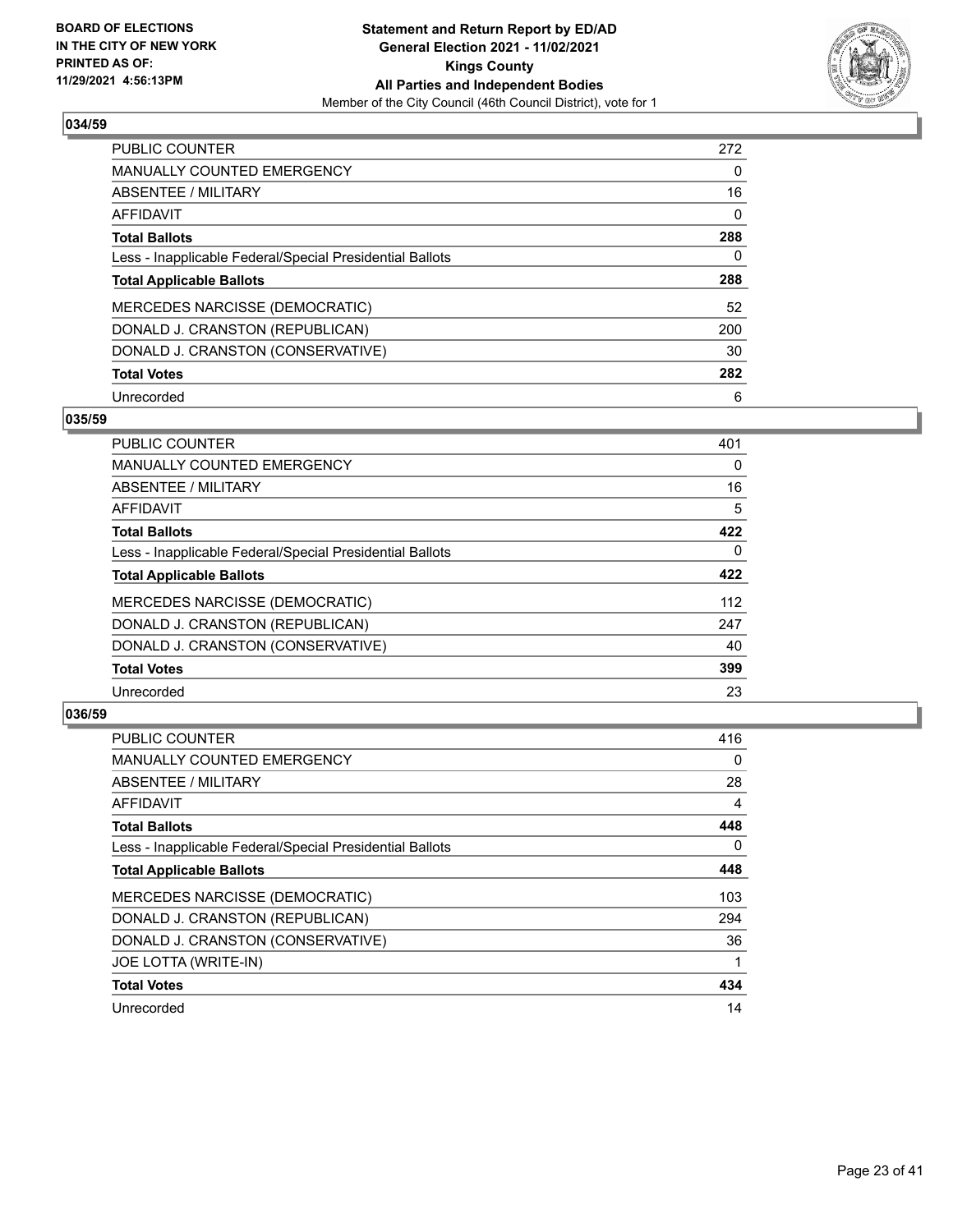

| <b>PUBLIC COUNTER</b>                                    | 376 |
|----------------------------------------------------------|-----|
| <b>MANUALLY COUNTED EMERGENCY</b>                        | 0   |
| <b>ABSENTEE / MILITARY</b>                               | 16  |
| AFFIDAVIT                                                | 5   |
| <b>Total Ballots</b>                                     | 397 |
| Less - Inapplicable Federal/Special Presidential Ballots | 0   |
| <b>Total Applicable Ballots</b>                          | 397 |
| <b>MERCEDES NARCISSE (DEMOCRATIC)</b>                    | 78  |
| DONALD J. CRANSTON (REPUBLICAN)                          | 265 |
| DONALD J. CRANSTON (CONSERVATIVE)                        | 40  |
| JOSEPH BONSERIO (WRITE-IN)                               |     |
| UNATTRIBUTABLE WRITE-IN (WRITE-IN)                       |     |
| <b>Total Votes</b>                                       | 385 |
| Unrecorded                                               | 12  |

## **038/59**

| <b>PUBLIC COUNTER</b>                                    | 488 |
|----------------------------------------------------------|-----|
| MANUALLY COUNTED EMERGENCY                               | 0   |
| ABSENTEE / MILITARY                                      | 23  |
| AFFIDAVIT                                                |     |
| <b>Total Ballots</b>                                     | 512 |
| Less - Inapplicable Federal/Special Presidential Ballots | 0   |
| <b>Total Applicable Ballots</b>                          | 512 |
| <b>MERCEDES NARCISSE (DEMOCRATIC)</b>                    | 92  |
| DONALD J. CRANSTON (REPUBLICAN)                          | 358 |
| DONALD J. CRANSTON (CONSERVATIVE)                        | 49  |
| <b>Total Votes</b>                                       | 499 |
| Unrecorded                                               | 13  |

| PUBLIC COUNTER                                           | 336 |
|----------------------------------------------------------|-----|
| <b>MANUALLY COUNTED EMERGENCY</b>                        | 0   |
| ABSENTEE / MILITARY                                      | 14  |
| AFFIDAVIT                                                | 3   |
| <b>Total Ballots</b>                                     | 353 |
| Less - Inapplicable Federal/Special Presidential Ballots | 0   |
| <b>Total Applicable Ballots</b>                          | 353 |
| MERCEDES NARCISSE (DEMOCRATIC)                           | 72  |
| DONALD J. CRANSTON (REPUBLICAN)                          | 233 |
| DONALD J. CRANSTON (CONSERVATIVE)                        | 35  |
| ROBERT FARULA (WRITE-IN)                                 | 1   |
| <b>Total Votes</b>                                       | 341 |
| Unrecorded                                               | 12  |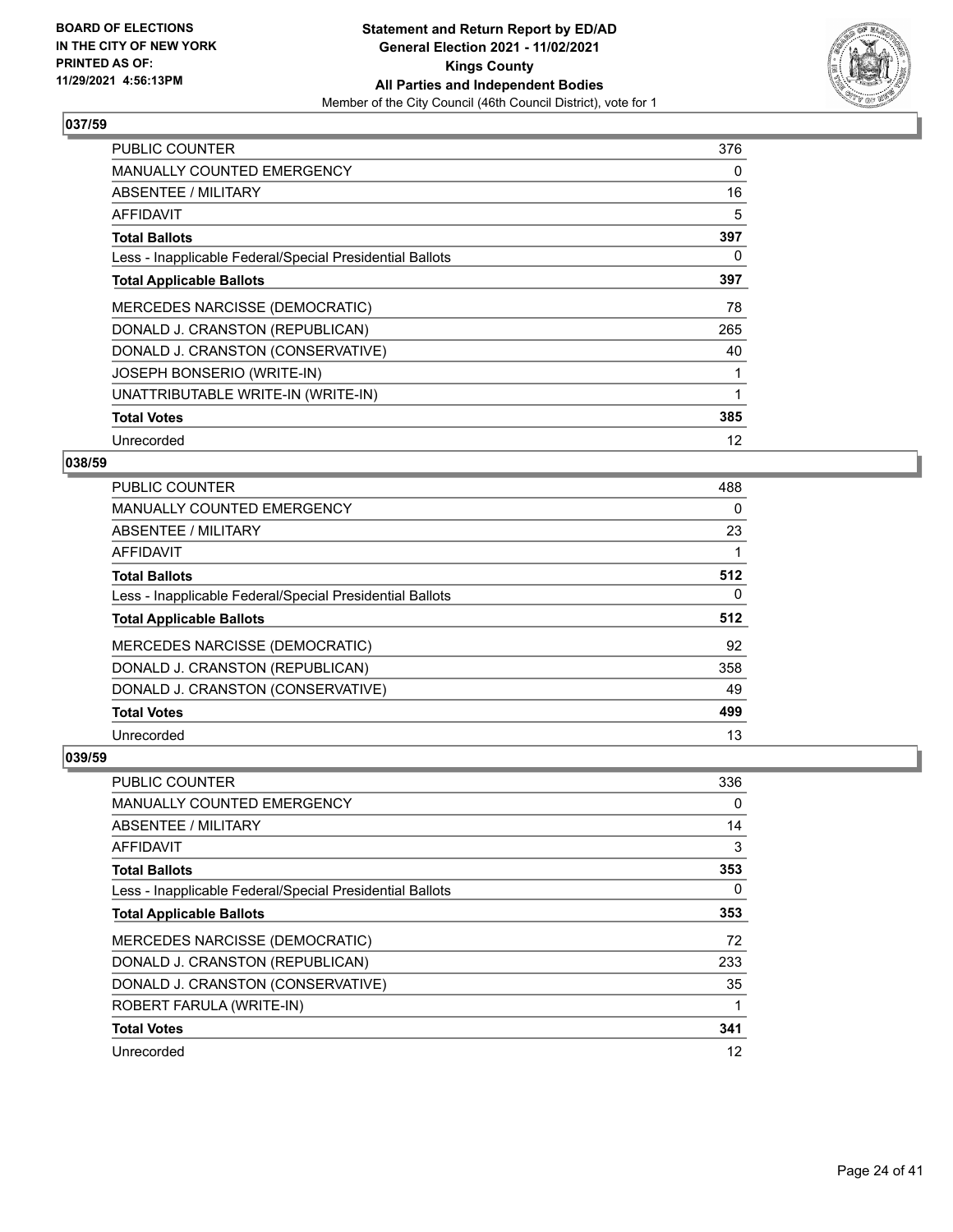

| <b>PUBLIC COUNTER</b>                                    | 375            |
|----------------------------------------------------------|----------------|
| <b>MANUALLY COUNTED EMERGENCY</b>                        | $\Omega$       |
| ABSENTEE / MILITARY                                      | 25             |
| AFFIDAVIT                                                | $\overline{2}$ |
| <b>Total Ballots</b>                                     | 402            |
| Less - Inapplicable Federal/Special Presidential Ballots | 0              |
| <b>Total Applicable Ballots</b>                          | 402            |
| MERCEDES NARCISSE (DEMOCRATIC)                           | 105            |
| DONALD J. CRANSTON (REPUBLICAN)                          | 235            |
| DONALD J. CRANSTON (CONSERVATIVE)                        | 41             |
| <b>Total Votes</b>                                       | 381            |
| Unrecorded                                               | 21             |

#### **041/59**

| PUBLIC COUNTER                                           | 179 |
|----------------------------------------------------------|-----|
| <b>MANUALLY COUNTED EMERGENCY</b>                        | 0   |
| ABSENTEE / MILITARY                                      | 6   |
| AFFIDAVIT                                                |     |
| <b>Total Ballots</b>                                     | 186 |
| Less - Inapplicable Federal/Special Presidential Ballots | 0   |
| <b>Total Applicable Ballots</b>                          | 186 |
| MERCEDES NARCISSE (DEMOCRATIC)                           | 166 |
| DONALD J. CRANSTON (REPUBLICAN)                          | 7   |
| DONALD J. CRANSTON (CONSERVATIVE)                        | 2   |
| STEPHANIE L GRAY (WRITE-IN)                              | 1   |
| <b>Total Votes</b>                                       | 176 |
| Unrecorded                                               | 10  |

| PUBLIC COUNTER                                           | 397 |
|----------------------------------------------------------|-----|
| <b>MANUALLY COUNTED EMERGENCY</b>                        | 0   |
| ABSENTEE / MILITARY                                      | 15  |
| AFFIDAVIT                                                | 0   |
| <b>Total Ballots</b>                                     | 412 |
| Less - Inapplicable Federal/Special Presidential Ballots | 0   |
| <b>Total Applicable Ballots</b>                          | 412 |
|                                                          |     |
| MERCEDES NARCISSE (DEMOCRATIC)                           | 39  |
| DONALD J. CRANSTON (REPUBLICAN)                          | 311 |
| DONALD J. CRANSTON (CONSERVATIVE)                        | 54  |
| <b>Total Votes</b>                                       | 404 |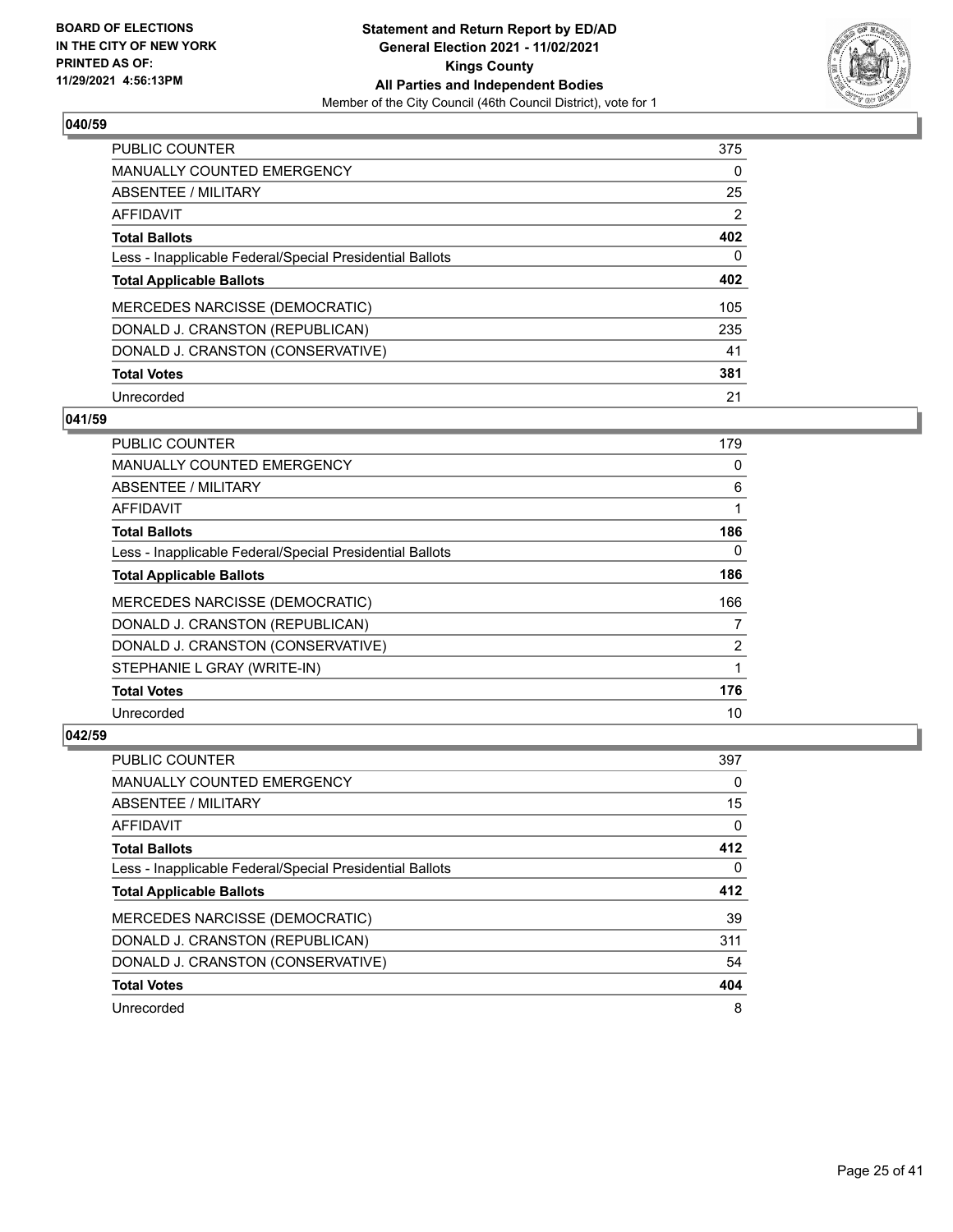

| <b>PUBLIC COUNTER</b>                                    | 261      |
|----------------------------------------------------------|----------|
| <b>MANUALLY COUNTED EMERGENCY</b>                        | 0        |
| ABSENTEE / MILITARY                                      | 4        |
| AFFIDAVIT                                                | $\Omega$ |
| <b>Total Ballots</b>                                     | 265      |
| Less - Inapplicable Federal/Special Presidential Ballots | 0        |
| <b>Total Applicable Ballots</b>                          | 265      |
|                                                          |          |
| MERCEDES NARCISSE (DEMOCRATIC)                           | 42       |
| DONALD J. CRANSTON (REPUBLICAN)                          | 191      |
| DONALD J. CRANSTON (CONSERVATIVE)                        | 22       |
| <b>Total Votes</b>                                       | 255      |

#### **044/59**

| <b>PUBLIC COUNTER</b>                                    | 349      |
|----------------------------------------------------------|----------|
| <b>MANUALLY COUNTED EMERGENCY</b>                        | $\Omega$ |
| ABSENTEE / MILITARY                                      | 13       |
| <b>AFFIDAVIT</b>                                         |          |
| <b>Total Ballots</b>                                     | 363      |
| Less - Inapplicable Federal/Special Presidential Ballots | $\Omega$ |
| <b>Total Applicable Ballots</b>                          | 363      |
| <b>MERCEDES NARCISSE (DEMOCRATIC)</b>                    | 61       |
| DONALD J. CRANSTON (REPUBLICAN)                          | 248      |
| DONALD J. CRANSTON (CONSERVATIVE)                        | 34       |
| <b>Total Votes</b>                                       | 343      |
| Unrecorded                                               | 20       |

| <b>PUBLIC COUNTER</b>                                    | 370            |
|----------------------------------------------------------|----------------|
| <b>MANUALLY COUNTED EMERGENCY</b>                        | $\Omega$       |
| ABSENTEE / MILITARY                                      | 8              |
| AFFIDAVIT                                                | $\overline{2}$ |
| <b>Total Ballots</b>                                     | 380            |
| Less - Inapplicable Federal/Special Presidential Ballots | 0              |
| <b>Total Applicable Ballots</b>                          | 380            |
| MERCEDES NARCISSE (DEMOCRATIC)                           | 49             |
| DONALD J. CRANSTON (REPUBLICAN)                          | 283            |
| DONALD J. CRANSTON (CONSERVATIVE)                        | 25             |
| <b>Total Votes</b>                                       | 357            |
| Unrecorded                                               | 23             |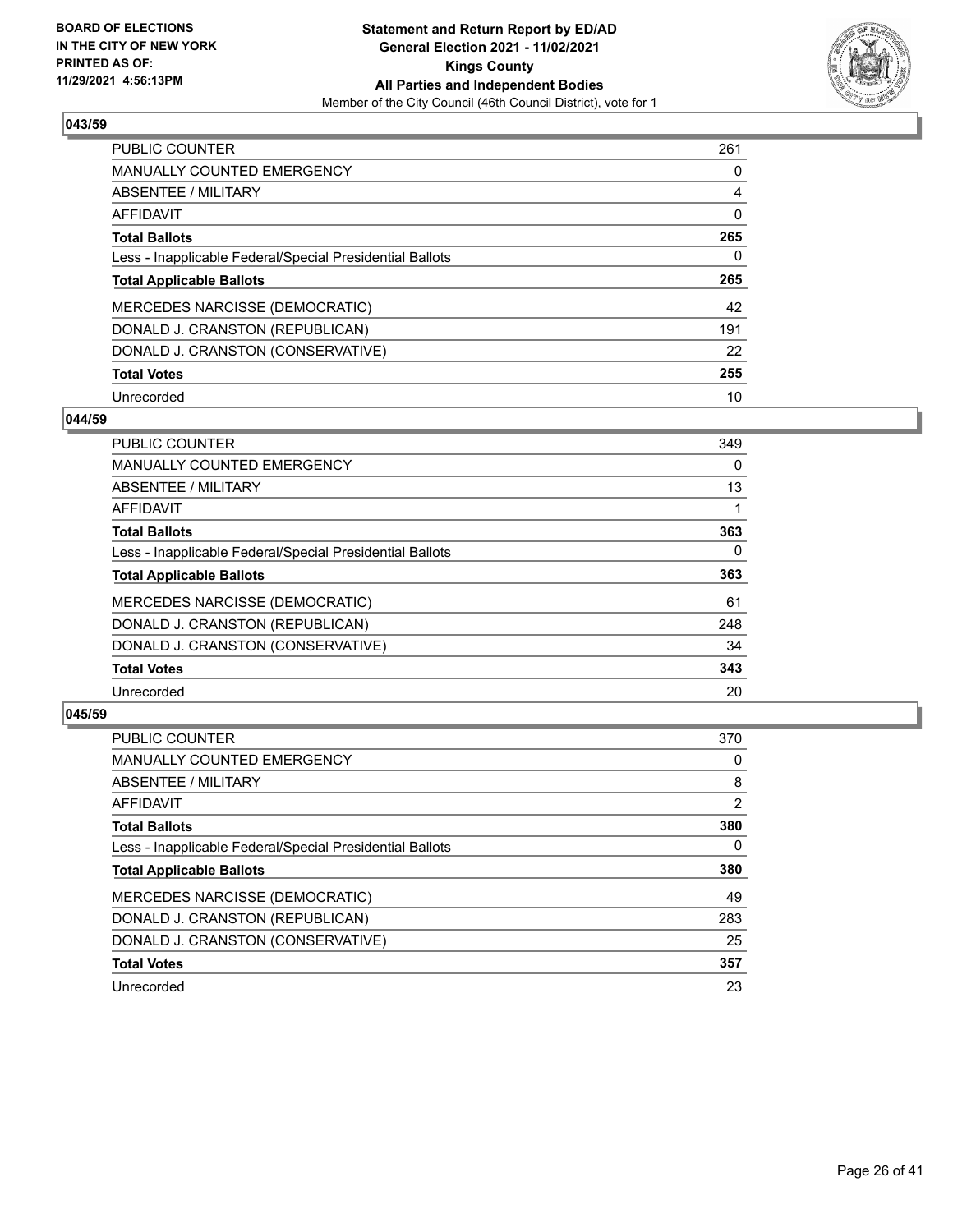

| <b>PUBLIC COUNTER</b>                                    | 190      |
|----------------------------------------------------------|----------|
| <b>MANUALLY COUNTED EMERGENCY</b>                        | $\Omega$ |
| ABSENTEE / MILITARY                                      | 11       |
| <b>AFFIDAVIT</b>                                         | 0        |
| <b>Total Ballots</b>                                     | 201      |
| Less - Inapplicable Federal/Special Presidential Ballots | 0        |
| <b>Total Applicable Ballots</b>                          | 201      |
| MERCEDES NARCISSE (DEMOCRATIC)                           | 177      |
| DONALD J. CRANSTON (REPUBLICAN)                          | 14       |
| DONALD J. CRANSTON (CONSERVATIVE)                        | 5        |
| <b>Total Votes</b>                                       | 196      |
| Unrecorded                                               | 5        |

#### **049/59**

| <b>PUBLIC COUNTER</b>                                    | 137          |
|----------------------------------------------------------|--------------|
| <b>MANUALLY COUNTED EMERGENCY</b>                        | $\Omega$     |
| ABSENTEE / MILITARY                                      | 15           |
| <b>AFFIDAVIT</b>                                         |              |
| <b>Total Ballots</b>                                     | 153          |
| Less - Inapplicable Federal/Special Presidential Ballots | $\Omega$     |
| <b>Total Applicable Ballots</b>                          | 153          |
| MERCEDES NARCISSE (DEMOCRATIC)                           | 137          |
| DONALD J. CRANSTON (REPUBLICAN)                          | 6            |
| DONALD J. CRANSTON (CONSERVATIVE)                        | $\mathbf{0}$ |
| <b>Total Votes</b>                                       | 143          |
| Unrecorded                                               | 10           |

| PUBLIC COUNTER                                           | 262      |
|----------------------------------------------------------|----------|
| <b>MANUALLY COUNTED EMERGENCY</b>                        | 0        |
| ABSENTEE / MILITARY                                      | 6        |
| AFFIDAVIT                                                | $\Omega$ |
| <b>Total Ballots</b>                                     | 268      |
| Less - Inapplicable Federal/Special Presidential Ballots | 0        |
| <b>Total Applicable Ballots</b>                          | 268      |
| MERCEDES NARCISSE (DEMOCRATIC)                           | 140      |
| DONALD J. CRANSTON (REPUBLICAN)                          | 101      |
| DONALD J. CRANSTON (CONSERVATIVE)                        | 10       |
| <b>Total Votes</b>                                       | 251      |
| Unrecorded                                               | 17       |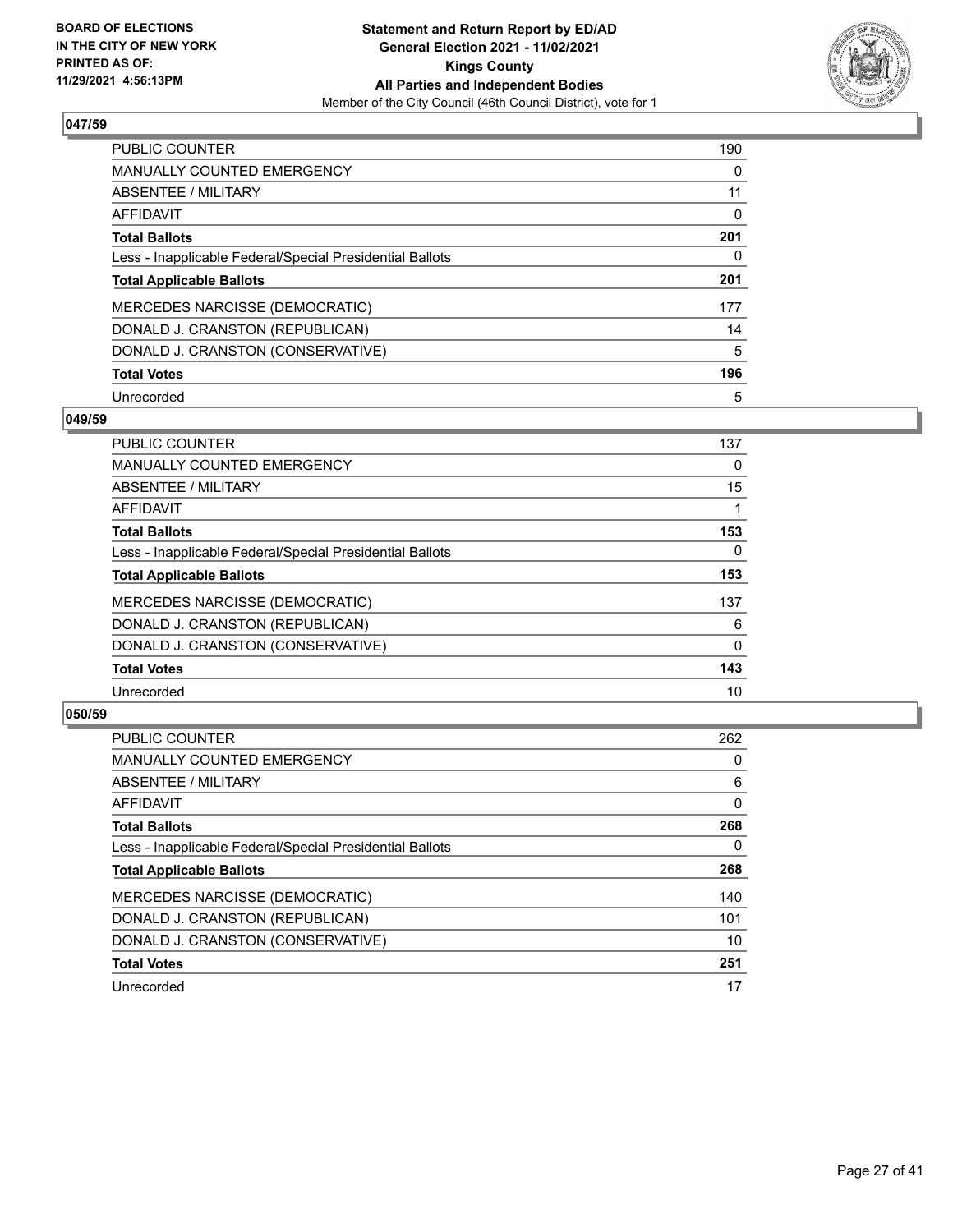

| <b>PUBLIC COUNTER</b>                                    | 350      |
|----------------------------------------------------------|----------|
| <b>MANUALLY COUNTED EMERGENCY</b>                        | $\Omega$ |
| ABSENTEE / MILITARY                                      | 11       |
| AFFIDAVIT                                                |          |
| <b>Total Ballots</b>                                     | 362      |
| Less - Inapplicable Federal/Special Presidential Ballots | 0        |
| <b>Total Applicable Ballots</b>                          | 362      |
| MERCEDES NARCISSE (DEMOCRATIC)                           | 106      |
| DONALD J. CRANSTON (REPUBLICAN)                          | 215      |
| DONALD J. CRANSTON (CONSERVATIVE)                        | 27       |
| <b>Total Votes</b>                                       | 348      |
| Unrecorded                                               | 14       |

#### **052/59**

| <b>PUBLIC COUNTER</b>                                    | 295      |
|----------------------------------------------------------|----------|
| <b>MANUALLY COUNTED EMERGENCY</b>                        | 0        |
| ABSENTEE / MILITARY                                      | 23       |
| <b>AFFIDAVIT</b>                                         | $\Omega$ |
| <b>Total Ballots</b>                                     | 318      |
| Less - Inapplicable Federal/Special Presidential Ballots | $\Omega$ |
| <b>Total Applicable Ballots</b>                          | 318      |
| MERCEDES NARCISSE (DEMOCRATIC)                           | 56       |
| DONALD J. CRANSTON (REPUBLICAN)                          | 214      |
| DONALD J. CRANSTON (CONSERVATIVE)                        | 19       |
| <b>Total Votes</b>                                       | 289      |
| Unrecorded                                               | 29       |

| <b>PUBLIC COUNTER</b>                                    | 293            |
|----------------------------------------------------------|----------------|
| <b>MANUALLY COUNTED EMERGENCY</b>                        | 0              |
| ABSENTEE / MILITARY                                      | 12             |
| AFFIDAVIT                                                | $\overline{2}$ |
| <b>Total Ballots</b>                                     | 307            |
| Less - Inapplicable Federal/Special Presidential Ballots | 0              |
| <b>Total Applicable Ballots</b>                          | 307            |
| MERCEDES NARCISSE (DEMOCRATIC)                           | 28             |
| DONALD J. CRANSTON (REPUBLICAN)                          | 244            |
| DONALD J. CRANSTON (CONSERVATIVE)                        | 19             |
| <b>Total Votes</b>                                       | 291            |
| Unrecorded                                               | 16             |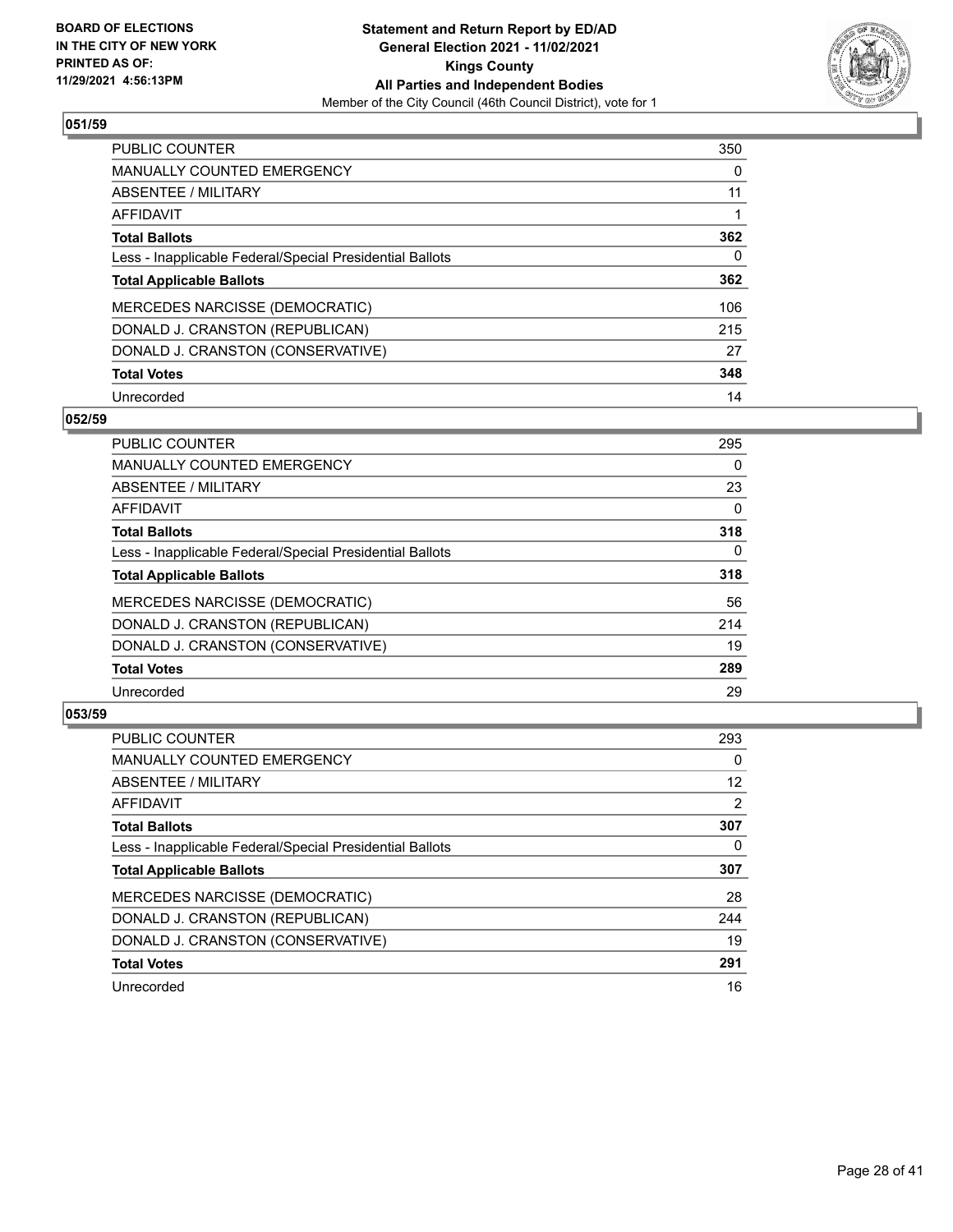

| <b>PUBLIC COUNTER</b>                                    | 293      |
|----------------------------------------------------------|----------|
| <b>MANUALLY COUNTED EMERGENCY</b>                        | $\Omega$ |
| ABSENTEE / MILITARY                                      | 30       |
| AFFIDAVIT                                                |          |
| <b>Total Ballots</b>                                     | 324      |
| Less - Inapplicable Federal/Special Presidential Ballots | 0        |
| <b>Total Applicable Ballots</b>                          | 324      |
| MERCEDES NARCISSE (DEMOCRATIC)                           | 67       |
| DONALD J. CRANSTON (REPUBLICAN)                          | 214      |
| DONALD J. CRANSTON (CONSERVATIVE)                        | 21       |
| <b>Total Votes</b>                                       | 302      |
| Unrecorded                                               | 22       |

#### **055/59**

| <b>PUBLIC COUNTER</b>                                    | 281      |
|----------------------------------------------------------|----------|
| <b>MANUALLY COUNTED EMERGENCY</b>                        | 0        |
| ABSENTEE / MILITARY                                      | 17       |
| <b>AFFIDAVIT</b>                                         | 6        |
| <b>Total Ballots</b>                                     | 304      |
| Less - Inapplicable Federal/Special Presidential Ballots | $\Omega$ |
| <b>Total Applicable Ballots</b>                          | 304      |
| MERCEDES NARCISSE (DEMOCRATIC)                           | 43       |
| DONALD J. CRANSTON (REPUBLICAN)                          | 225      |
| DONALD J. CRANSTON (CONSERVATIVE)                        | 15       |
| <b>Total Votes</b>                                       | 283      |
| Unrecorded                                               | 21       |

| <b>PUBLIC COUNTER</b>                                    | 209      |
|----------------------------------------------------------|----------|
| <b>MANUALLY COUNTED EMERGENCY</b>                        | $\Omega$ |
| ABSENTEE / MILITARY                                      | 13       |
| AFFIDAVIT                                                | $\Omega$ |
| <b>Total Ballots</b>                                     | 222      |
| Less - Inapplicable Federal/Special Presidential Ballots | 0        |
| <b>Total Applicable Ballots</b>                          | 222      |
| MERCEDES NARCISSE (DEMOCRATIC)                           | 161      |
| DONALD J. CRANSTON (REPUBLICAN)                          | 35       |
| DONALD J. CRANSTON (CONSERVATIVE)                        | 12       |
| <b>Total Votes</b>                                       | 208      |
| Unrecorded                                               | 14       |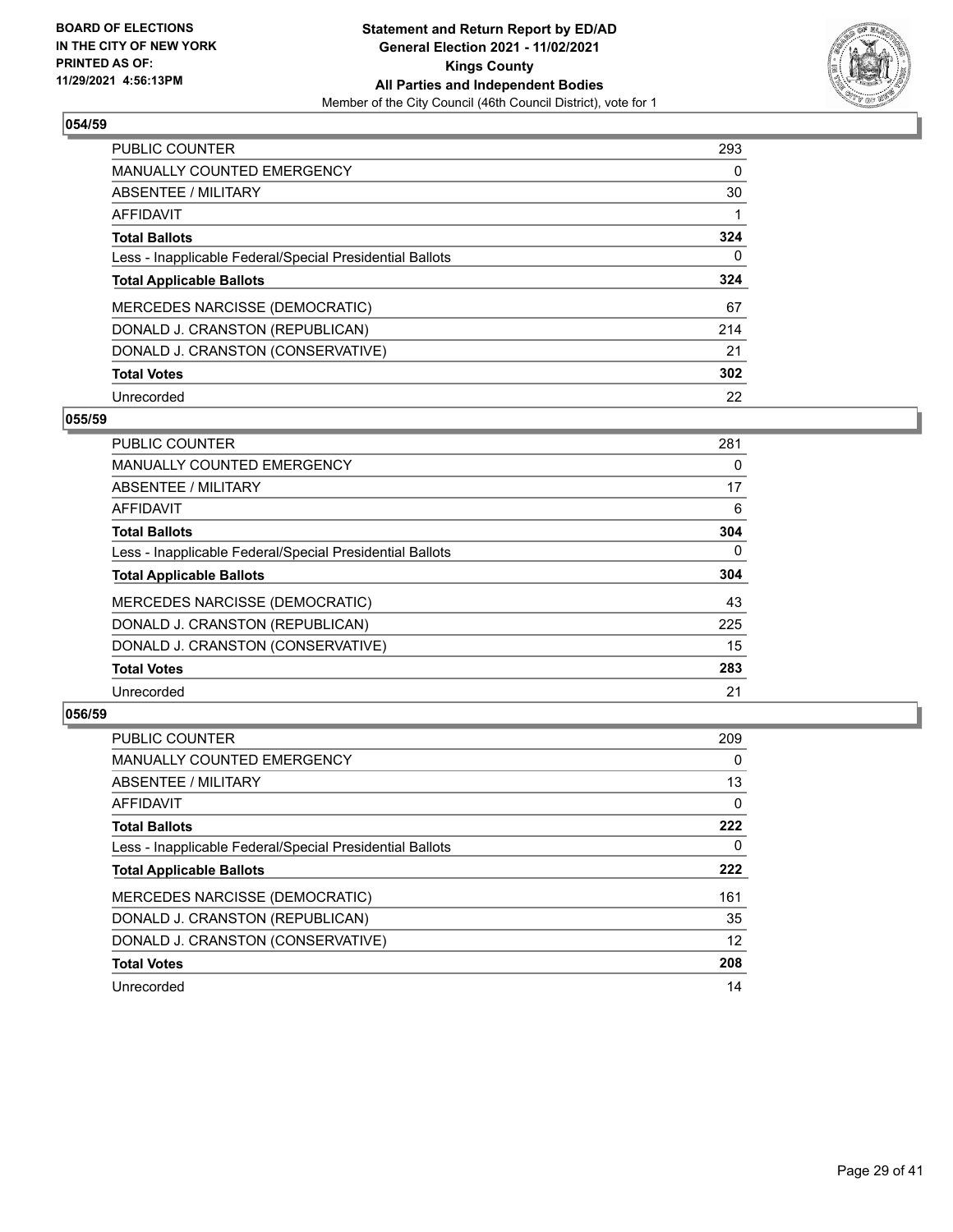

| <b>PUBLIC COUNTER</b>                                    | 247      |
|----------------------------------------------------------|----------|
| <b>MANUALLY COUNTED EMERGENCY</b>                        | $\Omega$ |
| ABSENTEE / MILITARY                                      | 16       |
| AFFIDAVIT                                                | 2        |
| <b>Total Ballots</b>                                     | 265      |
| Less - Inapplicable Federal/Special Presidential Ballots | 0        |
| <b>Total Applicable Ballots</b>                          | 265      |
| MERCEDES NARCISSE (DEMOCRATIC)                           | 137      |
| DONALD J. CRANSTON (REPUBLICAN)                          | 107      |
| DONALD J. CRANSTON (CONSERVATIVE)                        | 9        |
| <b>Total Votes</b>                                       | 253      |
| Unrecorded                                               | 12       |

#### **058/59**

| <b>PUBLIC COUNTER</b>                                    | 246            |
|----------------------------------------------------------|----------------|
| MANUALLY COUNTED EMERGENCY                               | 0              |
| ABSENTEE / MILITARY                                      | 7              |
| <b>AFFIDAVIT</b>                                         | $\overline{2}$ |
| <b>Total Ballots</b>                                     | 255            |
| Less - Inapplicable Federal/Special Presidential Ballots | 0              |
| <b>Total Applicable Ballots</b>                          | 255            |
| MERCEDES NARCISSE (DEMOCRATIC)                           | 115            |
| DONALD J. CRANSTON (REPUBLICAN)                          | 111            |
| DONALD J. CRANSTON (CONSERVATIVE)                        | 15             |
| <b>Total Votes</b>                                       | 241            |
| Unrecorded                                               | 14             |

| <b>PUBLIC COUNTER</b>                                    | 311      |
|----------------------------------------------------------|----------|
| <b>MANUALLY COUNTED EMERGENCY</b>                        | 0        |
| ABSENTEE / MILITARY                                      | 17       |
| AFFIDAVIT                                                | $\Omega$ |
| <b>Total Ballots</b>                                     | 328      |
| Less - Inapplicable Federal/Special Presidential Ballots | 0        |
| <b>Total Applicable Ballots</b>                          | 328      |
| MERCEDES NARCISSE (DEMOCRATIC)                           | 90       |
| DONALD J. CRANSTON (REPUBLICAN)                          | 190      |
| DONALD J. CRANSTON (CONSERVATIVE)                        | 25       |
| <b>Total Votes</b>                                       | 305      |
| Unrecorded                                               | 23       |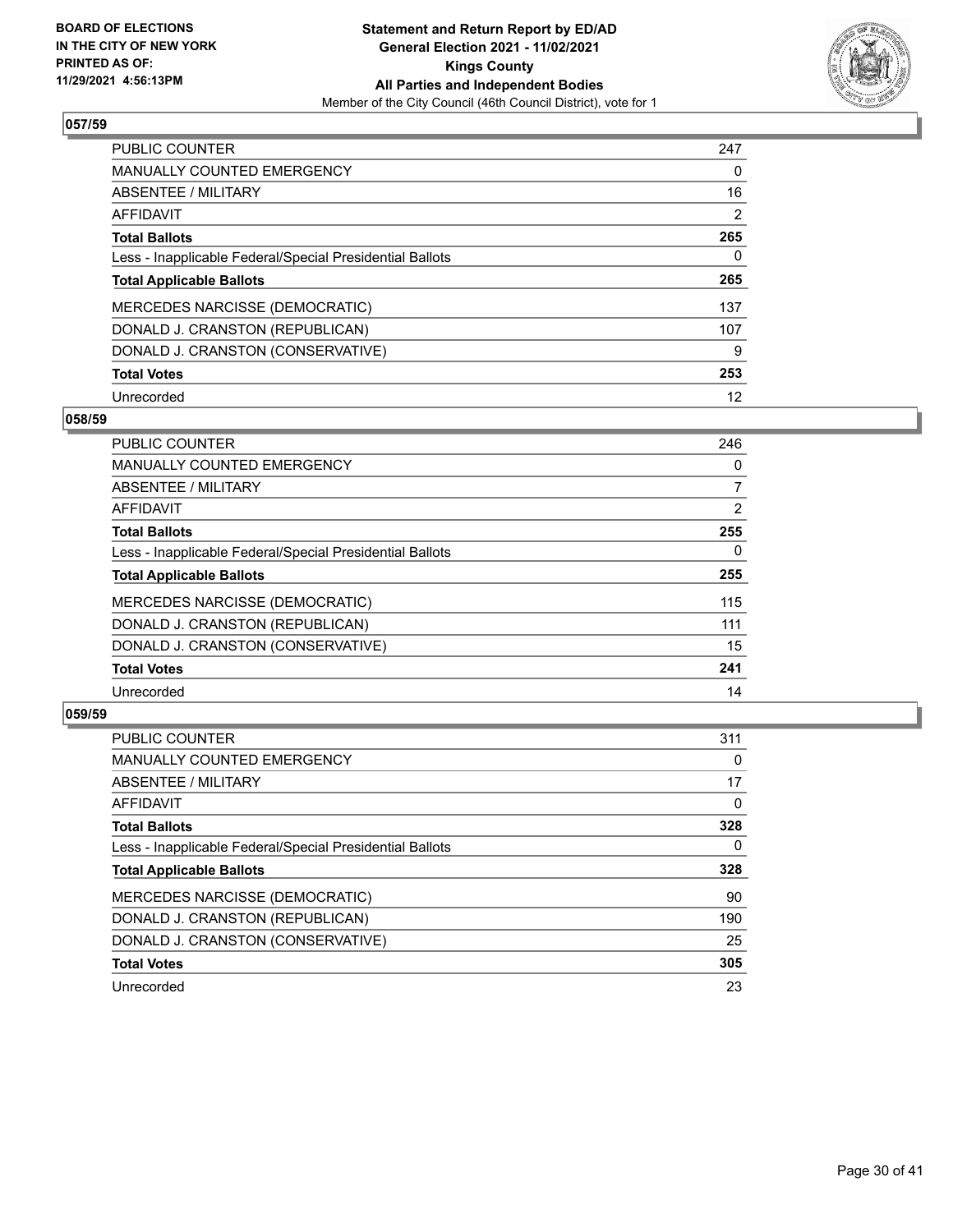

| <b>PUBLIC COUNTER</b>                                    | 292      |
|----------------------------------------------------------|----------|
| <b>MANUALLY COUNTED EMERGENCY</b>                        | $\Omega$ |
| ABSENTEE / MILITARY                                      | 14       |
| <b>AFFIDAVIT</b>                                         | $\Omega$ |
| <b>Total Ballots</b>                                     | 306      |
| Less - Inapplicable Federal/Special Presidential Ballots | 0        |
| <b>Total Applicable Ballots</b>                          | 306      |
| MERCEDES NARCISSE (DEMOCRATIC)                           | 44       |
| DONALD J. CRANSTON (REPUBLICAN)                          | 226      |
| DONALD J. CRANSTON (CONSERVATIVE)                        | 18       |
|                                                          |          |
| <b>Total Votes</b>                                       | 288      |

#### **061/59**

| <b>PUBLIC COUNTER</b>                                    | 368 |
|----------------------------------------------------------|-----|
| <b>MANUALLY COUNTED EMERGENCY</b>                        | 0   |
| ABSENTEE / MILITARY                                      | 19  |
| AFFIDAVIT                                                | 3   |
| <b>Total Ballots</b>                                     | 390 |
| Less - Inapplicable Federal/Special Presidential Ballots | 0   |
| <b>Total Applicable Ballots</b>                          | 390 |
| MERCEDES NARCISSE (DEMOCRATIC)                           | 50  |
| DONALD J. CRANSTON (REPUBLICAN)                          | 291 |
| DONALD J. CRANSTON (CONSERVATIVE)                        | 22  |
| STEWART B. MILSTEIN (WRITE-IN)                           |     |
| <b>Total Votes</b>                                       | 364 |
| Unrecorded                                               | 26  |

| PUBLIC COUNTER                                           | 257 |
|----------------------------------------------------------|-----|
| <b>MANUALLY COUNTED EMERGENCY</b>                        | 0   |
| ABSENTEE / MILITARY                                      | 2   |
| AFFIDAVIT                                                | 0   |
| <b>Total Ballots</b>                                     | 259 |
| Less - Inapplicable Federal/Special Presidential Ballots | 0   |
| <b>Total Applicable Ballots</b>                          | 259 |
| MERCEDES NARCISSE (DEMOCRATIC)                           | 39  |
| DONALD J. CRANSTON (REPUBLICAN)                          | 191 |
|                                                          |     |
| DONALD J. CRANSTON (CONSERVATIVE)                        | 15  |
| <b>Total Votes</b>                                       | 245 |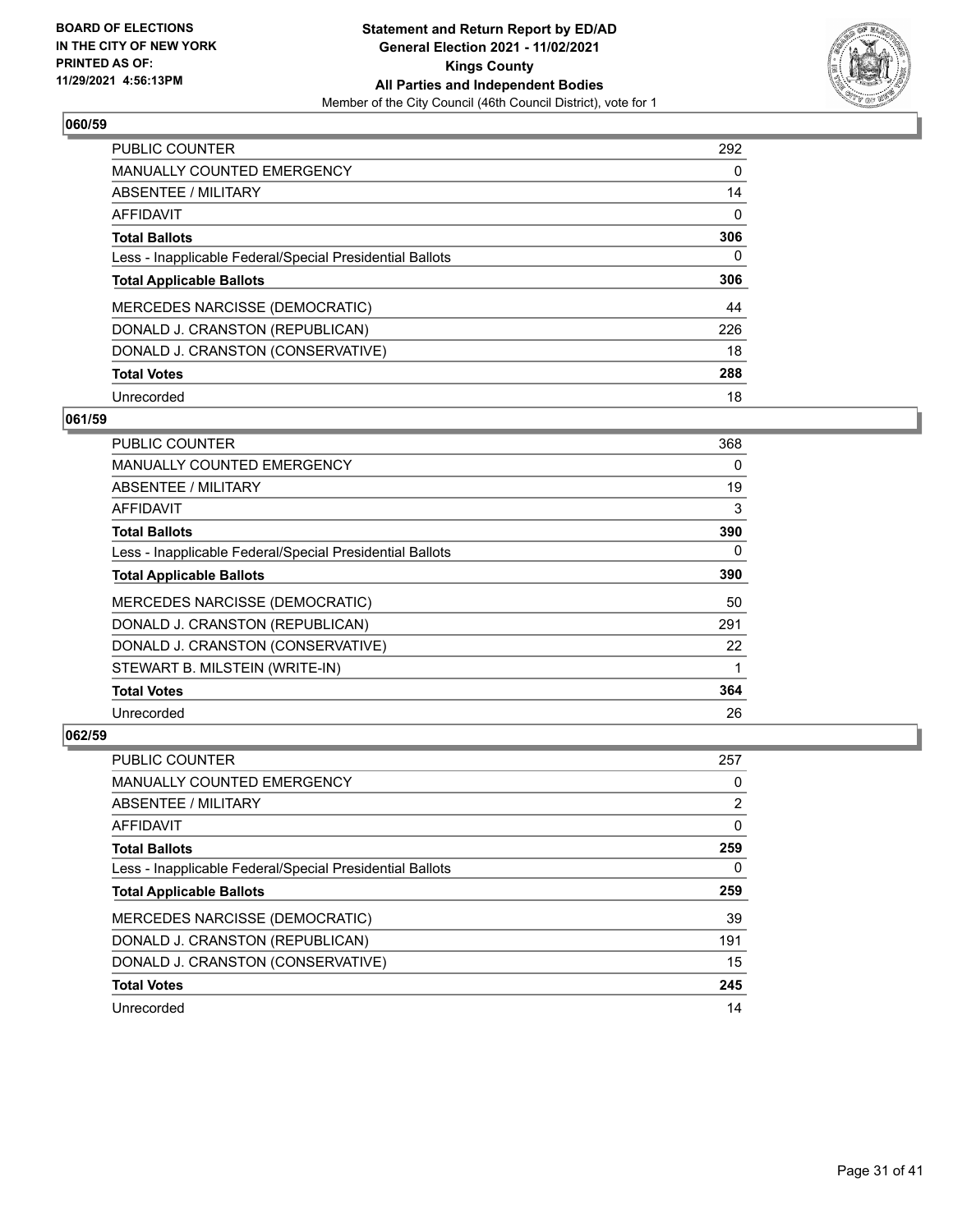

| <b>PUBLIC COUNTER</b>                                    | 124      |
|----------------------------------------------------------|----------|
| <b>MANUALLY COUNTED EMERGENCY</b>                        | $\Omega$ |
| ABSENTEE / MILITARY                                      | 6        |
| <b>AFFIDAVIT</b>                                         |          |
| <b>Total Ballots</b>                                     | 131      |
| Less - Inapplicable Federal/Special Presidential Ballots | 0        |
| <b>Total Applicable Ballots</b>                          | 131      |
| <b>MERCEDES NARCISSE (DEMOCRATIC)</b>                    | 114      |
| DONALD J. CRANSTON (REPUBLICAN)                          | 10       |
| DONALD J. CRANSTON (CONSERVATIVE)                        | $\Omega$ |
| <b>Total Votes</b>                                       | 124      |
| Unrecorded                                               |          |

#### **064/59**

| <b>PUBLIC COUNTER</b>                                    | 258      |
|----------------------------------------------------------|----------|
| <b>MANUALLY COUNTED EMERGENCY</b>                        | 0        |
| ABSENTEE / MILITARY                                      | 7        |
| <b>AFFIDAVIT</b>                                         | $\Omega$ |
| <b>Total Ballots</b>                                     | 265      |
| Less - Inapplicable Federal/Special Presidential Ballots | 0        |
| <b>Total Applicable Ballots</b>                          | 265      |
| MERCEDES NARCISSE (DEMOCRATIC)                           | 235      |
| DONALD J. CRANSTON (REPUBLICAN)                          | 15       |
| DONALD J. CRANSTON (CONSERVATIVE)                        | 3        |
| <b>Total Votes</b>                                       | 253      |
| Unrecorded                                               | 12       |

| <b>PUBLIC COUNTER</b>                                    | 214      |
|----------------------------------------------------------|----------|
| <b>MANUALLY COUNTED EMERGENCY</b>                        | 0        |
| ABSENTEE / MILITARY                                      | 5        |
| AFFIDAVIT                                                | $\Omega$ |
| <b>Total Ballots</b>                                     | 219      |
| Less - Inapplicable Federal/Special Presidential Ballots | 0        |
| <b>Total Applicable Ballots</b>                          | 219      |
| MERCEDES NARCISSE (DEMOCRATIC)                           | 195      |
| DONALD J. CRANSTON (REPUBLICAN)                          | 14       |
| DONALD J. CRANSTON (CONSERVATIVE)                        | 5        |
| <b>Total Votes</b>                                       | 214      |
| Unrecorded                                               | 5        |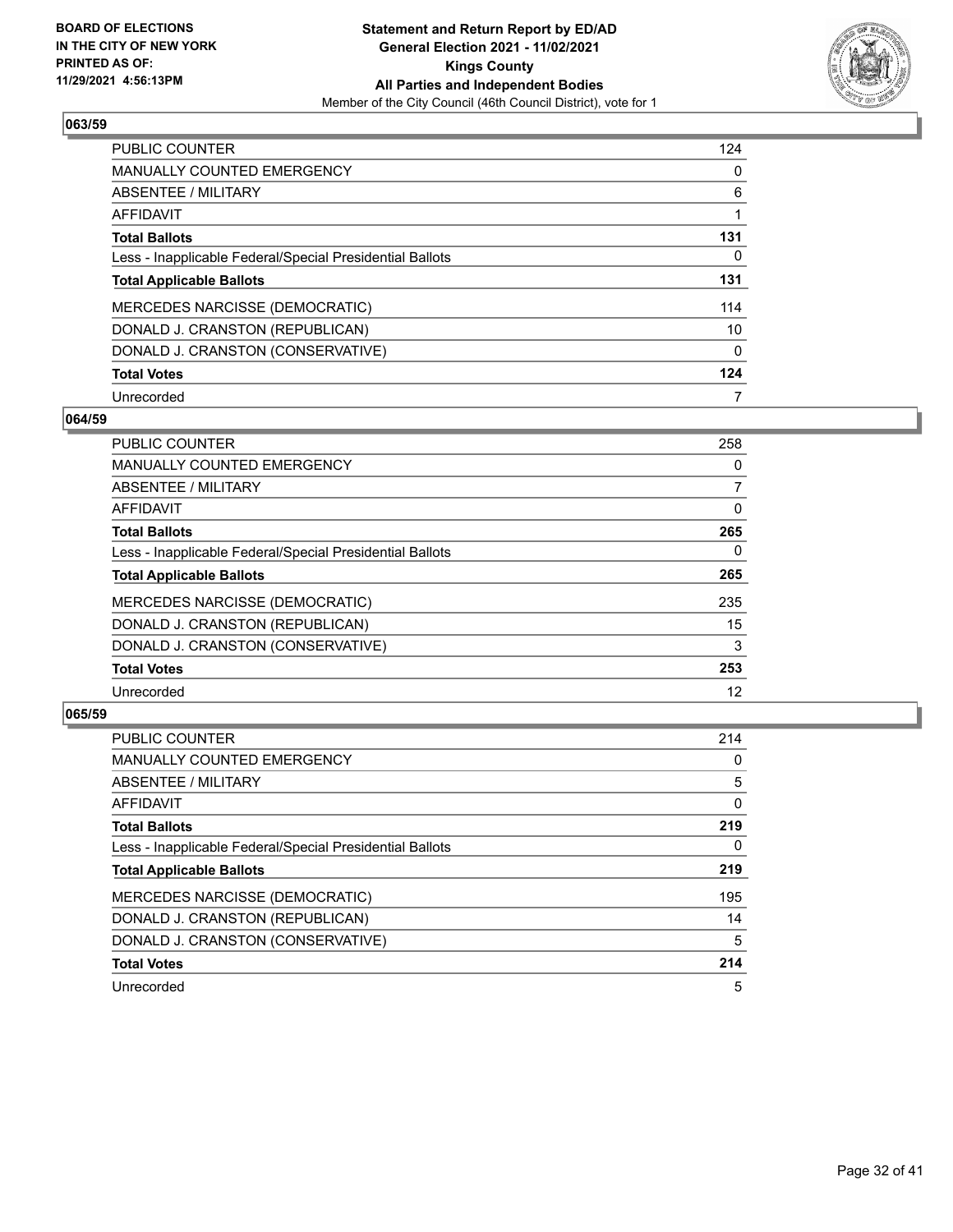

| <b>PUBLIC COUNTER</b>                                    | 262 |
|----------------------------------------------------------|-----|
| <b>MANUALLY COUNTED EMERGENCY</b>                        | 0   |
| ABSENTEE / MILITARY                                      | 9   |
| <b>AFFIDAVIT</b>                                         | 1   |
| <b>Total Ballots</b>                                     | 272 |
| Less - Inapplicable Federal/Special Presidential Ballots | 0   |
| <b>Total Applicable Ballots</b>                          | 272 |
| MERCEDES NARCISSE (DEMOCRATIC)                           | 247 |
| DONALD J. CRANSTON (REPUBLICAN)                          | 10  |
| DONALD J. CRANSTON (CONSERVATIVE)                        | 2   |
| UNATTRIBUTABLE WRITE-IN (WRITE-IN)                       | 1   |
| <b>Total Votes</b>                                       | 260 |
| Unrecorded                                               | 12  |

## **067/59**

| <b>PUBLIC COUNTER</b>                                    | 222 |
|----------------------------------------------------------|-----|
| MANUALLY COUNTED EMERGENCY                               | 0   |
| ABSENTEE / MILITARY                                      | 5   |
| AFFIDAVIT                                                | 2   |
| <b>Total Ballots</b>                                     | 229 |
| Less - Inapplicable Federal/Special Presidential Ballots | 0   |
| <b>Total Applicable Ballots</b>                          | 229 |
| <b>MERCEDES NARCISSE (DEMOCRATIC)</b>                    | 210 |
| DONALD J. CRANSTON (REPUBLICAN)                          | 9   |
| DONALD J. CRANSTON (CONSERVATIVE)                        | 7   |
| <b>Total Votes</b>                                       | 226 |
| Unrecorded                                               | 3   |

| <b>PUBLIC COUNTER</b>                                    | 152 |
|----------------------------------------------------------|-----|
| <b>MANUALLY COUNTED EMERGENCY</b>                        | 0   |
| ABSENTEE / MILITARY                                      | 14  |
| AFFIDAVIT                                                | 0   |
| <b>Total Ballots</b>                                     | 166 |
| Less - Inapplicable Federal/Special Presidential Ballots | 0   |
| <b>Total Applicable Ballots</b>                          | 166 |
| <b>MERCEDES NARCISSE (DEMOCRATIC)</b>                    | 141 |
| DONALD J. CRANSTON (REPUBLICAN)                          | 17  |
| DONALD J. CRANSTON (CONSERVATIVE)                        | 2   |
| <b>Total Votes</b>                                       | 160 |
| Unrecorded                                               | 6   |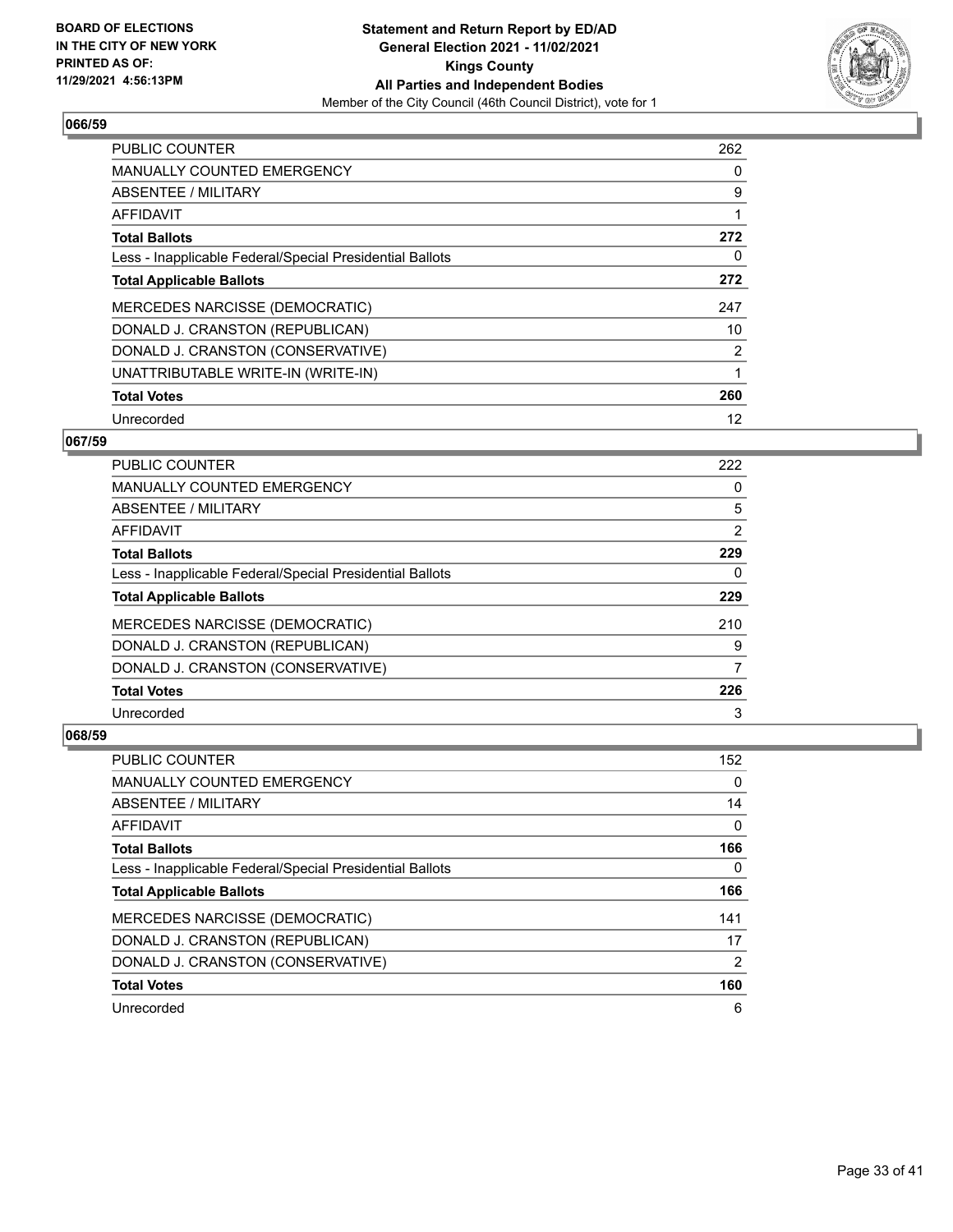

| <b>PUBLIC COUNTER</b>                                    | 254      |
|----------------------------------------------------------|----------|
| <b>MANUALLY COUNTED EMERGENCY</b>                        | $\Omega$ |
| ABSENTEE / MILITARY                                      | 9        |
| <b>AFFIDAVIT</b>                                         |          |
| <b>Total Ballots</b>                                     | 264      |
| Less - Inapplicable Federal/Special Presidential Ballots | 0        |
| <b>Total Applicable Ballots</b>                          | 264      |
| MERCEDES NARCISSE (DEMOCRATIC)                           | 228      |
| DONALD J. CRANSTON (REPUBLICAN)                          | 22       |
| DONALD J. CRANSTON (CONSERVATIVE)                        | 4        |
| <b>Total Votes</b>                                       | 254      |
| Unrecorded                                               | 10       |

#### **070/59**

| <b>PUBLIC COUNTER</b>                                    | 253      |
|----------------------------------------------------------|----------|
| <b>MANUALLY COUNTED EMERGENCY</b>                        | 0        |
| ABSENTEE / MILITARY                                      | 11       |
| <b>AFFIDAVIT</b>                                         |          |
| <b>Total Ballots</b>                                     | 265      |
| Less - Inapplicable Federal/Special Presidential Ballots | $\Omega$ |
| <b>Total Applicable Ballots</b>                          | 265      |
| <b>MERCEDES NARCISSE (DEMOCRATIC)</b>                    | 224      |
| DONALD J. CRANSTON (REPUBLICAN)                          | 27       |
| DONALD J. CRANSTON (CONSERVATIVE)                        |          |
| <b>Total Votes</b>                                       | 252      |
| Unrecorded                                               | 13       |

| <b>PUBLIC COUNTER</b>                                    | 234 |
|----------------------------------------------------------|-----|
| MANUALLY COUNTED EMERGENCY                               | 0   |
| ABSENTEE / MILITARY                                      | 0   |
| AFFIDAVIT                                                | 3   |
| <b>Total Ballots</b>                                     | 237 |
| Less - Inapplicable Federal/Special Presidential Ballots | 0   |
| <b>Total Applicable Ballots</b>                          | 237 |
| MERCEDES NARCISSE (DEMOCRATIC)                           | 217 |
| DONALD J. CRANSTON (REPUBLICAN)                          | 6   |
| DONALD J. CRANSTON (CONSERVATIVE)                        | 5   |
| <b>GRADY BRAZELA (WRITE-IN)</b>                          |     |
| <b>Total Votes</b>                                       | 229 |
| Unrecorded                                               | 8   |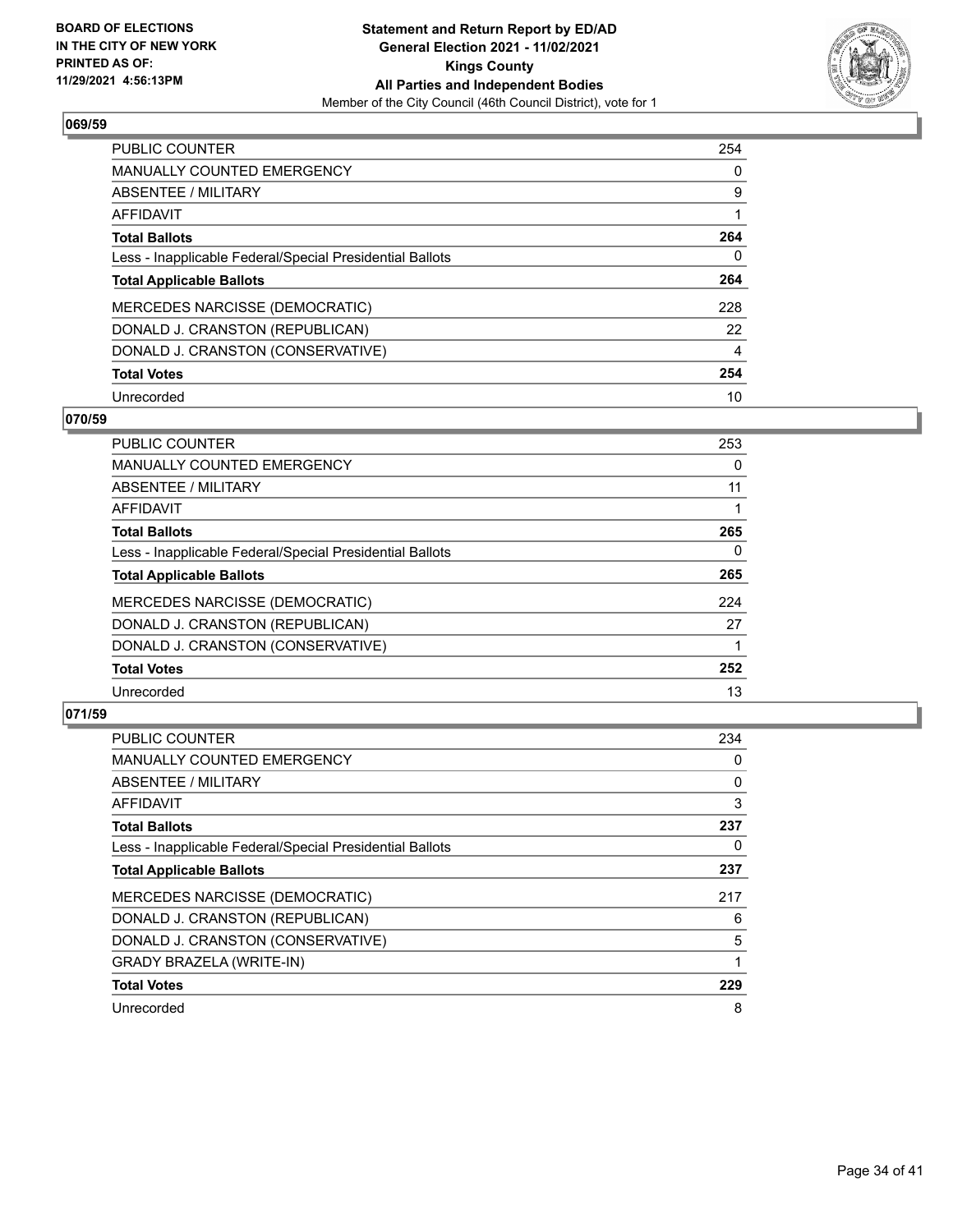

| <b>PUBLIC COUNTER</b>                                    | 244      |
|----------------------------------------------------------|----------|
| <b>MANUALLY COUNTED EMERGENCY</b>                        | $\Omega$ |
| ABSENTEE / MILITARY                                      |          |
| <b>AFFIDAVIT</b>                                         | 2        |
| <b>Total Ballots</b>                                     | 253      |
| Less - Inapplicable Federal/Special Presidential Ballots | 0        |
| <b>Total Applicable Ballots</b>                          | 253      |
| MERCEDES NARCISSE (DEMOCRATIC)                           | 229      |
| DONALD J. CRANSTON (REPUBLICAN)                          |          |
| DONALD J. CRANSTON (CONSERVATIVE)                        | 6        |
| <b>Total Votes</b>                                       | 242      |
| Unrecorded                                               | 11       |

#### **073/59**

| <b>PUBLIC COUNTER</b>                                    | 263      |
|----------------------------------------------------------|----------|
| <b>MANUALLY COUNTED EMERGENCY</b>                        | 0        |
| ABSENTEE / MILITARY                                      | 7        |
| <b>AFFIDAVIT</b>                                         | $\Omega$ |
| <b>Total Ballots</b>                                     | 270      |
| Less - Inapplicable Federal/Special Presidential Ballots | 0        |
| <b>Total Applicable Ballots</b>                          | 270      |
| MERCEDES NARCISSE (DEMOCRATIC)                           | 242      |
| DONALD J. CRANSTON (REPUBLICAN)                          | 17       |
| DONALD J. CRANSTON (CONSERVATIVE)                        | 3        |
| <b>Total Votes</b>                                       | 262      |
| Unrecorded                                               | 8        |

| <b>PUBLIC COUNTER</b>                                    | 252           |
|----------------------------------------------------------|---------------|
| <b>MANUALLY COUNTED EMERGENCY</b>                        | 0             |
| ABSENTEE / MILITARY                                      | 4             |
| AFFIDAVIT                                                |               |
| <b>Total Ballots</b>                                     | 257           |
| Less - Inapplicable Federal/Special Presidential Ballots | 0             |
| <b>Total Applicable Ballots</b>                          | 257           |
| MERCEDES NARCISSE (DEMOCRATIC)                           | 234           |
| DONALD J. CRANSTON (REPUBLICAN)                          | 14            |
| DONALD J. CRANSTON (CONSERVATIVE)                        | $\mathcal{P}$ |
| <b>Total Votes</b>                                       | 250           |
| Unrecorded                                               |               |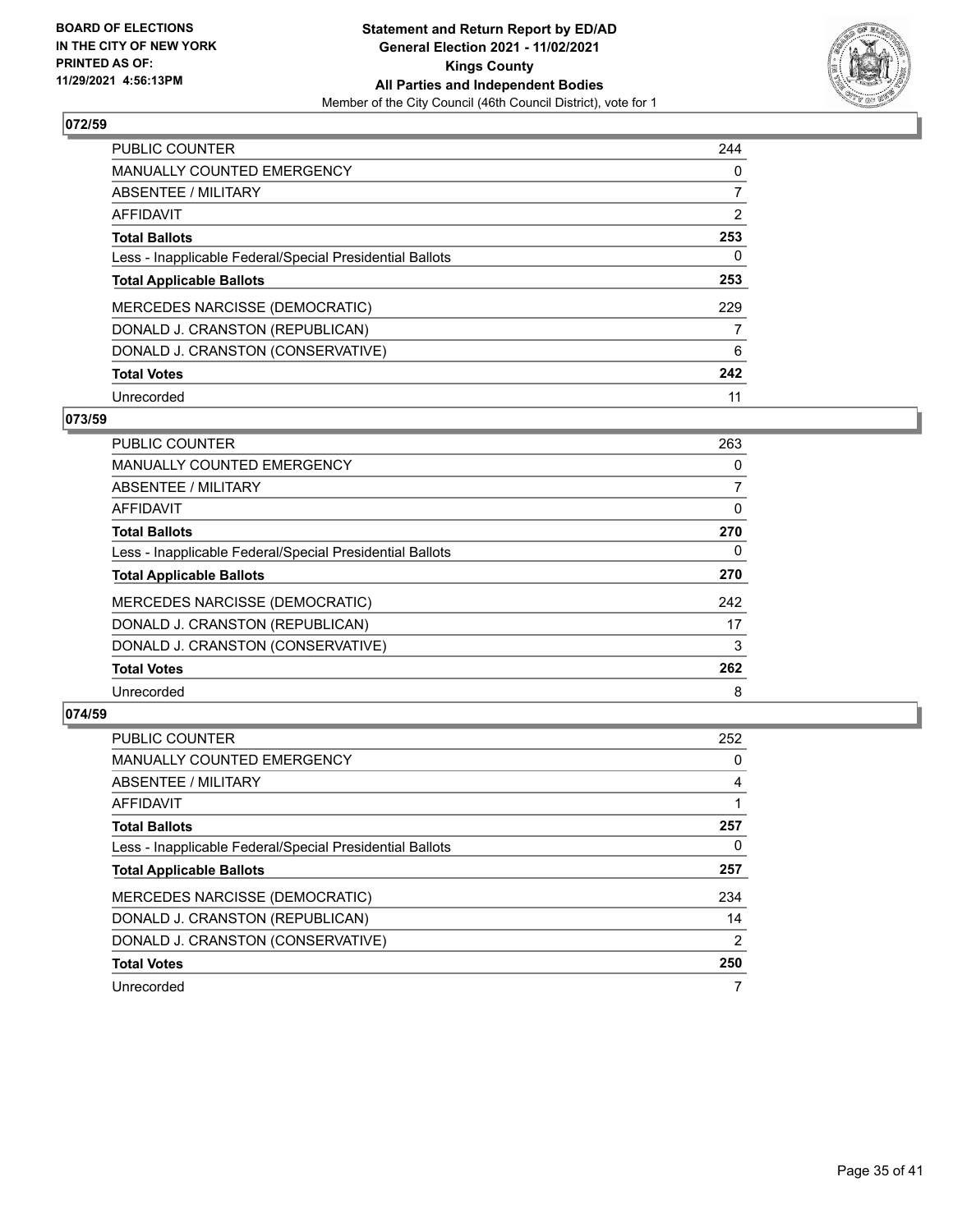

| <b>PUBLIC COUNTER</b>                                    | 204      |
|----------------------------------------------------------|----------|
| <b>MANUALLY COUNTED EMERGENCY</b>                        | $\Omega$ |
| ABSENTEE / MILITARY                                      | 4        |
| AFFIDAVIT                                                |          |
| <b>Total Ballots</b>                                     | 209      |
| Less - Inapplicable Federal/Special Presidential Ballots | 0        |
| <b>Total Applicable Ballots</b>                          | 209      |
| MERCEDES NARCISSE (DEMOCRATIC)                           | 178      |
| DONALD J. CRANSTON (REPUBLICAN)                          | 14       |
| DONALD J. CRANSTON (CONSERVATIVE)                        | 7        |
| <b>Total Votes</b>                                       | 199      |
| Unrecorded                                               | 10       |

# **076/59**

| <b>PUBLIC COUNTER</b>                                    | 219 |
|----------------------------------------------------------|-----|
| <b>MANUALLY COUNTED EMERGENCY</b>                        | 0   |
| ABSENTEE / MILITARY                                      | 18  |
| <b>AFFIDAVIT</b>                                         |     |
| <b>Total Ballots</b>                                     | 238 |
| Less - Inapplicable Federal/Special Presidential Ballots | 0   |
| <b>Total Applicable Ballots</b>                          | 238 |
| MERCEDES NARCISSE (DEMOCRATIC)                           | 204 |
| DONALD J. CRANSTON (REPUBLICAN)                          | 21  |
| DONALD J. CRANSTON (CONSERVATIVE)                        | 2   |
| <b>Total Votes</b>                                       | 227 |
| Unrecorded                                               | 11  |

| <b>PUBLIC COUNTER</b>                                    | 117      |
|----------------------------------------------------------|----------|
| <b>MANUALLY COUNTED EMERGENCY</b>                        | 0        |
| ABSENTEE / MILITARY                                      |          |
| <b>AFFIDAVIT</b>                                         | $\Omega$ |
| <b>Total Ballots</b>                                     | 124      |
| Less - Inapplicable Federal/Special Presidential Ballots | $\Omega$ |
| <b>Total Applicable Ballots</b>                          | 124      |
| <b>MERCEDES NARCISSE (DEMOCRATIC)</b>                    | 114      |
| DONALD J. CRANSTON (REPUBLICAN)                          | 4        |
| DONALD J. CRANSTON (CONSERVATIVE)                        | $\Omega$ |
| <b>Total Votes</b>                                       | 118      |
| Unrecorded                                               | 6        |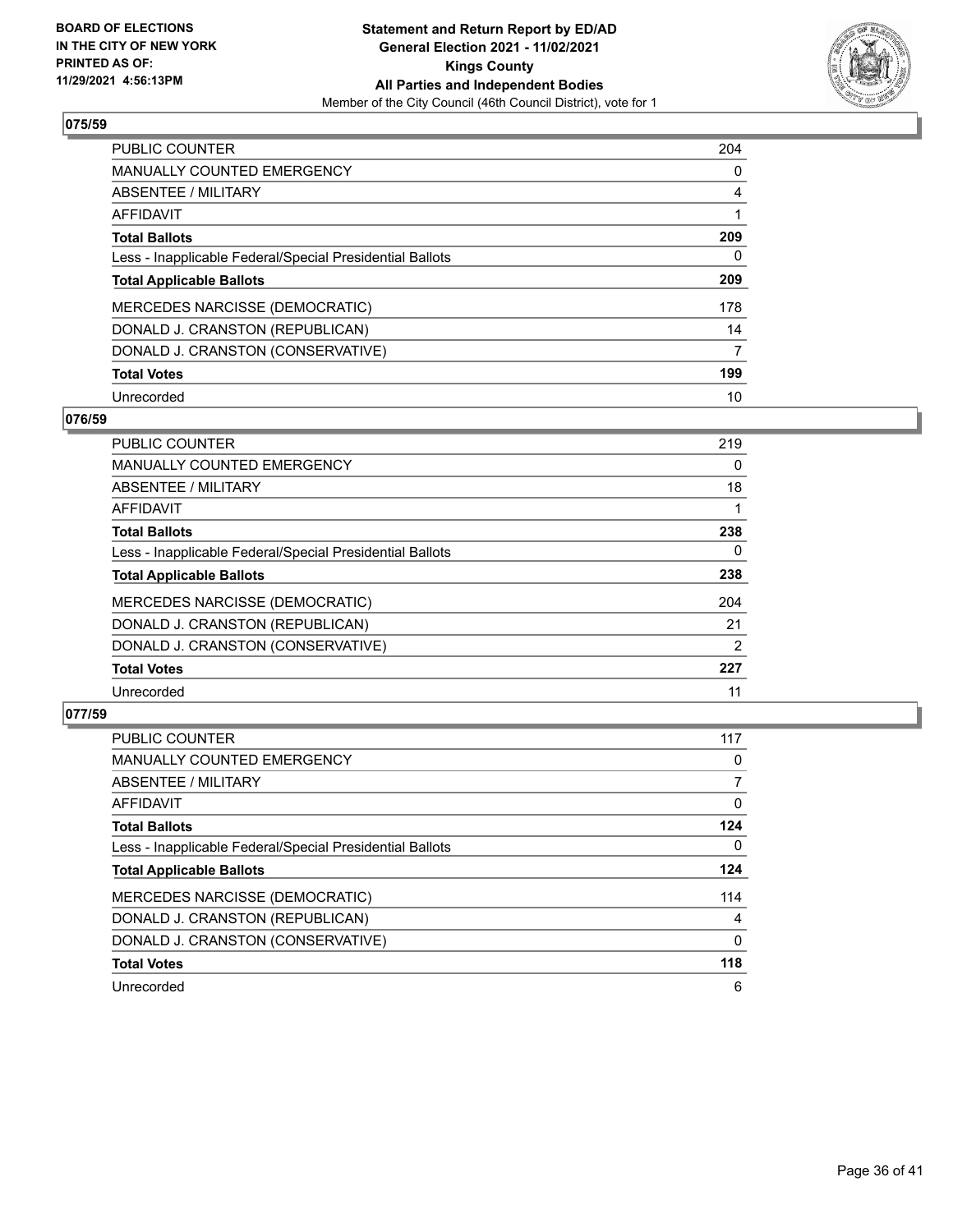

| <b>PUBLIC COUNTER</b>                                    | 126 |
|----------------------------------------------------------|-----|
| <b>MANUALLY COUNTED EMERGENCY</b>                        | 0   |
| ABSENTEE / MILITARY                                      |     |
| AFFIDAVIT                                                | 2   |
| <b>Total Ballots</b>                                     | 129 |
| Less - Inapplicable Federal/Special Presidential Ballots | 0   |
| <b>Total Applicable Ballots</b>                          | 129 |
| MERCEDES NARCISSE (DEMOCRATIC)                           | 118 |
| DONALD J. CRANSTON (REPUBLICAN)                          | 5   |
| DONALD J. CRANSTON (CONSERVATIVE)                        |     |
| <b>Total Votes</b>                                       | 124 |
| Unrecorded                                               | 5   |

#### **079/59**

| <b>PUBLIC COUNTER</b>                                    | 165      |
|----------------------------------------------------------|----------|
| <b>MANUALLY COUNTED EMERGENCY</b>                        | 0        |
| ABSENTEE / MILITARY                                      | 6        |
| AFFIDAVIT                                                | 0        |
| <b>Total Ballots</b>                                     | 171      |
| Less - Inapplicable Federal/Special Presidential Ballots | $\Omega$ |
| <b>Total Applicable Ballots</b>                          | 171      |
| MERCEDES NARCISSE (DEMOCRATIC)                           | 154      |
| DONALD J. CRANSTON (REPUBLICAN)                          | 9        |
| DONALD J. CRANSTON (CONSERVATIVE)                        |          |
| JUDY D NEWTON (WRITE-IN)                                 | 1        |
| <b>Total Votes</b>                                       | 165      |
| Unrecorded                                               | 6        |

| PUBLIC COUNTER                                           | 178 |
|----------------------------------------------------------|-----|
| <b>MANUALLY COUNTED EMERGENCY</b>                        | 0   |
| ABSENTEE / MILITARY                                      | 17  |
| AFFIDAVIT                                                | 0   |
| <b>Total Ballots</b>                                     | 195 |
| Less - Inapplicable Federal/Special Presidential Ballots | 0   |
| <b>Total Applicable Ballots</b>                          | 195 |
| MERCEDES NARCISSE (DEMOCRATIC)                           | 158 |
| DONALD J. CRANSTON (REPUBLICAN)                          | 29  |
| DONALD J. CRANSTON (CONSERVATIVE)                        | 3   |
| <b>Total Votes</b>                                       | 190 |
| Unrecorded                                               | 5   |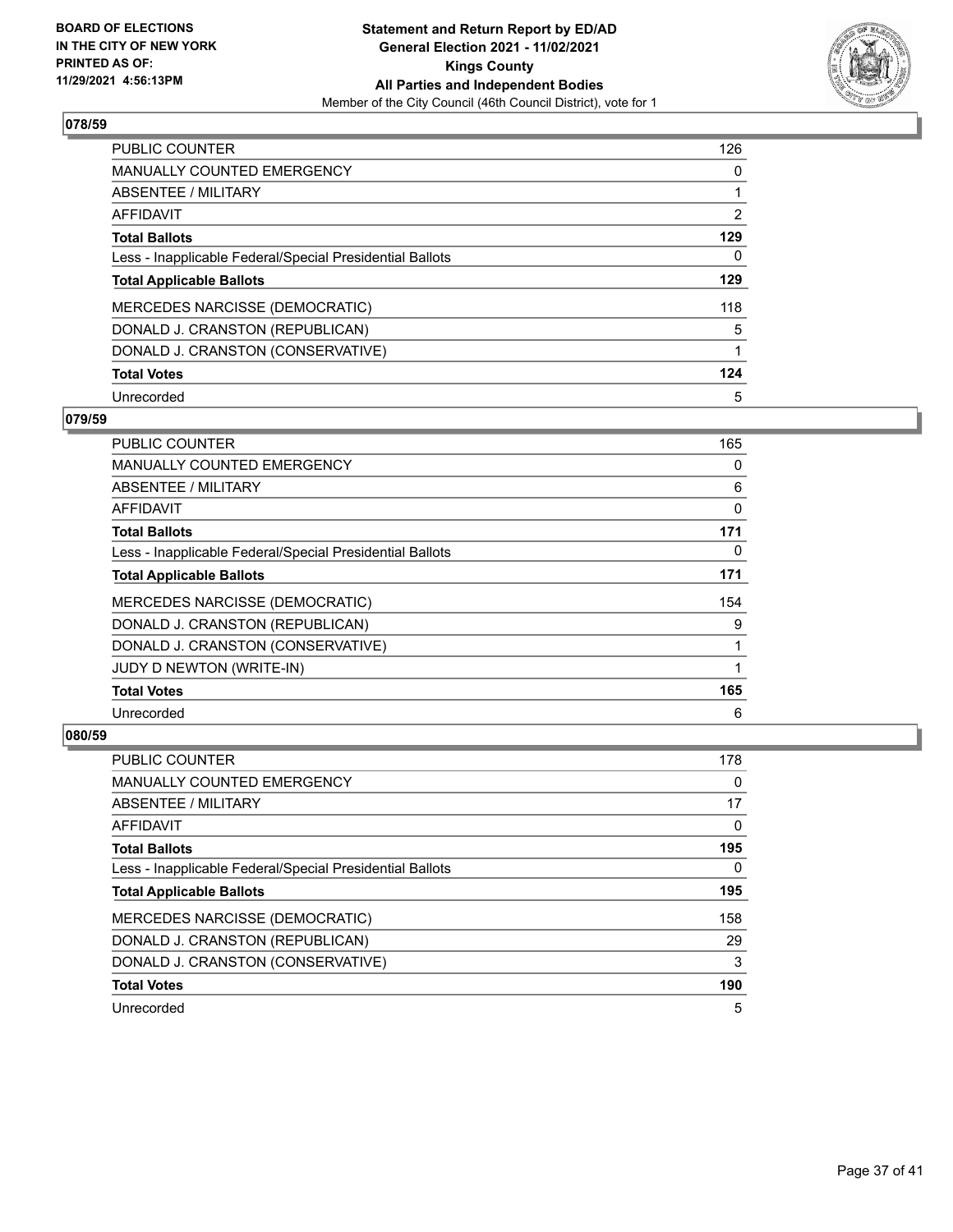

| <b>PUBLIC COUNTER</b>                                    | 166           |
|----------------------------------------------------------|---------------|
| <b>MANUALLY COUNTED EMERGENCY</b>                        | $\Omega$      |
| ABSENTEE / MILITARY                                      | 6             |
| <b>AFFIDAVIT</b>                                         | 0             |
| <b>Total Ballots</b>                                     | 172           |
| Less - Inapplicable Federal/Special Presidential Ballots | 0             |
| <b>Total Applicable Ballots</b>                          | 172           |
| MERCEDES NARCISSE (DEMOCRATIC)                           | 155           |
| DONALD J. CRANSTON (REPUBLICAN)                          | 12            |
| DONALD J. CRANSTON (CONSERVATIVE)                        | $\mathcal{P}$ |
| <b>Total Votes</b>                                       | 169           |
| Unrecorded                                               | 3             |

#### **082/59**

| <b>PUBLIC COUNTER</b>                                    | 143      |
|----------------------------------------------------------|----------|
| <b>MANUALLY COUNTED EMERGENCY</b>                        | 0        |
| ABSENTEE / MILITARY                                      | 9        |
| <b>AFFIDAVIT</b>                                         | 0        |
| <b>Total Ballots</b>                                     | 152      |
| Less - Inapplicable Federal/Special Presidential Ballots | $\Omega$ |
| <b>Total Applicable Ballots</b>                          | 152      |
| MERCEDES NARCISSE (DEMOCRATIC)                           | 135      |
| DONALD J. CRANSTON (REPUBLICAN)                          | 11       |
| DONALD J. CRANSTON (CONSERVATIVE)                        | 3        |
| <b>Total Votes</b>                                       | 149      |
| Unrecorded                                               | 3        |

| <b>PUBLIC COUNTER</b>                                    | 258 |
|----------------------------------------------------------|-----|
| <b>MANUALLY COUNTED EMERGENCY</b>                        | 0   |
| ABSENTEE / MILITARY                                      | 11  |
| <b>AFFIDAVIT</b>                                         | 2   |
| <b>Total Ballots</b>                                     | 271 |
| Less - Inapplicable Federal/Special Presidential Ballots | 0   |
| <b>Total Applicable Ballots</b>                          | 271 |
| <b>MERCEDES NARCISSE (DEMOCRATIC)</b>                    | 114 |
| DONALD J. CRANSTON (REPUBLICAN)                          | 125 |
| DONALD J. CRANSTON (CONSERVATIVE)                        | 17  |
| <b>Total Votes</b>                                       | 256 |
| Unrecorded                                               | 15  |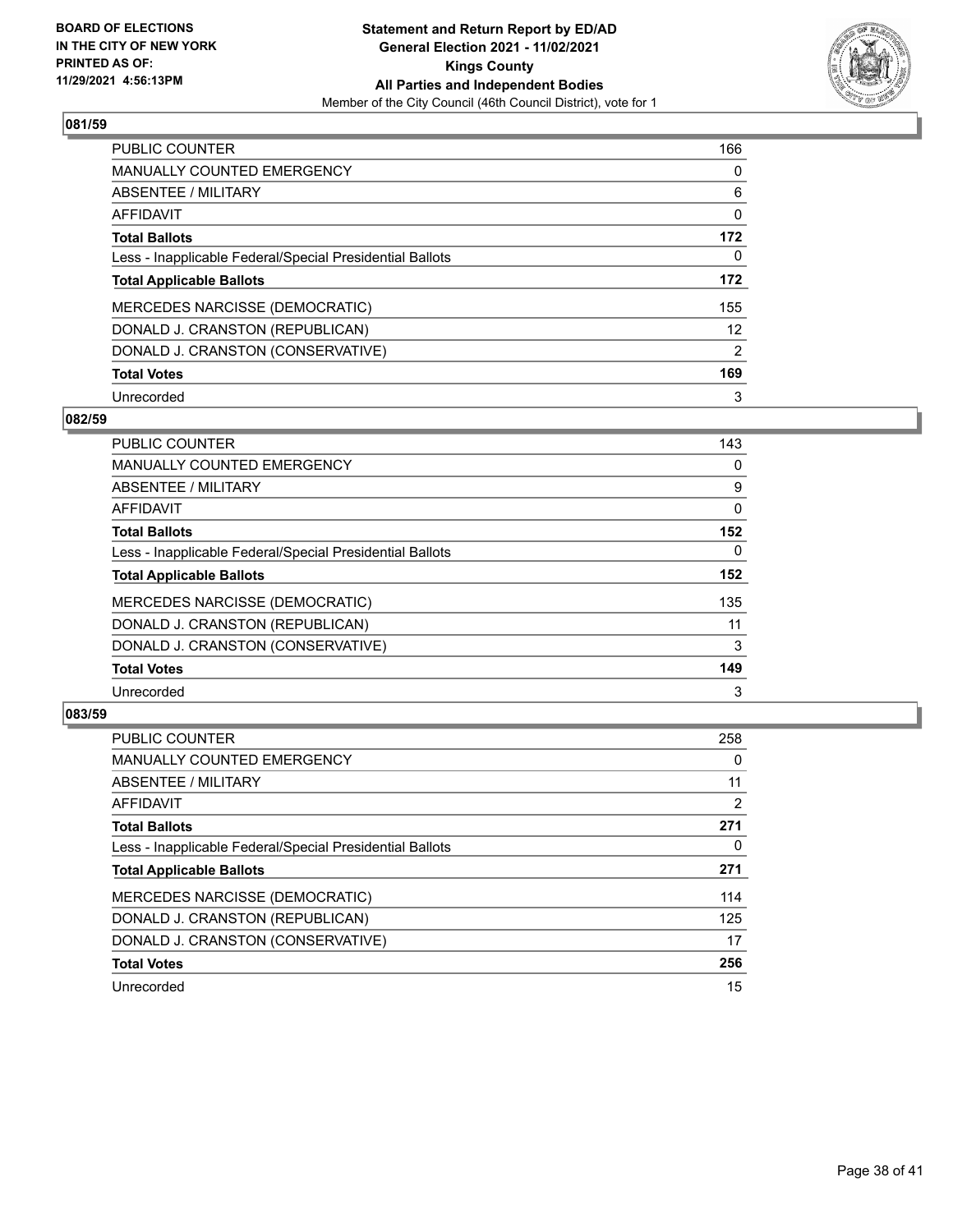

| <b>PUBLIC COUNTER</b>                                    | 219 |
|----------------------------------------------------------|-----|
| <b>MANUALLY COUNTED EMERGENCY</b>                        | 0   |
| ABSENTEE / MILITARY                                      | 8   |
| AFFIDAVIT                                                |     |
| <b>Total Ballots</b>                                     | 228 |
| Less - Inapplicable Federal/Special Presidential Ballots | 0   |
| <b>Total Applicable Ballots</b>                          | 228 |
| <b>MERCEDES NARCISSE (DEMOCRATIC)</b>                    | 205 |
| DONALD J. CRANSTON (REPUBLICAN)                          | 13  |
| DONALD J. CRANSTON (CONSERVATIVE)                        | 3   |
| UNATTRIBUTABLE WRITE-IN (WRITE-IN)                       |     |
| <b>Total Votes</b>                                       | 222 |
| Unrecorded                                               | 6   |

## **085/59**

| PUBLIC COUNTER                                           | 206      |
|----------------------------------------------------------|----------|
| <b>MANUALLY COUNTED EMERGENCY</b>                        | 0        |
| ABSENTEE / MILITARY                                      | 5        |
| AFFIDAVIT                                                | 0        |
| <b>Total Ballots</b>                                     | 211      |
| Less - Inapplicable Federal/Special Presidential Ballots | $\Omega$ |
| <b>Total Applicable Ballots</b>                          | 211      |
| MERCEDES NARCISSE (DEMOCRATIC)                           | 192      |
| DONALD J. CRANSTON (REPUBLICAN)                          | 12       |
| DONALD J. CRANSTON (CONSERVATIVE)                        | 3        |
| <b>Total Votes</b>                                       | 207      |
| Unrecorded                                               | 4        |
| 087/59 COMBINED into: 001/59                             |          |

# **088/59 COMBINED into: 043/59**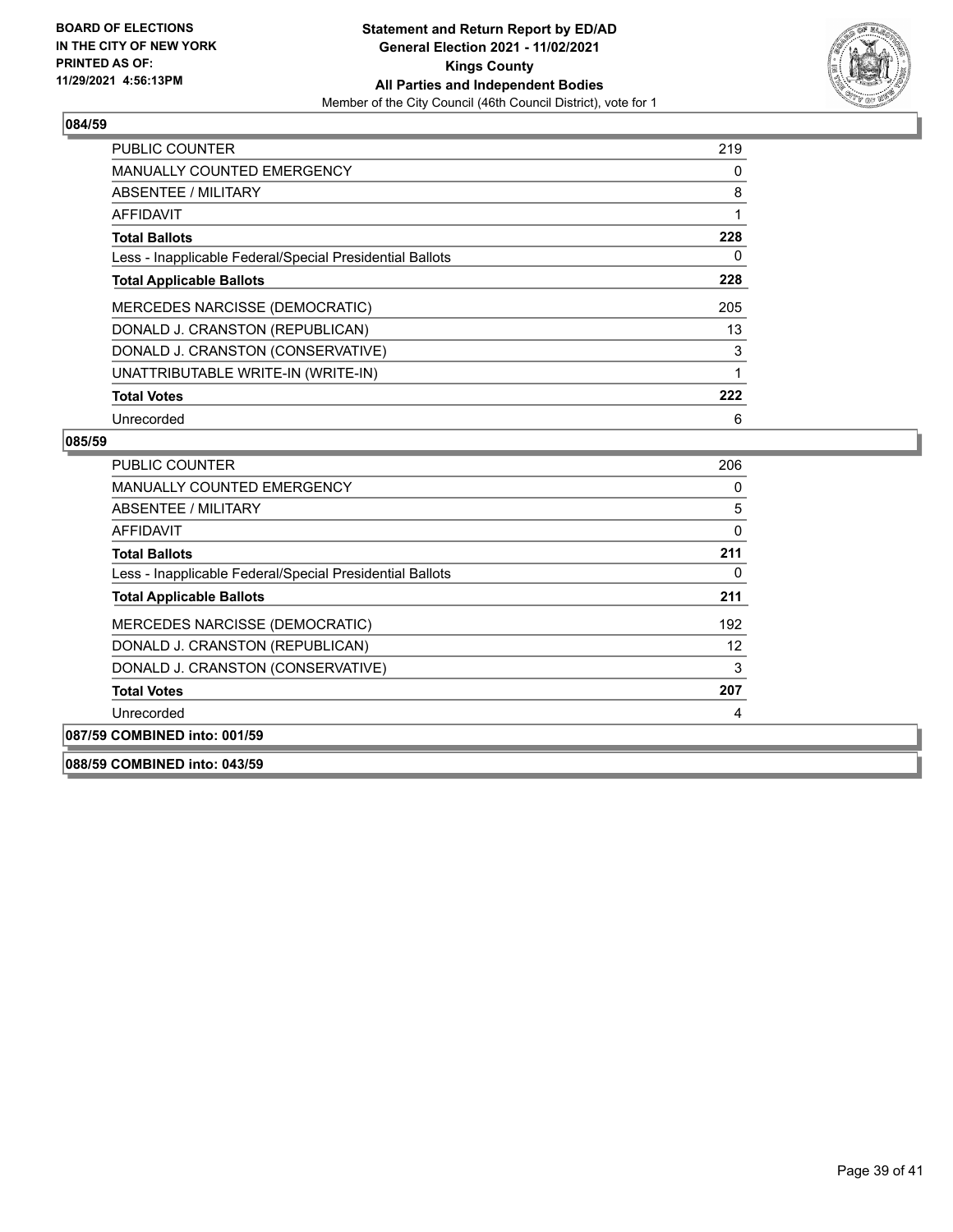

| <b>PUBLIC COUNTER</b>                                    | 170 |
|----------------------------------------------------------|-----|
| <b>MANUALLY COUNTED EMERGENCY</b>                        | 0   |
| <b>ABSENTEE / MILITARY</b>                               | 5   |
| AFFIDAVIT                                                | 0   |
| <b>Total Ballots</b>                                     | 175 |
| Less - Inapplicable Federal/Special Presidential Ballots | 0   |
| <b>Total Applicable Ballots</b>                          | 175 |
| <b>MERCEDES NARCISSE (DEMOCRATIC)</b>                    | 162 |
| DONALD J. CRANSTON (REPUBLICAN)                          | 4   |
| DONALD J. CRANSTON (CONSERVATIVE)                        | 3   |
| SHIRLEY PAUL (WRITE-IN)                                  | 1   |
| <b>Total Votes</b>                                       | 170 |
| Unrecorded                                               | 5   |